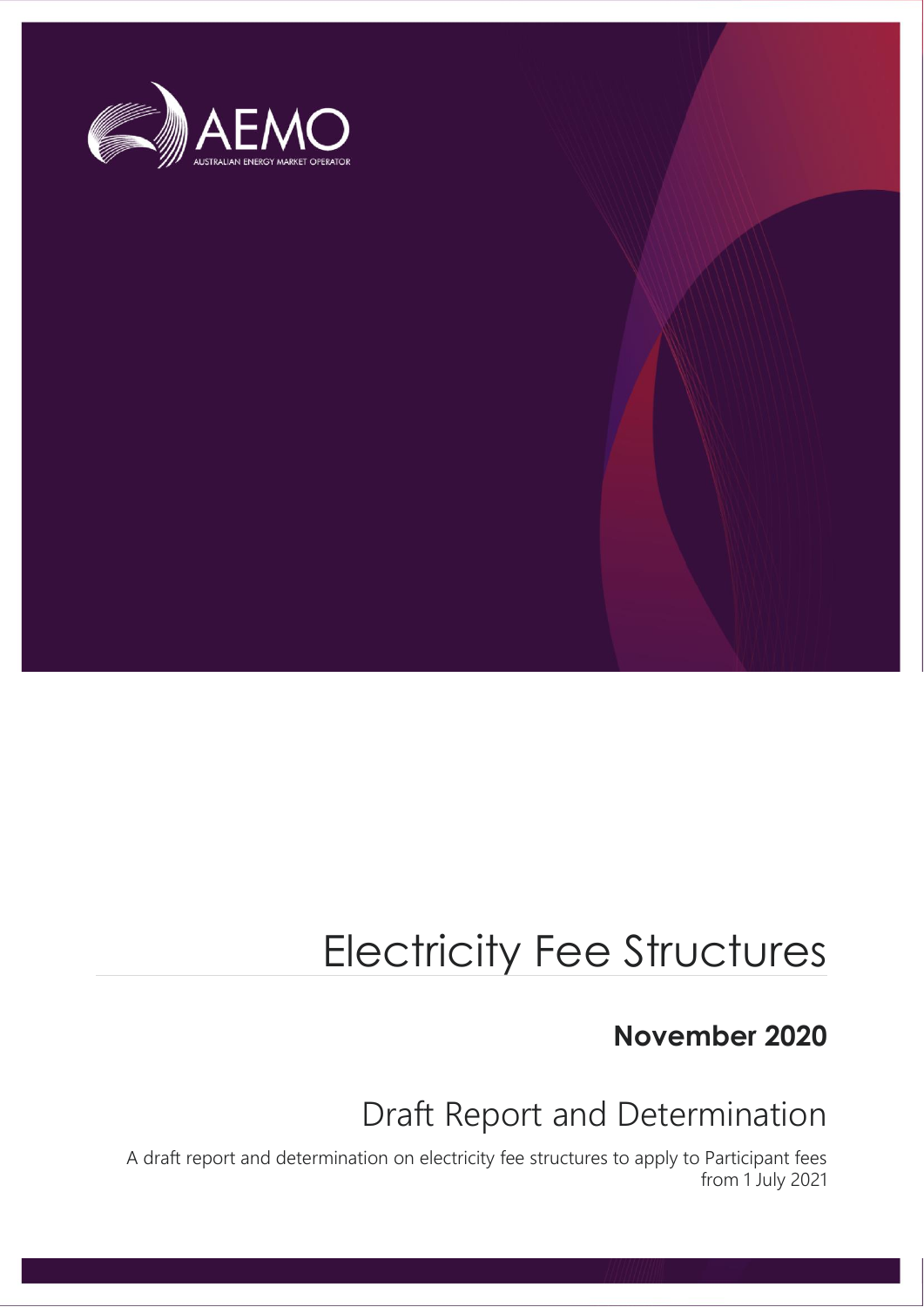# **Notice of second stage consultation – Electricity Fee Structures**

#### **NATIONAL ELECTRICITY RULES – RULE 8.9**

Date of Notice: 25 November 2020

This notice informs all Registered Participants and interested parties (Consulted Persons) that AEMO is commencing the second stage of its consultation on Electricity Fee Structures for the National Electricity Market (NEM).

AEMO consults on its proposed fee structure for participant fees under clause 2.11 of the National Electricity Rules (Rules) and in accordance with the Rules consultation requirements detailed in rule 8.9 of the NER.

This document has effect only for the purposes set out in the Rules; and the Rules and the National Electricity Law (NEL) prevail over this document to the extent of any inconsistency.

This publication has been prepared by AEMO using information available at 30 November 2020.

Invitation to make submissions

AEMO invites written submissions on this Draft Report and Determination (Draft Report).

Please identify any parts of your submission that you wish to remain confidential, and explain why. AEMO may still publish that information if it does not consider it to be confidential, but will consult with you before doing so.

Consulted Persons should note that material identified as confidential may be given less weight in the decision-making process than material that is published.

Closing Date and Time

Submissions in response to this Notice of Second Stage of Rules Consultation should be sent by email to Kevin.Ly@aemo.com.au, to reach AEMO by 5.00pm (Melbourne time) on 4 February 2021.

All submissions must be forwarded in electronic format (both pdf and Word). Please send any queries about this consultation to the same email address.

Submissions received after the closing date and time will not be valid, and AEMO is not obliged to consider them. Any late submissions should explain the reason for lateness and the detriment to you if AEMO does not consider your submission.

Publication

All submissions will be published on AEMO's website, other than confidential submissions or confidential content.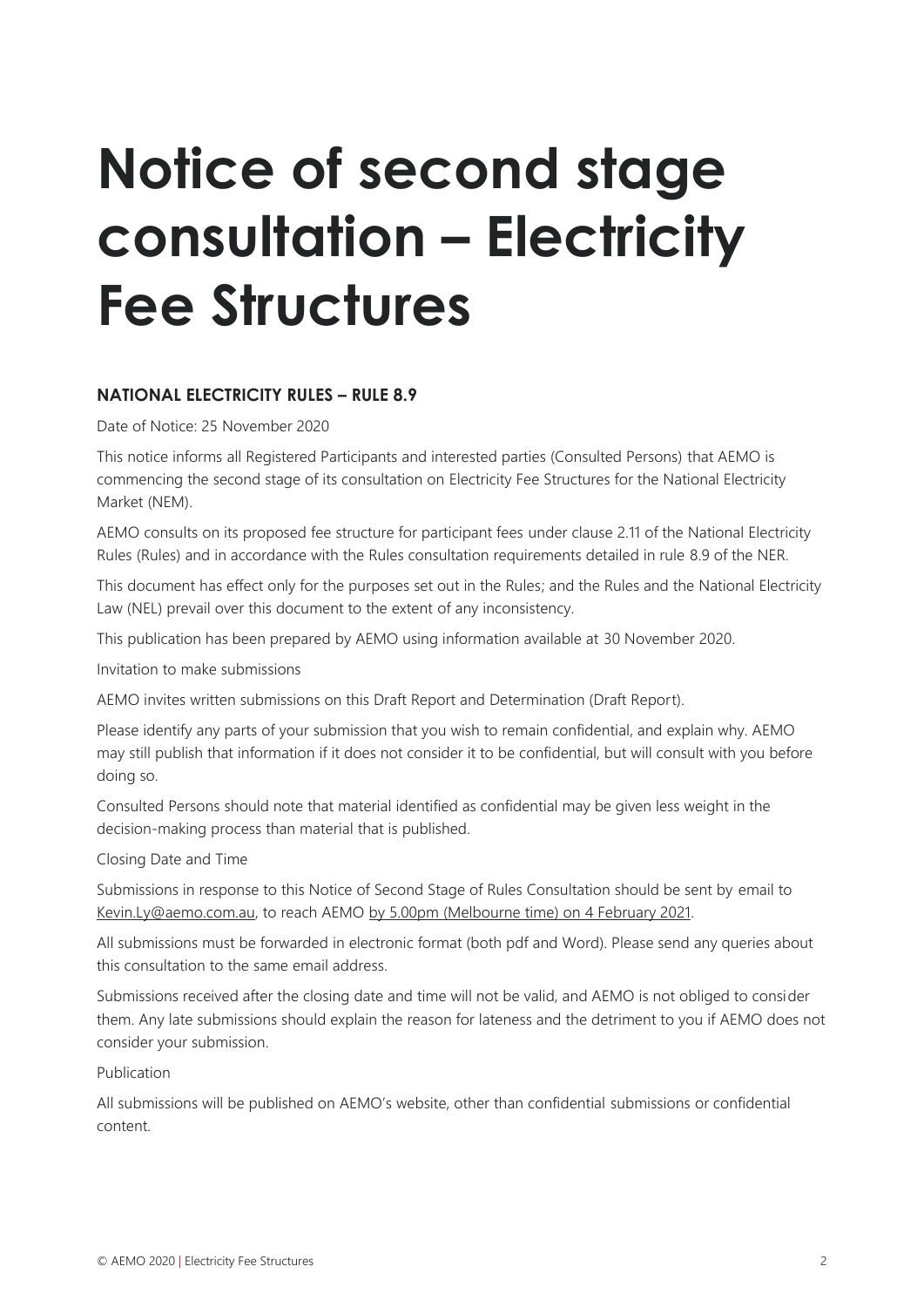# <span id="page-2-0"></span>**Executive summary**

The publication of this Draft Report and Determination (Draft Report) commences the second stage of the Rules consultation process conducted by AEMO on the structure of the Participant fees to apply from 1 July 2021 for AEMO's revenue requirements under the National Electricity Rules (NER) for:

- The National Electricity Market (NEM).
- Developing Retail Markets and administering Retail Competition the current Full Retail Contestability (FRC) fee.
- The National Transmission Planner (NTP) functions.
- Major Reform Initiatives, including Five Minute Settlement (5MS) and Global Settlement (GS), and Distributed Energy Resources (DER) integration.
- The Energy Consumers Australia (ECA) fees recovered by AEMO from Participant fees.
- Registrations.
- NEM Participant Compensation Fund (PCF).
- Incremental service fees.

The current structure of Participant fees expires on 30 June 2021.

This review considers the structure to be applied to recover AEMO's budgeted revenue requirements, and not the actual amount charged, as the latter occurs in the annual budget and fee process.

Since the last fee determination in 2016, the market has been transforming rapidly to accommodate new technologies and new participants that are not charged in the current fee structure. This transformation has included a range of regulatory reform and operational changes needed to address the increasing complexities involved in planning and operating energy systems and markets. AEMO's responsibilities and functions have increased, and its scope and focus of interactions with registered participants has changed.

AEMO must develop a fee structure that recovers the budgeted revenue requirements for AEMO including the registered participants to be charged and appropriate metrics/pricing mechanisms, in a manner that is consistent (to the extent practicable) with the fee principles under the Rules and having regard to the National Electricity Objective (NEO).

#### **Key matters raised in submissions**

AEMO received 14 submissions to its Consultation Paper published on 18 August 2020<sup>1</sup>. The key matters for consultation, and the main themes from stakeholder submissions and meetings held, include:

- The term of the fee determination two main options appeared from stakeholders, these being either a three-year fee period or a five-year fee period.
- Generator charging the majority of stakeholders were aligned with reviewing the allocation of charges to generator classes, while others supported maintaining the existing allocation of charges.
- Market customer charging the majority of stakeholders supported the existing charging mechanism of \$/MWh, while others supported a change to per connection point (or \$/NMI) charge or a combination of both variable and fixed rates.
- Charging network service providers (NSPs) the majority of stakeholders did not support extending the core NEM fee recovery to NSPs.
- National Transmission Planning (NTP) fee two stakeholders responded to this issue and both supported continuation of a tariff based on energy consumed as per the current transitional arrangement.

<sup>1</sup> The Consultation Paper available on AEMO's website at: https://aemo.com.au/-/media/files/stakeholder\_consultation/consultations/nemconsultations/2020/electricity-market-participant-fee-structure-review/final-aemo-electricity-fee-structure-consultation-paper\_aug-2020.pdf?la=en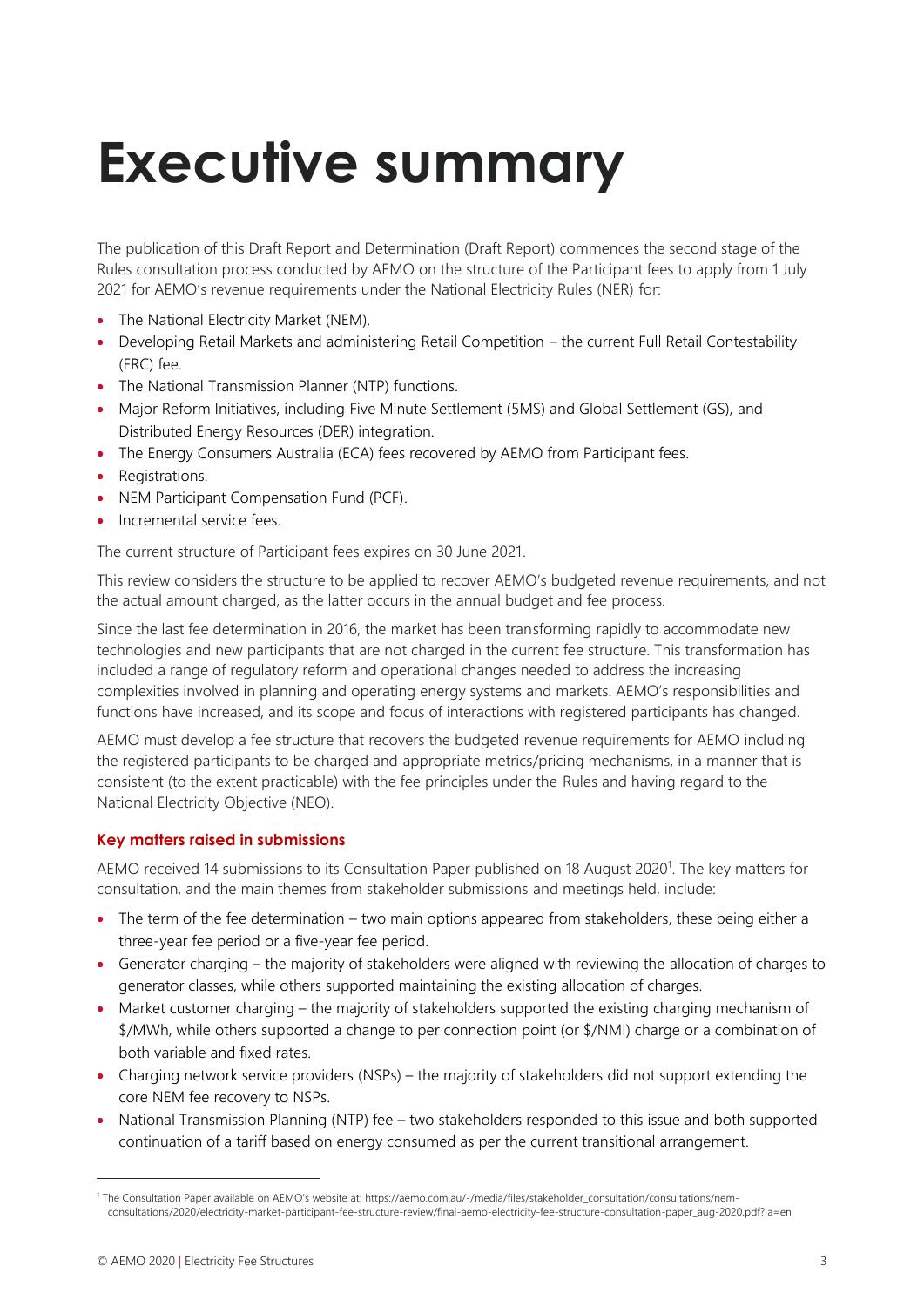- Electricity Retail Markets fee the majority of stakeholders supported changing the current fee metric from a per connection point (\$/NMI) basis to a \$/MWh basis.
- Recovery of major transformational initiatives:
	- Five Minute Settlement (5MS) program: the majority of stakeholders preferred recovery of 5MS from all existing registered participants via the Core NEM fee as opposed to recovery from market customers only;
	- Distributed Energy Resource (DER) integration: the majority of stakeholders supported recovery on a beneficiary-pays basis (i.e. reflective of involvement), with some stakeholders preferring recovery across all existing participants, and a smaller portion supporting recovery from market customers only via the Core NEM fee;
	- Energy Consumer Data Right (CDR): Majority of stakeholders supported recovery from all existing participants, followed by preference for a beneficiary-pays approach, and one stakeholder supported recovery from market customers only;
	- Digital refresh: two submissions provided feedback on the recovery of the digital program with both stakeholders supporting recovery from all existing participants allocated via the Core NEM fee.
	- Regulatory compliance programs: Two submissions responded to this issue with both stakeholders in favour of recovery from the Core NEM fee across all existing participants.
- Energy Consumers Australia (ECA), NEM Participant Compensation Fund (PCF), Registration fees and Incremental service fees – the current approach for each of these fee categories was largely supported by all stakeholders.

Appendix D provides a summary of AEMO's response to stakeholder submissions.

#### **AEMO's draft determinations on the above matters**

After consideration of stakeholder submissions and stakeholder meetings, and consistent with the fee structure principles and having regard to National Electricity Objective (NEO), AEMO's Draft Report, for stakeholder feedback, proposes the following approaches for each of the main issues identified above. The full draft fee structure has been outlined in Appendix B.

- The term of the fee structure determination AEMO proposes a 5-year fee structure determination period with a transition period of two years to allow for the more fundamental changes proposed in determination to take effect (explained further in sections 3.2 and 4). Although not a consideration in determining the five-year term (with a two-year transition period), AEMO notes that our governance and operating model review is occurring in 2021. This will include consideration of whether the current approach to cost recovery using participant fees remains appropriate for the future and this will undergo consultation with participants and may ultimately lead to changes in the regulatory regime to reflect any changes and impact the fee structure determined under clause 2.11.
- Charging Generators AEMO proposes to:
	- Maintain the existing percentage attribution of core NEM allocated fees to Generators, MNSP, SGAs and MASPs/DRSPs for the first two years of the next fee structure period, that is the transition period; then
	- Increase the percentage attribution of core NEM allocated costs to Generators, MNSP, SGAs and MASPs/DRSPs from 1 July 2023, reflecting an increased level of involvement with the revenue requirements for AEMO's core NEM activities; and
	- Maintain the existing charging approach for Generators, MNSP, SGAs and MASPs/DRSPs based on an average share of output (MWh) and capacity (MW).
- Market customer tariff AEMO proposes to:
	- Maintain the existing percentage attribution of the core NEM allocated costs to Market Customers for the two-year transition period, that is from 1 July 2021 to 30 June 2023. For the transition period, the current method of a rate per MWh for a financial year would be used;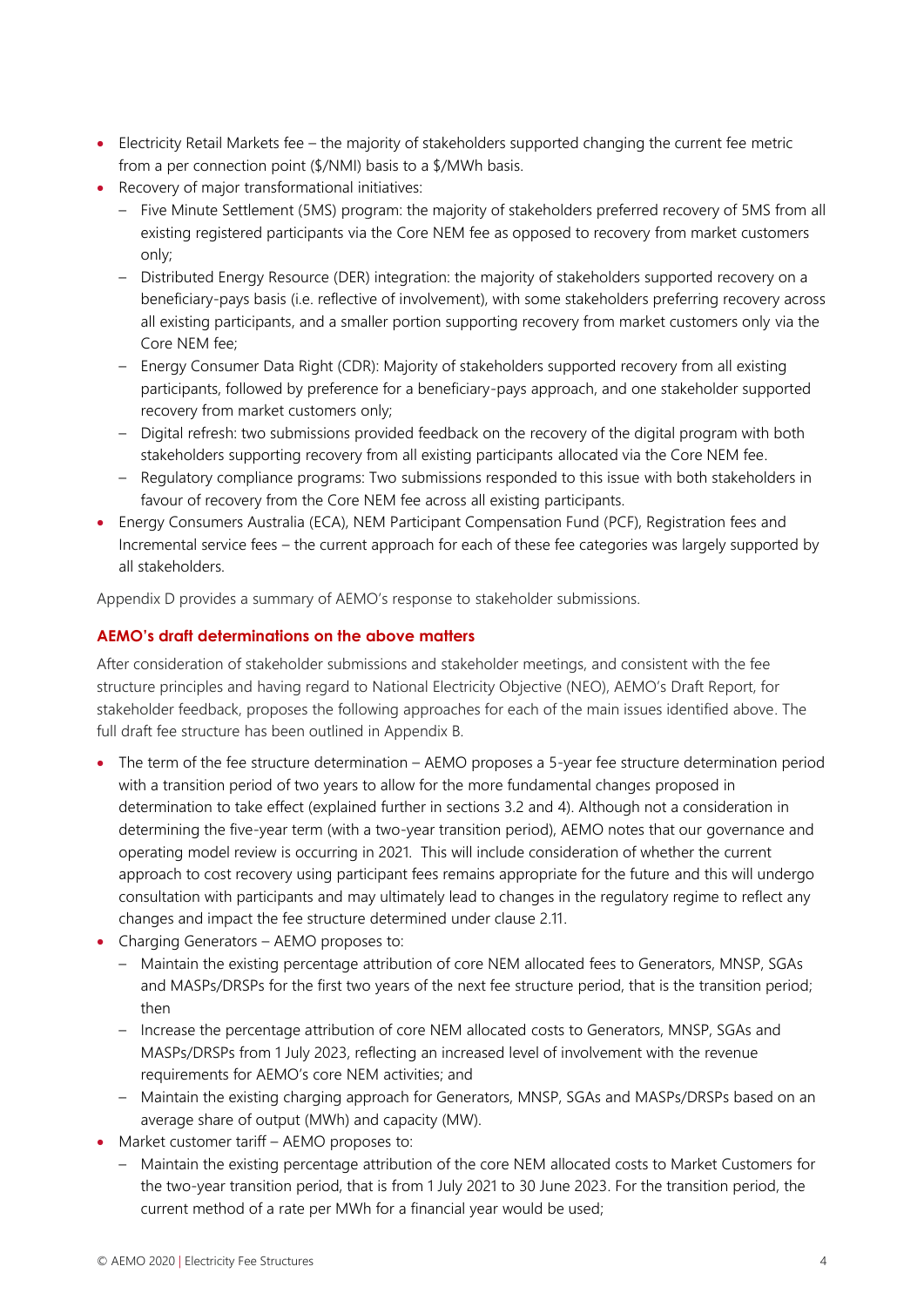- From 1 July 2023, the percentage attribution of the core NEM allocated costs to Market Customers will reduce;
- From 1 July 2023, amend the Market Customer tariff to a combination of \$/MWh and \$/NMI on a 50/50 allocation so that there is some consideration of demand elasticity to a volume tariff, reflection of the differences between small and large customers, and to reflect the fact the bulk of AEMO's costs are fixed; and
- From 1 July 2021 for the duration of the fee structure period, to maintain the existing attribution of the unallocated costs to Market Customers.
- Charging Network Service Providers (NSPs) AEMO proposes to:
	- Maintain the existing allocation of core NEM fees to Generators and Market Customers for the first two years of the next fee period, that is the transition period; then
	- Introduce a separate allocation of the core NEM function costs to TNSPs and to DNSPs from 1 July 2023, to reflect the extent of their involvement with AEMO' core NEM activities, on the basis of energy consumed.
- NTP fee AEMO proposes that TNSPs continue to be charged NTP fees based on their respective jurisdictions' consumption for the latest completed financial year and equal monthly invoicing.
- Electricity Retail Markets fee AEMO proposes to maintain the status quo of recovering fees from Market Customers (excluding Metering Coordinators) on a per connection point (\$/NMI) basis consistent with the simplicity and non-discrimination fee principles.
- For transformational initiatives, AEMO proposes the following:
	- 5MS a separate 5MS fee in the fee structure, split between general legacy upgrades and new 5MSspecific upgrade activities, allocated directly to relevant participants reflective of involvement where reasonably practicable, or using the core NEM percentage allocations;
	- DER integration a separate fee in the fee structure (excluding the Energy Consumer Data Right), allocated directly to relevant participants reflective of involvement and/or benefit but with a separate allocation to Wholesale Demand Response (WDR) Mechanism participants, that is, Demand Resource Service Providers (DRSPs) following commencement of the WDR program, based on a fixed allocation to recover a percentage of the establishment cost of the WDR program.
	- Energy CDR to defer determination on the basis of current uncertainties, however, AEMO notes potential for this initiative to become a declared NEM project and subsequently incorporated into the fee structure upon commencement; and
	- Digital and Regulatory Compliance programs to recover the costs of the digital and the regulatory compliance capital programs from registered participants through the core NEM cost allocation.
- ECA, NEM PCF, Registrations and Incremental service fees AEMO proposes to maintain the status quo, as per the current fee structure.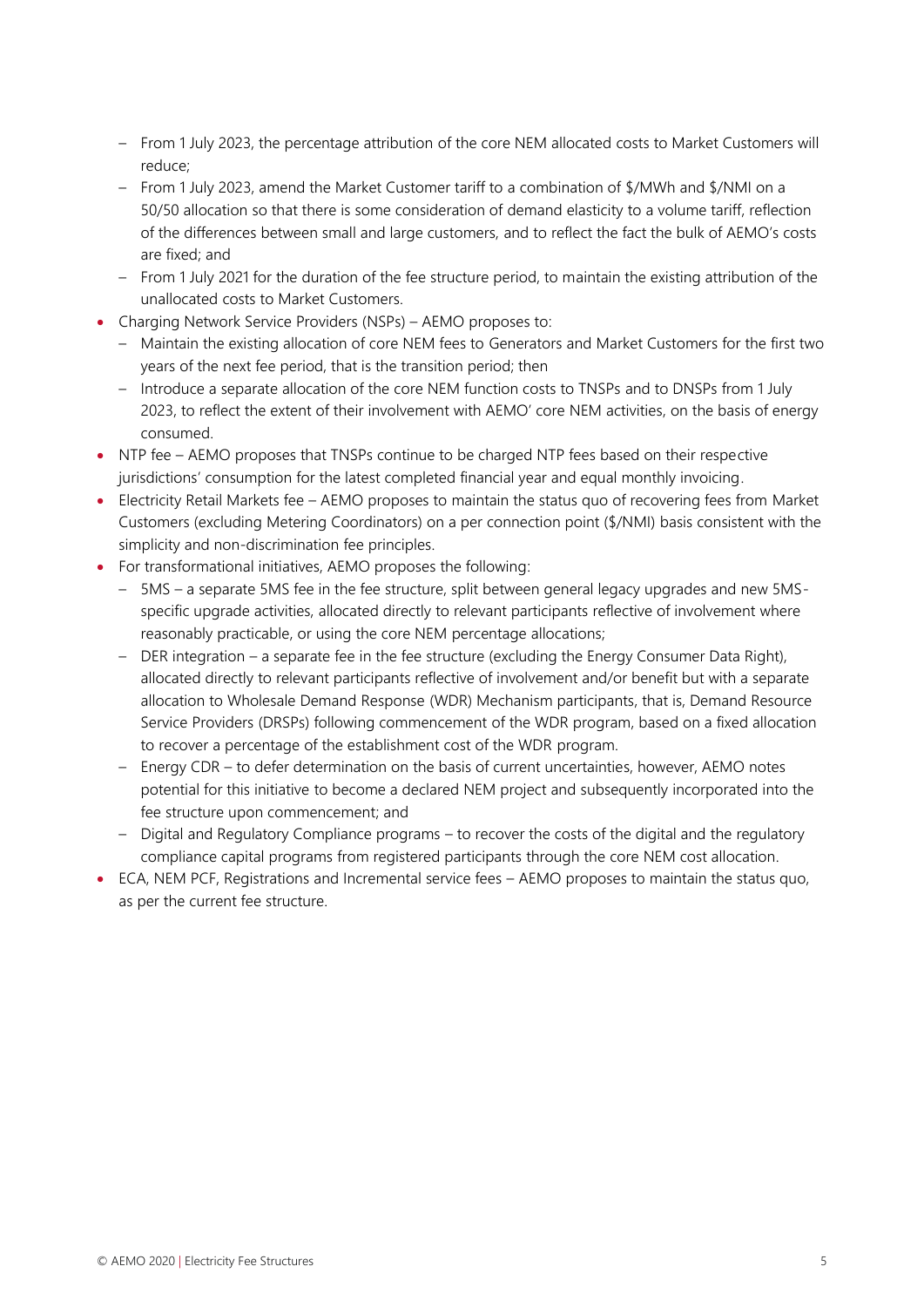## **Contents**

|     | <b>Executive summary</b>                                        |                         |  |  |
|-----|-----------------------------------------------------------------|-------------------------|--|--|
| 1.  | <b>Stakeholder Consultation Process</b>                         | $\overline{\mathbf{z}}$ |  |  |
| 2.  | <b>Background</b>                                               | 8                       |  |  |
| 2.1 | NER requirements                                                | 8                       |  |  |
| 2.2 | Context for this consultation                                   | 9                       |  |  |
| 2.3 | First stage consultation                                        | 10                      |  |  |
| 3.  | <b>Summary of Material Issues</b>                               | 11                      |  |  |
| 3.1 | Summary of key consultation issues                              | 11                      |  |  |
| 3.2 | Core NEM function cost allocation                               | 12                      |  |  |
| 4.  | <b>Discussion of Material Issues</b>                            | 16                      |  |  |
| 4.1 | Term of the fee determination                                   | 16                      |  |  |
| 4.2 | Generator charging                                              | 18                      |  |  |
| 4.3 | Market customer tariff                                          | 20                      |  |  |
| 4.4 | Charging NSPs                                                   | 23                      |  |  |
| 4.5 | NTP function fee                                                | 26                      |  |  |
| 4.6 | Electricity Retail Markets fee                                  | 27                      |  |  |
| 4.7 | Cost recovery of the 5MS program                                | 29                      |  |  |
| 4.8 | Cost recovery of the DER integration program                    | 33                      |  |  |
| 4.9 | Cost recovery of the Digital and Regulatory Compliance programs | 36                      |  |  |
| 5.  | <b>Other Matters</b>                                            | 39                      |  |  |
| 6.  | Appendix A: Fee structure principles                            | 40                      |  |  |
| 7.  | <b>Appendix B: Draft structures for Participant Fees</b>        | 44                      |  |  |
| 8.  | <b>Appendix C: Registered participants</b>                      | 49                      |  |  |
| 9.  | Appendix D: Stakeholder submissions and AEMO response           | 51                      |  |  |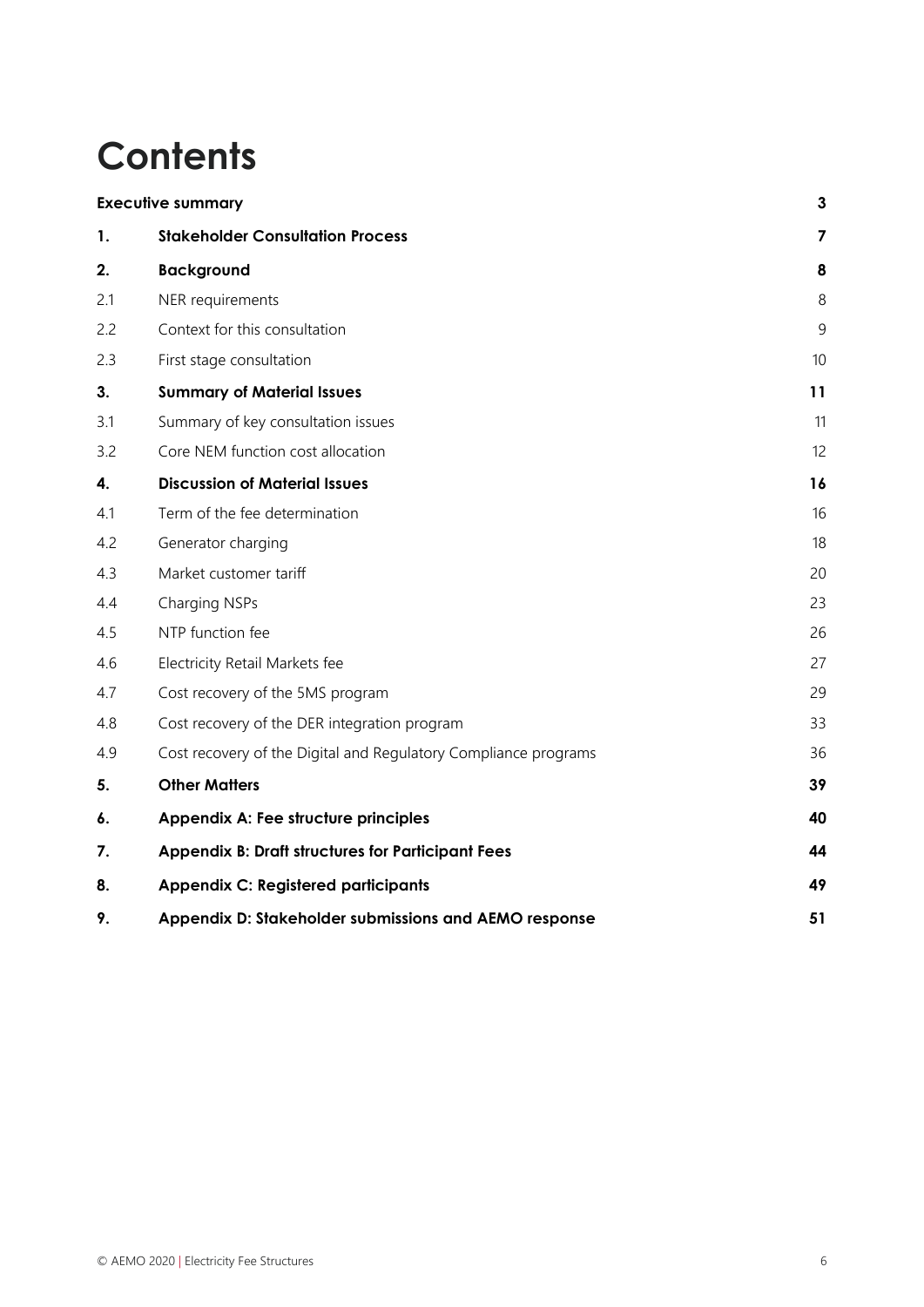# <span id="page-6-0"></span>**1. Stakeholder Consultation Process**

As required by clause 2.11 of the NER, AEMO is consulting on Electricity Participant Fees in accordance with the Rules consultation process in rule 8.9.

AEMO's indicative timeline for this consultation is outlined below. Future dates may be adjusted depending on the number and complexity of issues raised in submissions.

| <b>Deliverable</b>                                           | <b>Indicative Date</b>                   |
|--------------------------------------------------------------|------------------------------------------|
| Notice of first stage consultation published                 | Tuesday 18 August 2020                   |
| Frist stage submissions closed                               | Wednesday 23 September 2020              |
| Draft Report & Notice of second stage consultation published | Monday 30 November 2020                  |
| <b>Submissions due on Draft Report</b>                       | By Thursday 4 February 2021 <sup>2</sup> |
| <b>Final Report published</b>                                | By Thursday 18 March 2021                |
| Last date to publish the Final Report                        | Wednesday 31 March 2021                  |

The publication of this Draft Report marks the commencement of the second stage of consultation.

<sup>&</sup>lt;sup>2</sup> This date has changed since publication of the Consultation Paper to allow more time for submissions due to the Christmas and New Year period.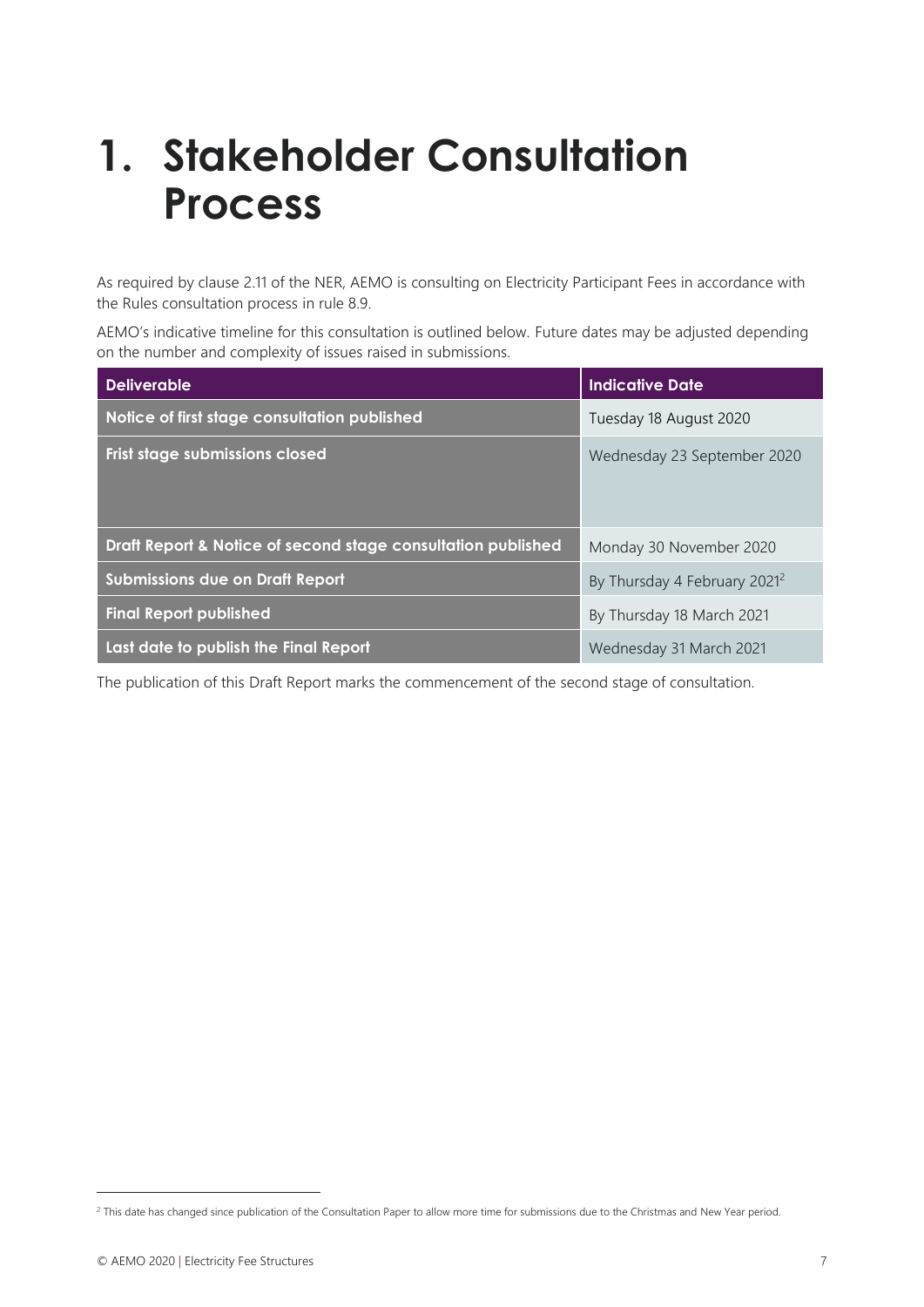# <span id="page-7-0"></span>**2. Background**

## <span id="page-7-1"></span>2.1 NER requirements

AEMO consults on its proposed fee structure for Participant fees in accordance with clause 2.11 of the NER. Under the Rules, AEMO only has the power to recover market fees from registered participants.

In determining the structure of participant fees, AEMO must have regard to the NEO. In addition, the structure of participant fees must, to the extent practicable, be consistent with the following principles, referred to in this document as the Fee Structure Principles and set out in detail in Appendix A, which are stipulated in the NEL and the NER:

- The structure of Participant fees should be simple.
- The components of Participant fees charged to each registered participant should be reflective of the extent to which AEMO's budgeted revenue requirements involve that registered participant.
- Participant fees should not unreasonably discriminate against a category or categories of registered participants.
- Fees and charges are to be determined on a non-profit basis that provides for full cost recovery.
- The structure of the Participant fees should provide for the recovery of AEMO's budgeted revenue requirements on a specified basis.

The operation of clause 2.11.1 also needs to be understood in the context of its surrounding provisions which deal with budgets and the payment of Participant fees (which are consulted on separately to this consultation and process):

- Under clause 2.11.3, AEMO is required to prepare and publish its budgeted revenue requirements.
- That budget must take into account and identify revenue requirements for the matters set out in clause 2.11.3(b).
- Some, but not all of these matters are referred to in the components of Participant fees specified in section  $2.111(c)$ .
- However, AEMO may adopt 'components' of Participant fees which are different to or more than those set out in clause 2.11.1(c).
- Section 2.11.1(b)(2) of the NER provides that Participant fees should recover the budgeted revenue requirements for AEMO determined under clause 2.11.3.
- Under section 2.11.2, AEMO may charge Registered Participants the relevant component of Participants fees in accordance with the structure of Participant fees.

Consequently, the scheme of clauses 2.11.1 to 2.11.3 of the NER is:

- To require AEMO to determine the structure of Participant fees according to certain rules;
- To require AEMO to determine AEMO's budgeted revenue requirements according to certain rules; and
- To empower AEMO to recover the budgeted revenue requirements through charging registered participants in accordance with the structure of Participant fees.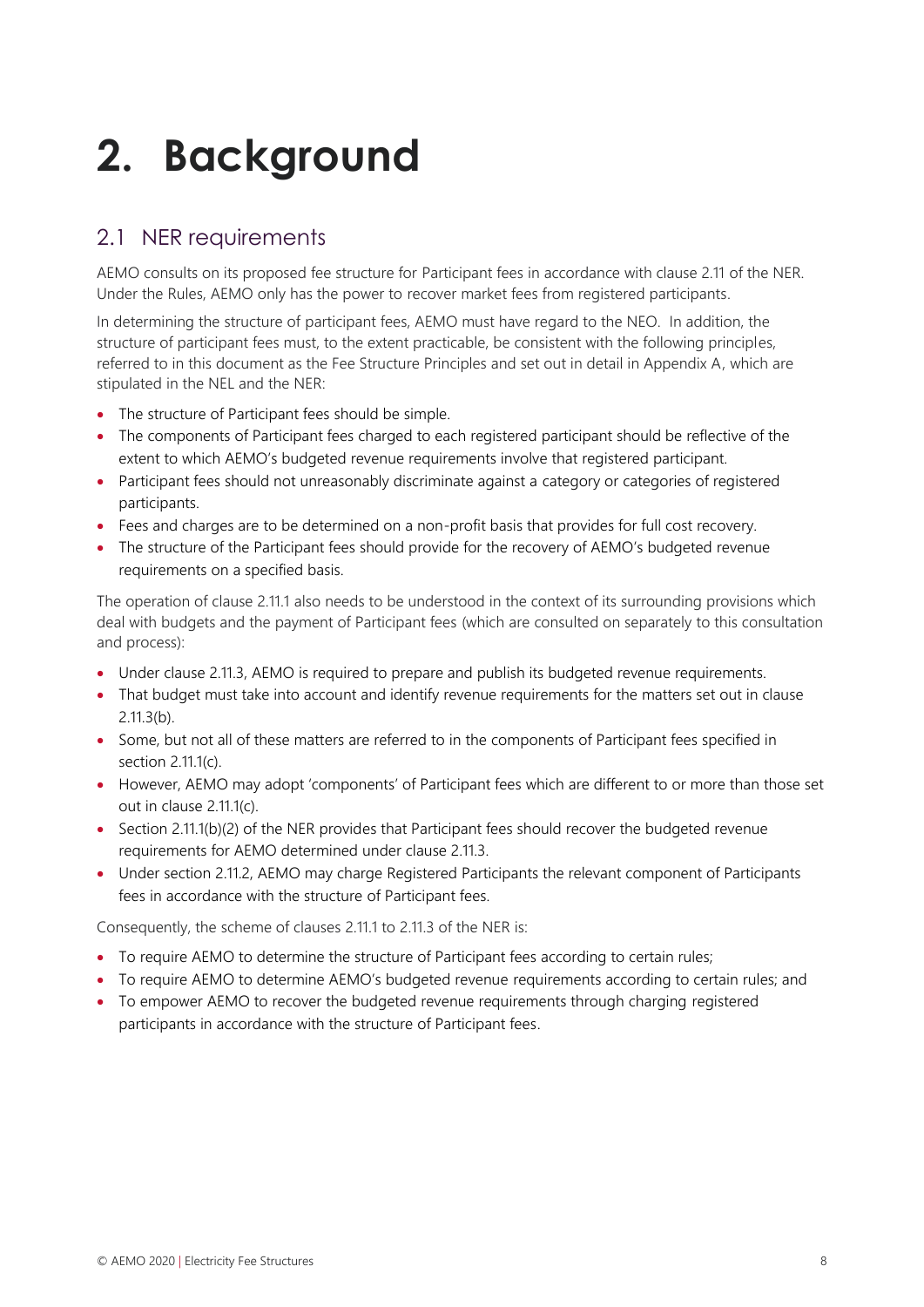## <span id="page-8-0"></span>2.2 Context for this consultation

The current structure of Participant fees in AEMO's electricity markets commenced on 1 July 2016 for a duration of five years, ending 30 June 2021. The Final Report of the Structure of Participant Fees in AEMO's Electricity Markets was published on AEMO's website<sup>3</sup> on 17 March 2016.

Since the commencement of the current structure, there have been a range of changes which have increased NEM forecasting complexity and regulatory reporting requirements that have affected AEMO's planning and operational activities, in particular:

- Rapid increase in variable renewable and distributed resources;
- Retirement of aging thermal resources;
- Improvements in and use of data; and
- Changes in the behaviour of consumer consumption.

The above changes have required AEMO to increase efforts to forecast, model and operate the power system accordingly.

Additionally, to accommodate the energy transformation occurring and expected to accelerate, the volume of rule changes in the NEM has tripled in the past three years, the majority of which directly impact AEMO. This has led, and will continue to lead, to an increase in AEMO's obligations related to:

- System planning, i.e. the introduction of the Integrated System Plan (ISP);
- Cyber security protections;
- Complex system modelling;
- Connections analysis and commissioning;
- Management of demand response programs;
- Market re-design considerations;
- Market and operations consultations; and
- Compliance reporting.

Further, there are new and expected participant categories, which need to be considered when reviewing the fee allocation so that the structure of fees is consistent with the NER.

Aside from the above, AEMO's existing information architecture was no longer capable of keeping up with both data requirements and speed required to effectively meet the needs of the NEM, and we are now in the second year of a five-year uplift program on AEMO's aging systems.

For the purpose of providing clarity, this fee structure consultation is being conducted in parallel with other consultations including:

- Renewing AEMO's engagement model, which is seeking to deliver a material shift in the level of transparency for market participants, consumers, and other stakeholders regarding AEMO's understanding and communication of current and emerging challenges, as well as a more two-way, collaborative experience for stakeholders in defining problems and identifying solutions;
- Reviewing AEMO's governance and operating models, including consideration of the system operator scope, legal structure, funding and regulatory models used in other jurisdictions as a result of changes in the industry including a major increase in both market obligations and operational complexity. The discussions on a new operating model and any outcomes from those discussions will not form part of matters considered in the consultation on the electricity fee structure; and
- The Gas fee structure consultation.

<sup>&</sup>lt;sup>3</sup> Information on the final report, including other consultation documents and submissions, available on AEMO's website at: https://aemo.com.au/consultations/current-and-closed-consultations/electricity-markets-structure-of-participant-fees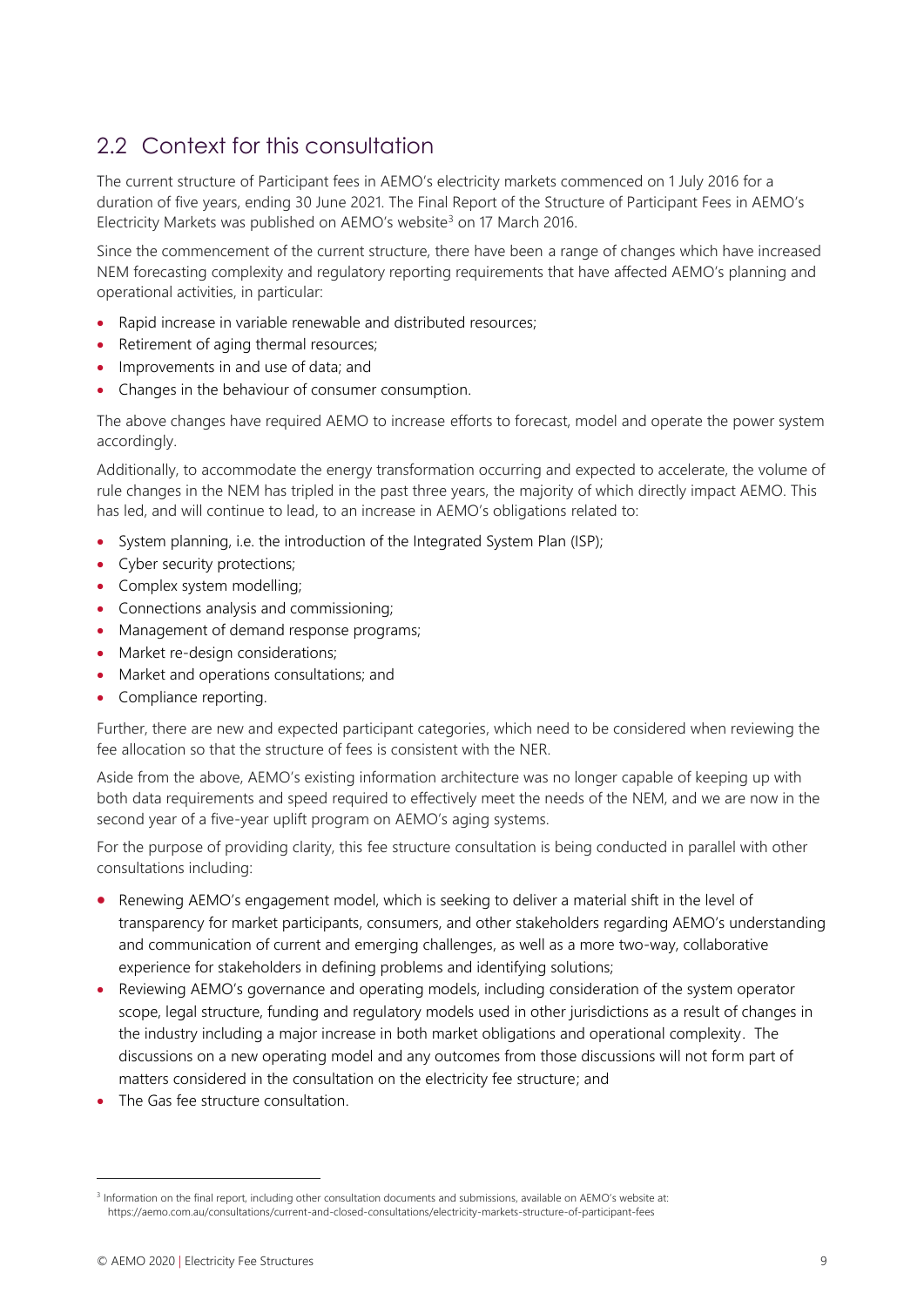## <span id="page-9-0"></span>2.3 First stage consultation

AEMO issued a Notice of First Stage Consultation on 18 August 2020.

Due to regulatory changes to accommodate the transforming energy market, the objective of the Consultation Paper was to provide stakeholders with the opportunity to have input into the development of the structure of Participant fees to apply from 1 July 2021, noting that the consultation does not apply to the actual amount charged for each fee<sup>4</sup>.

AEMO received 14 written submissions in the first stage of consultation. AEMO also held video conferences with a number of stakeholders (individually) who requested them, namely:

- AEC 10 September 2020;
- EUAA 28 September 2020;
- Red/Lumo Energy 2 October 2020;
- Energy Australia 6 October 2020;
- $\bullet$  ENA 9 October 2020;
- Mondo 16 October 2020; and
- $\bullet$  AGL 26 October 2020.

Copies of all written submissions have been published on AEMO's website at:

[https://aemo.com.au/consultations/current-and-closed-consultations/electricity-market-participant-fee](https://aemo.com.au/consultations/current-and-closed-consultations/electricity-market-participant-fee-structure-review)[structure-review.](https://aemo.com.au/consultations/current-and-closed-consultations/electricity-market-participant-fee-structure-review)

<sup>&</sup>lt;sup>4</sup> The latter is to be determined on an annual basis, via the AEMO budgeting process.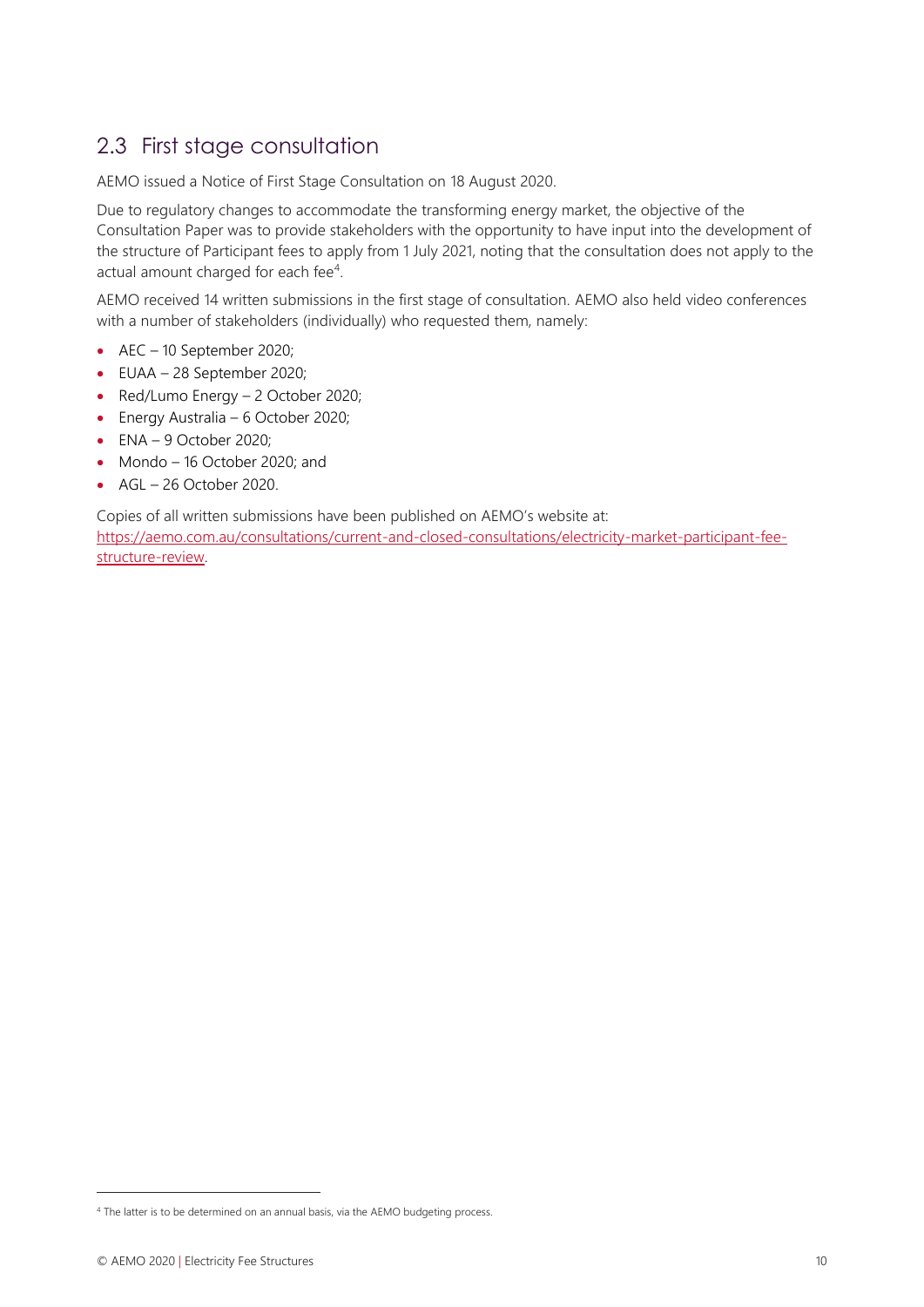# <span id="page-10-0"></span>**3. Summary of Material Issues**

## <span id="page-10-1"></span>3.1 Summary of key consultation issues

The table below provides an overview of the main issues to be addressed in relation to the key matters under consultation. It also highlights stakeholder views on the consultation matter.

Table 1 – Summary of key issues from the Consultation Paper

| <b>Consultation matter</b>           | <b>Summary of the key issues</b>                                                                                                                                                                                                                                                                                                                                                                                                                                                                                                                                                                                                                                                                                                                                                                                                                                                                                                                                                                                                                                                                                                                                                                                                                                                                                                                                                                                  |  |  |  |
|--------------------------------------|-------------------------------------------------------------------------------------------------------------------------------------------------------------------------------------------------------------------------------------------------------------------------------------------------------------------------------------------------------------------------------------------------------------------------------------------------------------------------------------------------------------------------------------------------------------------------------------------------------------------------------------------------------------------------------------------------------------------------------------------------------------------------------------------------------------------------------------------------------------------------------------------------------------------------------------------------------------------------------------------------------------------------------------------------------------------------------------------------------------------------------------------------------------------------------------------------------------------------------------------------------------------------------------------------------------------------------------------------------------------------------------------------------------------|--|--|--|
| Term of the fee<br>structure         | Determining the term requires a balance to be struck between providing fee<br>$\bullet$<br>certainty for a longer period of time with flexibility to change the participant fee<br>structure as circumstances change, particularly given the energy transition and<br>extent of reform on the horizon.<br>There was support by different stakeholders for both a 3-year term and 5-year<br>$\bullet$<br>term.                                                                                                                                                                                                                                                                                                                                                                                                                                                                                                                                                                                                                                                                                                                                                                                                                                                                                                                                                                                                     |  |  |  |
| <b>Core NEM generator</b><br>charges | AEMO is expected to experience greater challenges with modelling, controlling<br>$\bullet$<br>and operating the power system due to the increase in the number of non-<br>visible / non-dispatchable generation. Currently there is no division in the fee<br>structure between market generators that are Scheduled, Semi-scheduled and<br>Non-scheduled, meaning they pay fees on an identical basis.<br>A noticeable trend in the NEM is the segmentation of services from providers.<br>$\bullet$<br>The NEM has historically been "heavy baseload" from investments in coal fired<br>power stations. These stations have typically provided a number of services, such<br>as energy, FCAS and sometimes SRAS, and have also provided a number of<br>synchronous services such as inertia, fault contribution and dynamic, voltage<br>control as a by-product of producing energy.<br>Going forward, new non-energy revenue streams and non-energy players (who<br>$\bullet$<br>are not yet subject to charging) may develop, e.g. Market Ancillary Service<br>Providers (MASPs) have entered the FCAS market following implementation of<br>the Ancillary Service Unbundling Rule and the DRSPs associated with the<br>Wholesale Demand Response mechanism.<br>The majority of stakeholders supported reviewing the current Generator / MNSP<br>$\bullet$<br>allocation to consider other generator classes. |  |  |  |
| <b>Market customer tariff</b>        | Market Customers are allocated the greatest proportion of the budgeted costs<br>$\bullet$<br>through directly allocated and unallocated costs.<br>The existing arrangement is to charge the core NEM allocated and unallocated<br>$\bullet$<br>costs on a \$/MWh basis, and FRC costs on a \$/NMI basis. Under the current<br>approach for the core NEM allocated and unallocated costs, the net metering<br>arrangements means that NMIs with solar PV are bearing a lower proportion of<br>the relevant costs than NMIs without solar PV. Going forward, with the increase<br>in number of solar PV and DER, this is unlikely to be consistent with the non-<br>discrimination principle and NEO.<br>There were a range of stakeholder views on the market customer tariff either<br>$\bullet$<br>supporting the current \$/MWh approach, or changing to an approach that<br>accounts for PV and DER at the connection point.<br>AEMO therefore considered whether a "variable" \$/MWh, "fixed" \$/NMI tariff,<br>$\bullet$<br>"gross import and export" \$/MWh, or "combination" \$/MWh+\$/NMI approach is<br>more consistent with the fee structure principles and NEO.                                                                                                                                                                                                                                       |  |  |  |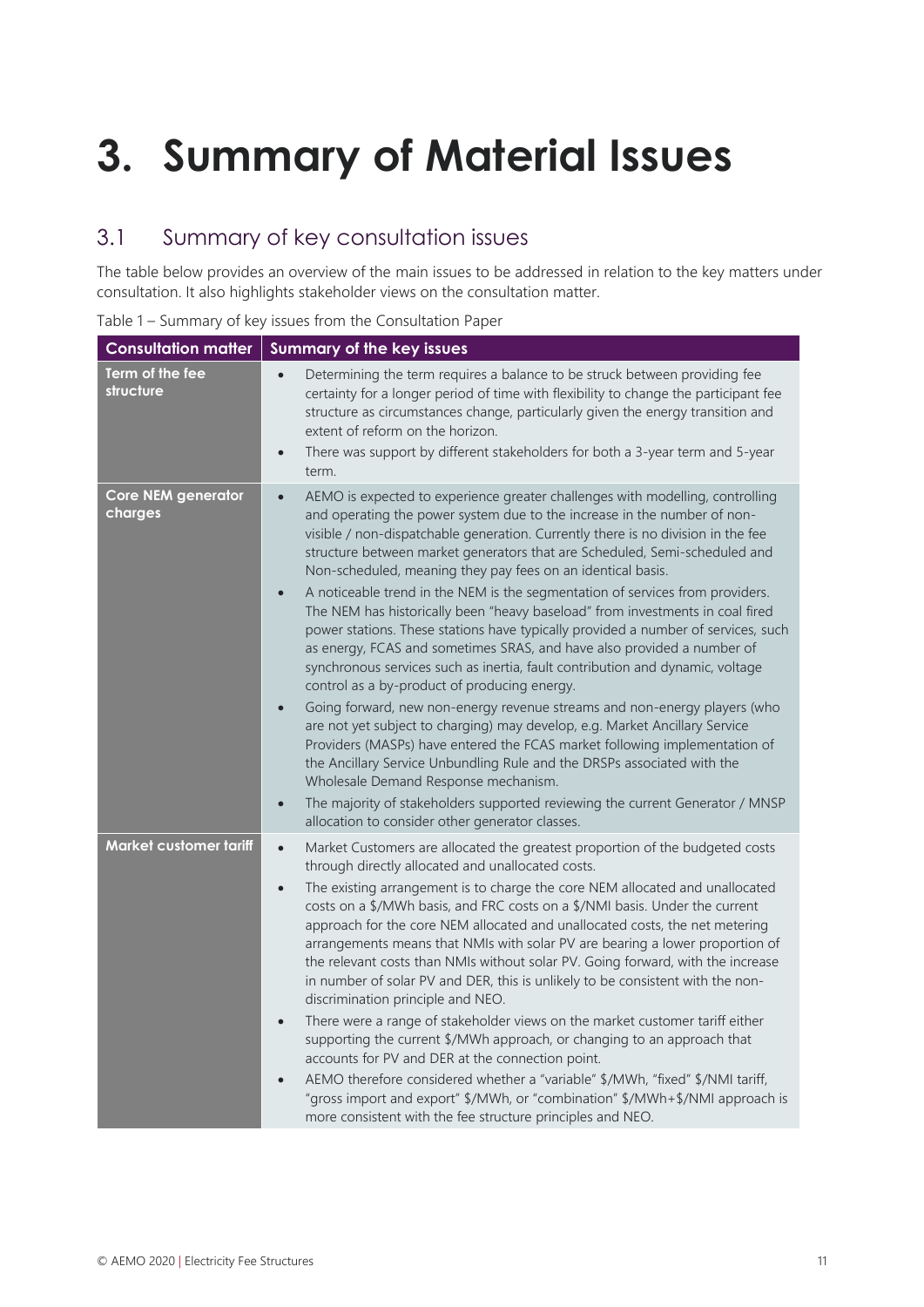| <b>Charging NSPs</b>                                                          | Currently TNSPs and DNSPs are not allocated any of the core NEM function fees.<br>$\bullet$<br>As the NEM transitions towards increased DER and Variable Renewable Energy<br>(VRE), greater complexities are arising with operational, planning and forecasting<br>systems, requiring greater levels of involvement with NSPs. As such, more NEM<br>costs are attributed to NSPs, and the question arises as to whether the reflective<br>of involvement principles means that a share of the core NEM fees should be<br>allocated to NSPs.<br>There are uncertain administrative arrangements, timing and transitional issues<br>$\bullet$<br>associated with charging NSP Participant fees that may need to be considered.<br>On balance, stakeholder submissions did not support charging NSPs participant<br>$\bullet$<br>fees, however, these submissions were made without the context of the cost<br>allocation survey results which show significant involvement with NSPs.                                                                                                                                                                                                                                                                                                                                      |
|-------------------------------------------------------------------------------|--------------------------------------------------------------------------------------------------------------------------------------------------------------------------------------------------------------------------------------------------------------------------------------------------------------------------------------------------------------------------------------------------------------------------------------------------------------------------------------------------------------------------------------------------------------------------------------------------------------------------------------------------------------------------------------------------------------------------------------------------------------------------------------------------------------------------------------------------------------------------------------------------------------------------------------------------------------------------------------------------------------------------------------------------------------------------------------------------------------------------------------------------------------------------------------------------------------------------------------------------------------------------------------------------------------------------|
| <b>NTP</b> fee                                                                | With the move to an actionable Integrated System Plan (ISP), a policy decision<br>$\bullet$<br>was made that the TNSPs pay NTP fees and this is included in the rules.<br>The services provided by this function are undertaken for TNSPs directly, rather<br>$\bullet$<br>than Market Customers.<br>Discussions have been held with the TNSPs following the introduction of those<br>$\bullet$<br>rule changes, and the TNSPs have accepted that charges be based on a historical<br>MWh basis.<br>No reasons to change this approach have been identified through submissions<br>$\bullet$<br>received to the Consultation Paper.                                                                                                                                                                                                                                                                                                                                                                                                                                                                                                                                                                                                                                                                                      |
| <b>Recovery of</b><br>transformational 5MS<br>and DER integration<br>programs | Key capital programs, including 5MS and DER integration, are not currently<br>$\bullet$<br>included within the fee structure.<br>These are significant capital transformational programs, which impact or interact<br>$\bullet$<br>with a range of participant categories.<br>5MS has required replacement of legacy NEM systems (i.e. not only for the 5MS<br>$\bullet$<br>program) as well as 5MS specific upgrades, therefore appropriate cost allocation<br>should be considered.<br>The majority of stakeholders supported recovery of the 5MS program from all<br>$\bullet$<br>existing participants.<br>For the DER integration program, the majority of stakeholders were supportive of<br>$\bullet$<br>recovering costs from participants reflective of their involvement in, or who<br>benefit directly from, the program.<br>There are still a range of 'unknowns' in relation to the Energy Consumer Data<br>$\bullet$<br>Right (CDR) program, therefore a determination on how this program will be<br>recovered is not feasible at this time. It may be possible for the CDR to be<br>considered as a 'declared NEM project' under the Rules once further details of<br>CDR are known.<br>The majority of stakeholders supported recovering this program across all<br>$\bullet$<br>existing participants. |
| Digital and<br><b>Regulatory</b><br>Compliance<br>programs                    | These are enabling programs to allow AEMO to perform its functions more<br>$\bullet$<br>efficiently.<br>AEMO considers that these programs are business as usual initiatives and hence<br>the cost recovery is through the core NEM allocation.<br>The stakeholders that responded to this issue supported allocation through the<br>$\bullet$<br>NEM fee with recovery from all existing participants; and use of the declared<br>NEM project mechanism for future large regulatory initiatives.                                                                                                                                                                                                                                                                                                                                                                                                                                                                                                                                                                                                                                                                                                                                                                                                                        |

## <span id="page-11-0"></span>3.2 Core NEM function cost allocation

In order to have a basis on which to allocate AEMO's budgeted revenue requirements in relation to the NEM, it is necessary to understand AEMO's activities and outputs and the costs attributed to them. That is, the services and functions provided by AEMO to participants.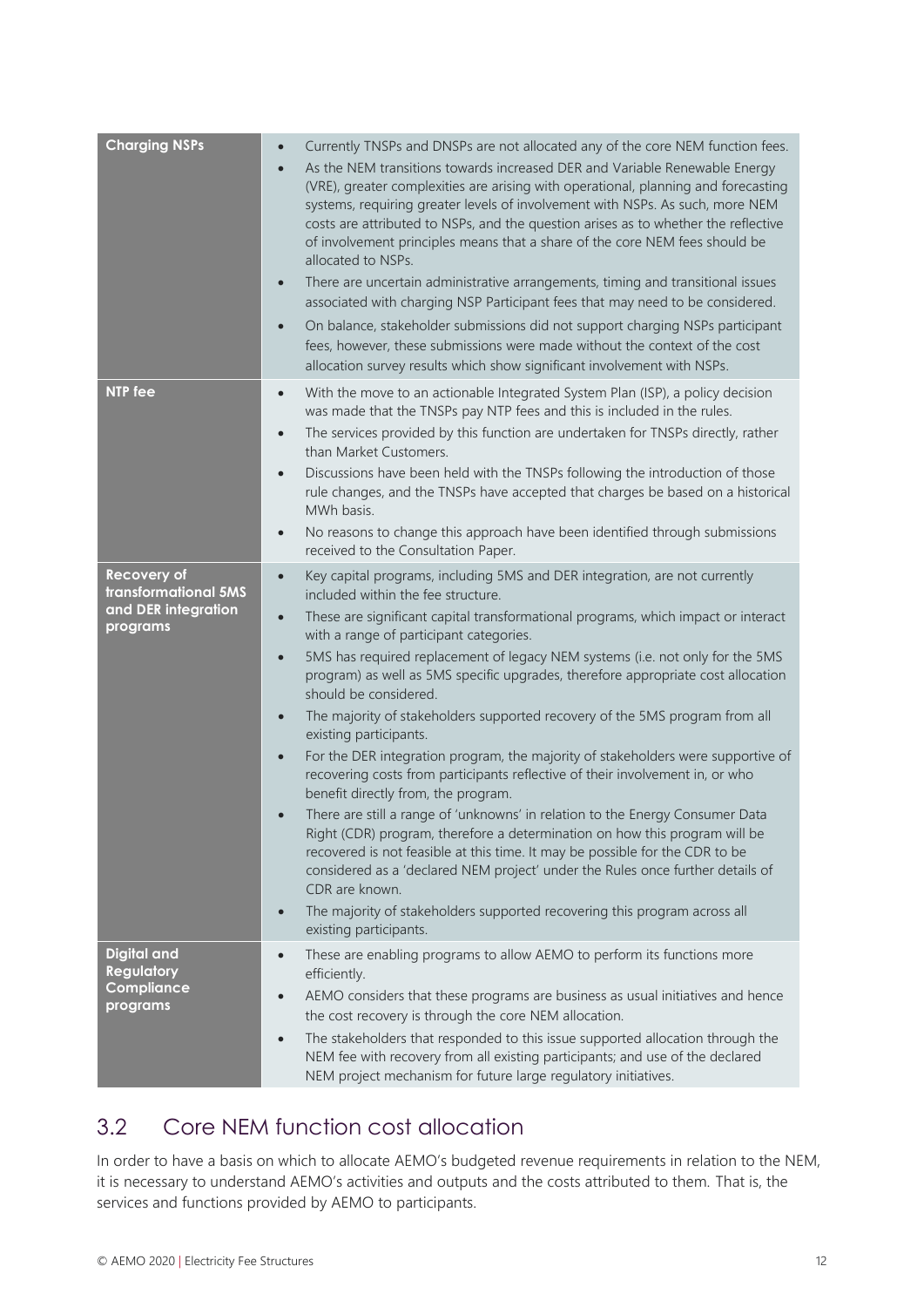AEMO has used its 2020/2021 budget for its core NEM function as the basis for this cost attribution analysis. This budget provides the most up-to-date information AEMO has available for the purposes of this Draft Determination. Although AEMO's annual costs will vary over the duration of the new structure, the 2020/21 budget provides a robust basis for notionally dividing AEMO's annual budgeted revenue requirements in relation to the NEM between AEMO's outputs during the period covered by the new structure.

The first step in the analysis of NEM costs was to identify those costs deemed to be direct, attributable costs to key NEM outputs and those costs that are deemed to be indirect costs that are allocated to the NEM function. Based on the 2020/21 budget, approximately 70% of NEM costs are deemed to be direct, attributable costs and approximately 30% of NEM costs are deemed to be indirect, non-attributable costs.

The second step in the analysis of NEM costs was to identify the key broad outputs of AEMO's activities in relation to AEMO's function. AEMO has identified a number of activities that it undertakes to support this function, which can be categorised into 10 broad outputs as follows:

- Power System Security
- Power system reliability
- Market operation
- Wholesale Metering and Settlements
- Prudential supervision
- Market Development
- Information dissemination including stakeholder engagement and consultation
- Retail Markets
- Registration $5$
- DER integration<sup>6</sup>.

The next step in analysing the NEM costs was to allocate the NEM direct costs to each of the separate outputs identified above by using a survey. AEMO Senior Managers, 23 in total, were surveyed and requested to allocate their Division's costs against each of the key outputs identified above on the basis of time of interaction and involvement with specific participant classes. Senior Managers were provided with a detailed list of activities that were developed to represent each of the key outputs. The results of the survey were used to form the basis of the allocation of the NEM direct, attributable costs to the key outputs. Results were also verified with the relevant Senior Manager to explain differences noted from the previous determination.

Results of the cost allocation survey indicated the following key differences to the current NEM allocation:

- AEMO's activities involve other generator participant categories including Small Generator Aggregators (SGAs) and Market Ancillary Service Providers (MASPs)/Demand Response Service Providers (DRSPs).
- An increase in allocation to the Generators reflecting their increased involvement with AEMO's functions.
- There was a material level of allocation to TNSPs reflecting the increase of their involvement with AEMO's operational activities.
- A small allocation to DNSPs reflecting their involvement with AEMO's operational activities.
- The Market Customer allocation was therefore less than the current NEM allocation.

As outlined in section 2.1, clause 2.11.1(b)(2) of the NER, all of AEMO's budgeted revenue requirements must be recovered through Participant fees. In addition, AEMO must have regard to the NEO, and the structure of participant fees must, to the extent practicable, be consistent with the Fee Structure Principles. It should be noted that the Rules do not expressly indicate that one fee structure principle should have greater weight than the others. In application, it will not always be practicable for AEMO to satisfy all of the principles or to

<sup>&</sup>lt;sup>5</sup> This relates to activities that AEMO teams perform to support the registration process that are not captured in the Registration fees section of the fee structure.

<sup>6</sup> This relates to activities that AEMO teams perform related to DER integration that are not captured in the DER Integration capital program, which AEMO proposes to be a separate fee in the fee structure.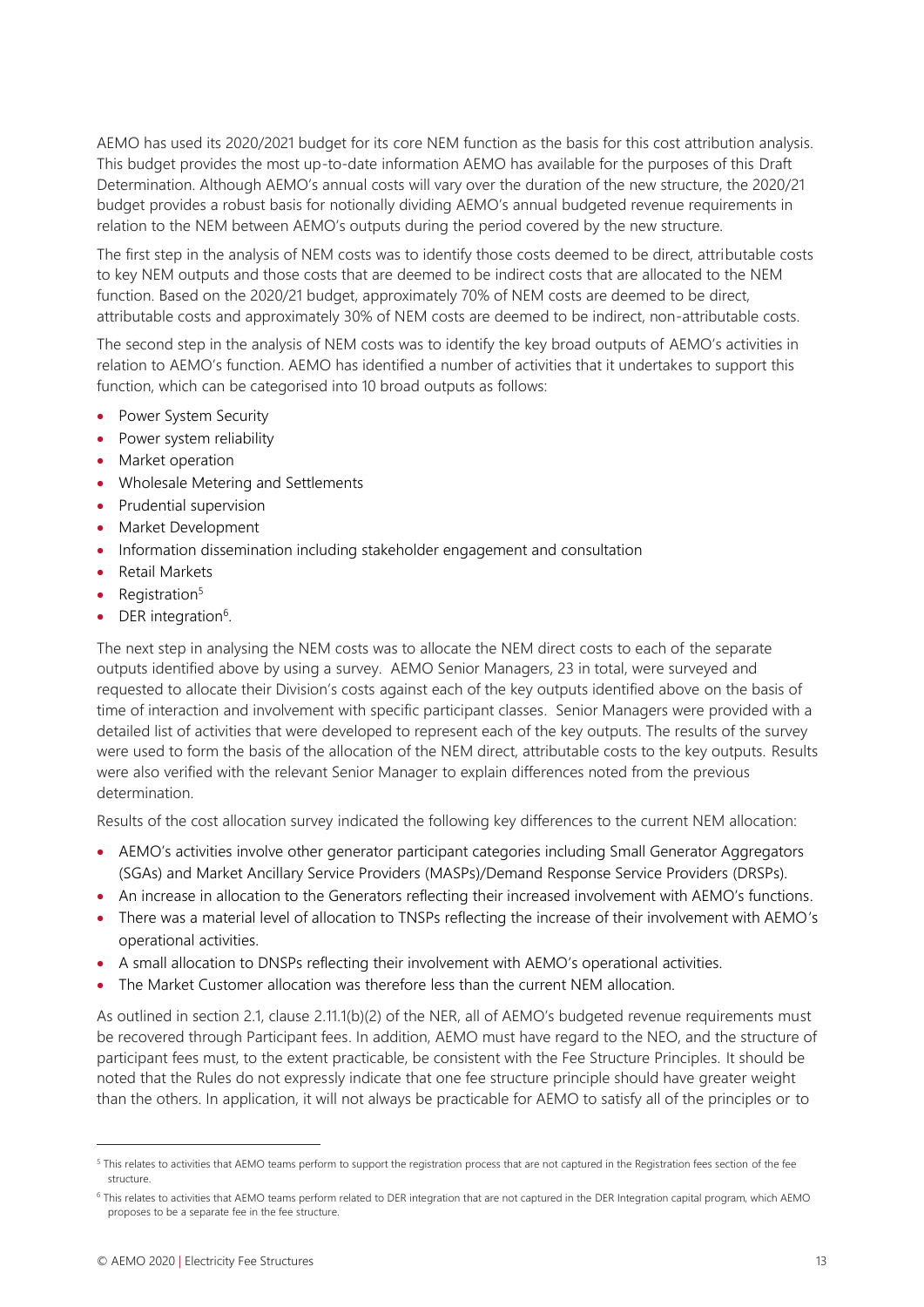an equal degree. Therefore, meeting the Rules requirements typically requires a trade-off between the principles, and AEMO's objective is to strike between the principles wherever possible.

As a result, applying the NER requirements, and in order to reflect AEMO's cost allocation survey, it was determined that the existing core NEM fee allocation should be amended as shown in Figure 1, the details of which are explained in section 4.

However, as this change represents a significant shift from status quo for a number of participants, particularly TNSPs and DNSPs who will likely require transitional arrangements to be put in place to allow them to recoup Participant Fees costs, a two-year transition period is proposed. The two-year transition would mean that for the first two years, from 1 July 2021, the current allocations of core NEM fees will apply to:

- Generators, MNSP, SGAs and MASPs/DRSPs participant categories, that is 46%; and
- Market Customers, that is 54%.

Figure 2 shows the above allocation.

When assessed against the NER principles and NEO, AEMO is of the view a transition period would:

- Still be relatively simple as the transitional structure remains generally the same as the existing structure, apart from the inclusion of separate 5MS and DER Integration functions;
- On the whole, reflect the level that registered participants are involved in AEMO's core NEM activities as these participant categories continue to remain relevant;
- Not unreasonably discriminate against any participant class, rather it allows consideration of the implementation requirements of the proposed changes;
- Continue to allow AEMO to recover its budgeted revenue requirements in a similar manner to the previous determination; and
- Continue to have regard to the NEO by ensuring implementation of the changes can be progressed effectively and efficiently in the longer-term interests of consumers.

The attribution of allocated costs and unallocated costs will be finalised for the Final Report. For this Draft Report the percentages for allocated and unallocated costs are indicative and are shown as approximately 70% and 30% respectively. Following the transition period, from 1 July 2023, the allocation of core NEM fees will be amended (as per Figure 1) to reflect the change in the level of involvement of participants in the following manner:

- Generators, MNSP, SGAs and MASPs/DRSPs to be allocated approximately 56%;
- Market Customers to be allocated approximately 23%;
- TNSPs to be allocated approximately 18%;
- DNSPs to be allocated approximately 3%.

These percentages will be finalised for the Final Report.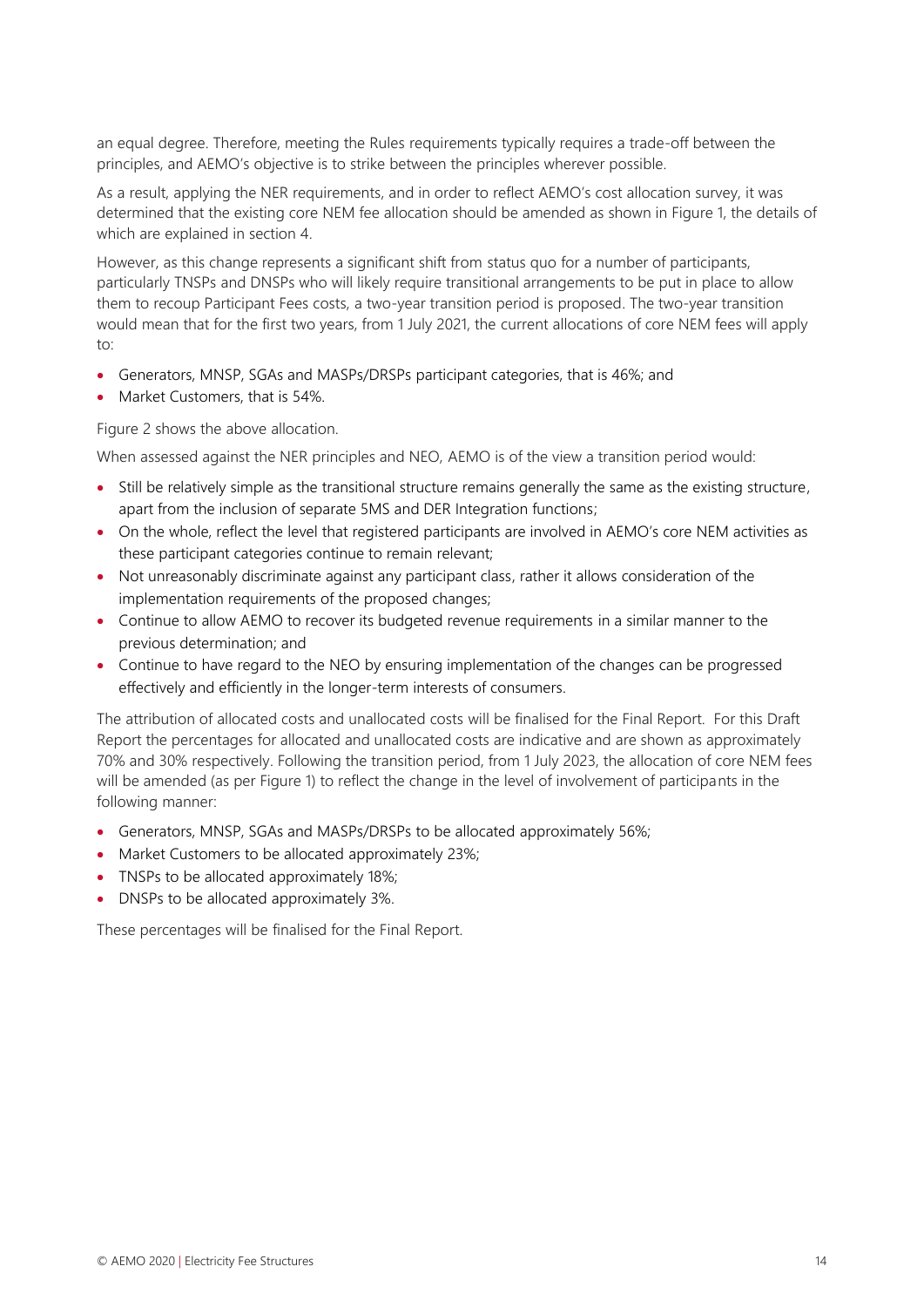Figure 1 – Proposed approximate allocation for the core NEM function Allocated Costs to apply from 1 July 2023



Figure 2 – Allocation for the core NEM function fee to apply during the transition period

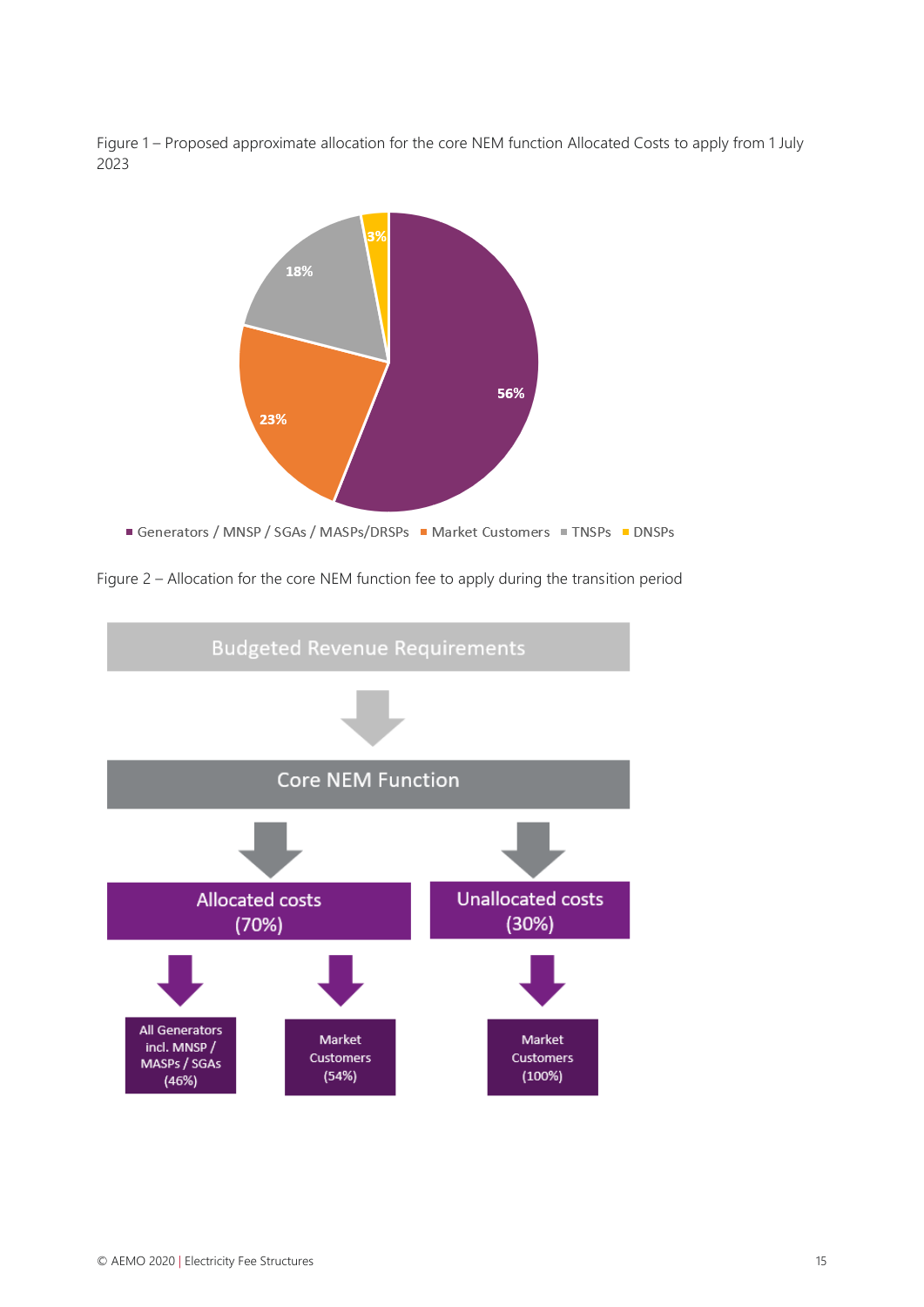# <span id="page-15-0"></span>**4. Discussion of Material Issues**

This section discusses the issues outlined in section 3 in further detail; highlights the options considered to address those issues incorporating stakeholder feedback and an assessment against the NEO and the fee structure principles; and AEMO's draft determination on each matter.

The principles assessment key is as follows:

| Increases consistency with the principle |
|------------------------------------------|
| Decreases consistency with the principle |
| Not relevant / neutral / minimal change  |

## <span id="page-15-1"></span>4.1 Term of the fee determination

#### 4.1.1 Issues summary and stakeholder submissions

Since the 2006 fees structure determination, the term of AEMO fees structure has been a five-year fee term. Having a structure that applies over a longer period provides certainty and predictability of the structure of fees for participants and AEMO, however this needs to be balanced against having the flexibility to change the Participant fee structure as circumstances change, particularly given the energy transition and extent of reform on the horizon.

There were ten submissions that responded to this issue – a summary of their views is provided below.

| Table 2 - Summary of stakeholder views on term of the fee structure |  |  |  |  |
|---------------------------------------------------------------------|--|--|--|--|
|---------------------------------------------------------------------|--|--|--|--|

| Option                                   | Number of<br>stakeholder<br>responses | <b>General comments</b>                                                                                                                         |
|------------------------------------------|---------------------------------------|-------------------------------------------------------------------------------------------------------------------------------------------------|
| Shorter fee term (e.g. 2 or 3-<br>years) | 4                                     | Aligns with introduction of the WDR mechanism Will<br>allow fees to be allocated in a manner that aligns with<br>the NEM's rapid pace of change |
| Longer fee term (e.g. 4 or 5-<br>years)  | 6                                     | Creates more certainty than a shorter fee period<br>Aligns with the P2025 process which may introduce<br>new participant categories             |

#### 4.1.2 AEMO's assessment

AEMO has considered stakeholder comments and assessed each of the options in Table 2 against the NEO and the NER principles applicable for determining the electricity fee structures.

| Table 3 - AEMO's assessment of options against the NEO and NER principles |  |  |  |  |  |  |  |
|---------------------------------------------------------------------------|--|--|--|--|--|--|--|
|---------------------------------------------------------------------------|--|--|--|--|--|--|--|

| Most feasible options          | <b>Principles assessment</b> | <b>Comments on principles assessment</b>                                                                   |
|--------------------------------|------------------------------|------------------------------------------------------------------------------------------------------------|
| Status quo<br>$(5$ -year term) | Simplicity                   | Pros<br>• Provides more certainty to participants<br>• Aligns with major reform work in progress including |
|                                | Reflective of involvement    | the ESB's P2025<br>• Allows sufficient time for transitional arrangements to<br>be put in place            |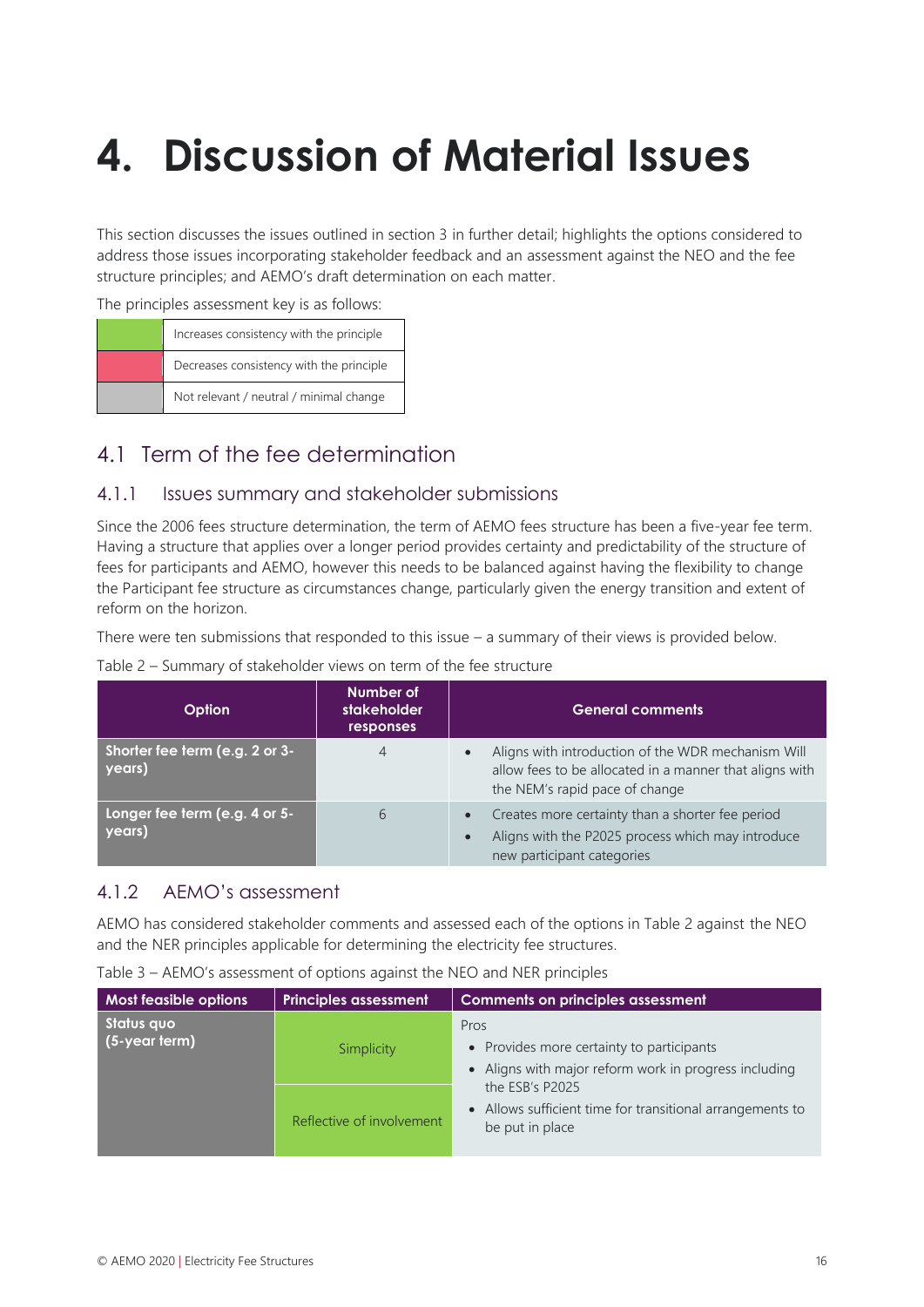|                                      | Not unreasonably<br>discriminate<br>Recovery of AEMO's<br>budgeted requirements<br>on a specified basis<br><b>NEO</b> | • Fee structure could be changed during the term if<br>required as part of a Rule change, and/or a Declared<br>NEM Project under the NER<br>Cons<br>• Would need to use the Declared NEM Project process<br>to separately recover costs of major projects during<br>the term<br>Fee structure may be less consistent with some fee<br>$\bullet$<br>structure principles by the end of the term |
|--------------------------------------|-----------------------------------------------------------------------------------------------------------------------|------------------------------------------------------------------------------------------------------------------------------------------------------------------------------------------------------------------------------------------------------------------------------------------------------------------------------------------------------------------------------------------------|
| <b>Reduced term</b><br>(3-year term) | Simplicity<br>Reflective of involvement                                                                               | Pros<br>Provides flexibility for market and regulatory changes,<br>$\bullet$<br>that introduce new participant categories, to be<br>factored into a revised fee structure                                                                                                                                                                                                                      |
|                                      |                                                                                                                       | Does not lock in a structure that may be become less<br>$\bullet$<br>consistent with some fee structure principles over a<br>longer-term                                                                                                                                                                                                                                                       |
|                                      | Not unreasonably<br>discriminate                                                                                      | Cons                                                                                                                                                                                                                                                                                                                                                                                           |
|                                      | Recovery of AEMO's<br>budgeted requirements on a<br>specified basis                                                   | Does not provide as much certainty as a longer fee<br>$\bullet$<br>term                                                                                                                                                                                                                                                                                                                        |
|                                      | <b>NEO</b>                                                                                                            |                                                                                                                                                                                                                                                                                                                                                                                                |

## 4.1.3 AEMO's draft proposal

AEMO proposes a five-year fee term, with a two-year transition period. This has been proposed for the following reasons:

- A five-year fee term will provide participants with greater certainty over costs, as well as providing AEMO with more certainty regarding costs to be recovered from over a longer period.
- The five-year fee term (with a two-year transition period) aligns better with the NER principles, particularly the involvement principle, than the three-year or five-year (with no transition period) option by providing more certainty but allowing for an appropriate transition.
- The transition period will allow NSPs time to seek to make arrangements to recoup Participant Fees, particularly as NSPs commence their next regulatory control period at different times.
- The transition period will allow Market Customers to make any necessary changes to their systems and processes to account for proposed changes to the Market Customer tariff.

AEMO has considered other fee structures for comparison purposes, in particular the Gas Fee Structure, and AEMO notes that the draft proposal of the Gas Fee Structure term differs from our proposal for the Electricity Fee Structure. For the reasons above we believe it is reasonable that the two terms do not need to be aligned.

Although not a consideration in determining the five-year term (with a two-year transition period), AEMO notes that our governance and operating model review is occurring in 2021. This will include consideration of whether the current approach to cost recovery using participant fees remains appropriate for the future. This will undergo consultation with participants and may ultimately lead to changes in the regulatory regime to reflect any changes and impact the fee structure determined under clause 2.11.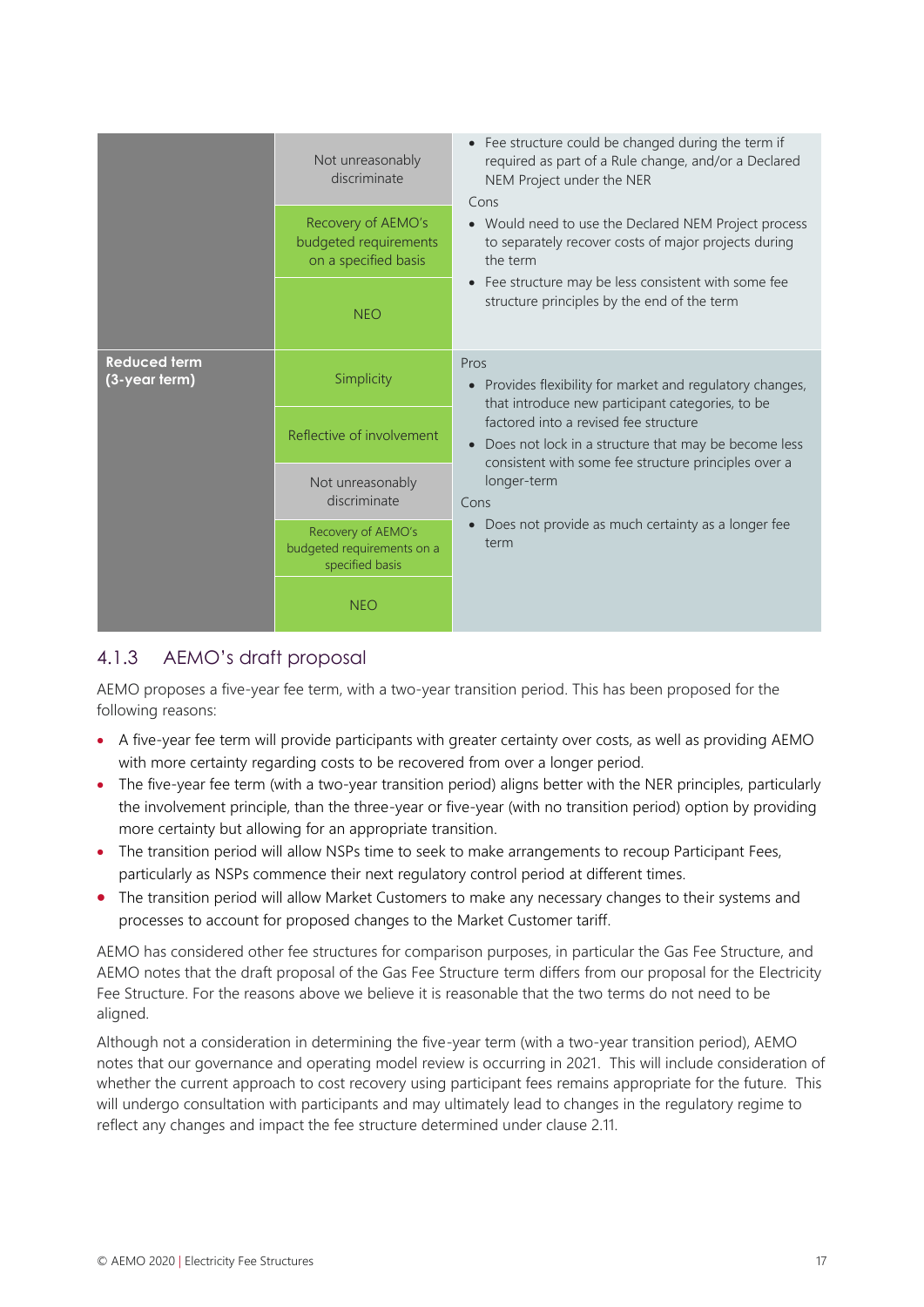## <span id="page-17-0"></span>4.2 Generator charging

#### 4.2.1 Issues summary and submissions

Scheduled, Semi-scheduled and Non-scheduled generators currently pay fees on an identical basis as there is no division between those market generators in the fee structure. However, since the last fee structure determination there has been (and will continue to be) a significant increase in the number of Semischeduled and Non-scheduled generators, and AEMO is expected to experience greater challenges with modelling, controlling and operating the power system, resulting in greater involvement of those participants with AEMO's budgeted revenue requirements.

Additionally, Non-market scheduled generators currently pay less than Market generators, and Non-market non-scheduled generators do not pay anything due to the structure which divides the current Generator/MNSP costs as follows:

- Two-thirds of the Generators and MNSPs costs will be apportioned to all Generators (except Non-Market Non-Scheduled Generators) and MNSPs;
- One-third of the Generators and MNSPs costs will be apportioned only to Market generators and MNSPs.

No Generators and MNSPs costs will be apportioned to Non-Market Non-Scheduled Generators

This creates an unnecessary complexity to the attribution of generator charges, particularly as there are no Non-market scheduled or Non-market semi-scheduled generators registered in the NEM.

Further, the existing structure fails to adequately capture participants other than scheduled generators, e.g. MASPs, SGAs, Semi-scheduled generators. Additionally., new participants like DRSPs will emerge as the WDR mechanism becomes effective from October 2021<sup>7</sup>.

There were seven submissions that responded to this issue – a summary of their views is provided below.

| Table 4 - Summary of stakeholder views on generator charging |  |
|--------------------------------------------------------------|--|
|                                                              |  |
|                                                              |  |

| Option                                          | <b>Number of</b><br>stakeholder<br>responses | <b>General comments</b>                                                                                                                                                                                                                                                                                                                                                                                                                                                                                                                                                                                                                                                                                                                                                                 |
|-------------------------------------------------|----------------------------------------------|-----------------------------------------------------------------------------------------------------------------------------------------------------------------------------------------------------------------------------------------------------------------------------------------------------------------------------------------------------------------------------------------------------------------------------------------------------------------------------------------------------------------------------------------------------------------------------------------------------------------------------------------------------------------------------------------------------------------------------------------------------------------------------------------|
| Maintain existing allocation of<br>charges      | $\overline{c}$                               | Caution needs to be taken with any changes that<br>materially adds complexity to the fees charged<br>Further analysis is required to understand whether<br>$\bullet$<br>alternative metrics would facilitate more equitable<br>allocation of costs                                                                                                                                                                                                                                                                                                                                                                                                                                                                                                                                      |
| <b>Review existing allocation of</b><br>charges | 5                                            | The existing structure fails to adequately capture<br>$\bullet$<br>participants other than Scheduled generators, e.g.<br>MASPs, SGAs, Semi-scheduled generators<br>The distinction between different generator categories<br>to reflect Non-market and Non-scheduled generators'<br>reduced involvement in AEMO's functions is no longer<br>meaningful<br>It could be appropriate for Semi-scheduled<br>$\bullet$<br>generators to pay slightly more than Scheduled<br>generators due to their increased involvement in<br>AEMO activities<br>While VRE generation is an increasing proportion of<br>the generation basis on a MW basis, it is also an<br>increasing proportion on a MWh basis, therefore<br>continuation of the 50% energy 50% capacity<br>approach may be appropriate |

<sup>&</sup>lt;sup>7</sup> It is expected MASPs would participate in the WDR under a new registration category called Demand Response Service Providers (DRSP)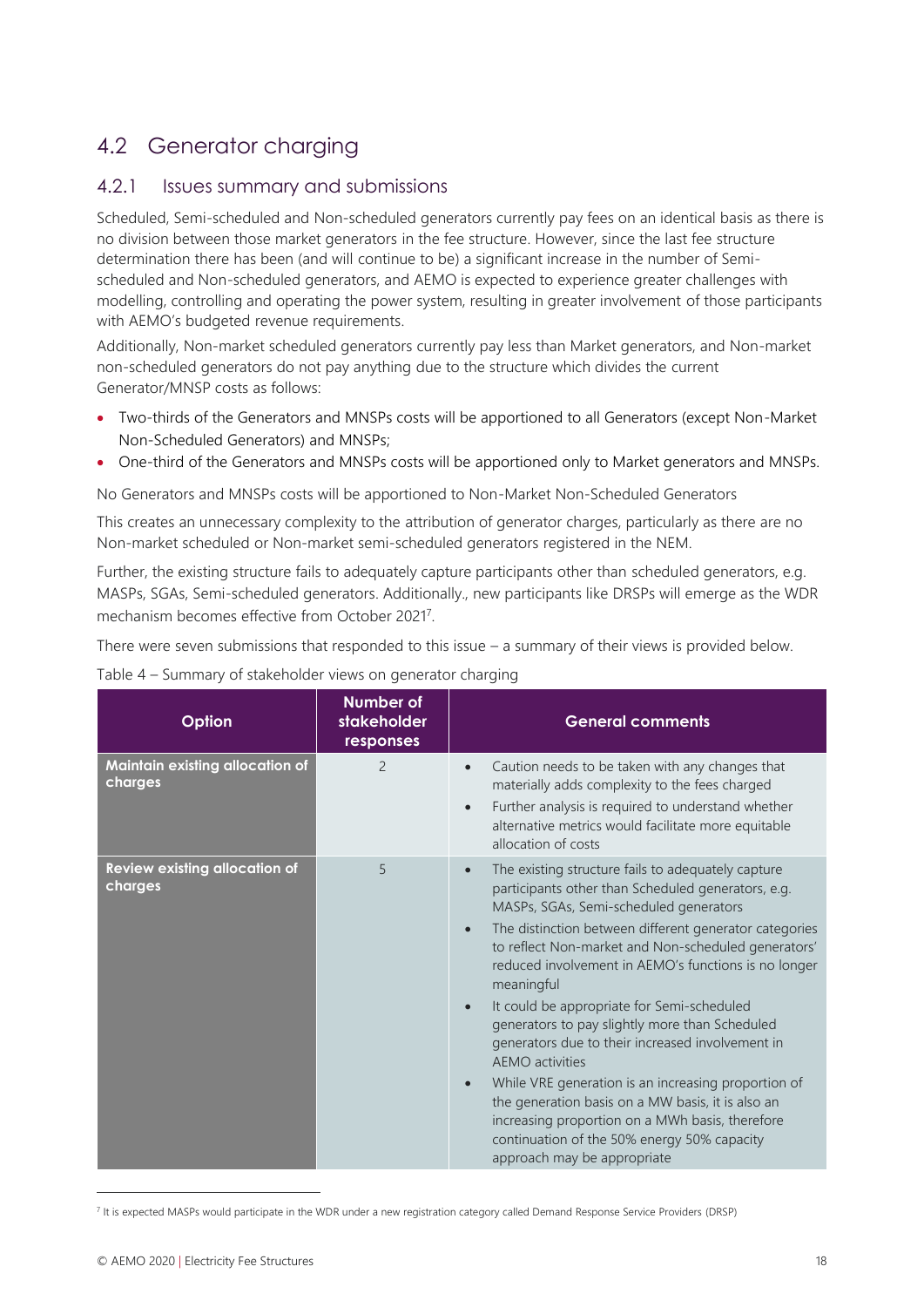## 4.2.2 AEMO's assessment

AEMO's cost allocation survey identified that there has been an increased level of involvement from the Generator participant category since the last fee determination. With the increase in variable renewable energy (VRE) generation expected in the coming years<sup>8</sup>, it is likely that the level of involvement from this generator class will account for a higher proportion of AEMO's revenue requirements for core NEM activities (compared with other generators) as a result of increased operational and planning complexities associated with the impact of their penetration levels in the NEM.

A summary of AEMO's assessment on this issue is shown below in Table 5.

| <b>Most feasible options</b>                                                                                                                                                                                                                                     | <b>Principles assessment</b>                                        | <b>Comments on principles assessment</b>                                                                                                                                        |
|------------------------------------------------------------------------------------------------------------------------------------------------------------------------------------------------------------------------------------------------------------------|---------------------------------------------------------------------|---------------------------------------------------------------------------------------------------------------------------------------------------------------------------------|
| Status quo – charge all<br>generators and market<br>network service<br>providers on average<br>market share of output<br>(MWh) and capacity<br>(MW)                                                                                                              | Simplicity                                                          | Pros<br>Treating all generators the same does not distort<br>$\bullet$<br>incentives in wholesale market and may avoid                                                          |
|                                                                                                                                                                                                                                                                  | Reflective of involvement                                           | discrimination by charging some more than others.<br>Reflects involvement, but only so far as all generators<br>$\bullet$<br>must pay their share of core NEM cost and uses the |
|                                                                                                                                                                                                                                                                  | Not unreasonably<br>discriminate                                    | tariff (MWh/MW) to reflect the extent of involvement<br>• A minor amendment may be to include<br>SGA/MASPs/DRSPs.                                                               |
|                                                                                                                                                                                                                                                                  | Recovery of AEMO's<br>budgeted requirements<br>on a specified basis | Cons<br>• Doesn't charge material non-scheduled and semi-                                                                                                                       |
|                                                                                                                                                                                                                                                                  | <b>NEO</b>                                                          | scheduled generators a higher rate, particularly in the<br>earlier years, to reflect their increased involvement in<br>AEMO's revenue requirements                              |
| Separate cost<br>allocation for VRE only<br>- charged on average<br>share of output (MWh)<br>and capacity (MW) of<br><b>VRE only; AND</b><br>Status quo for all other<br>generators - charged<br>on average market<br>share of output (MWh)<br>and capacity (MW) | Simplicity                                                          | Pros<br>Based on survey results, reflects the extra involvement<br>$\bullet$<br>with AEMO's revenue requirements from managing                                                  |
|                                                                                                                                                                                                                                                                  | Reflective of involvement                                           | the VRE transition in the earlier years the fee period.<br>Cons                                                                                                                 |
|                                                                                                                                                                                                                                                                  | Not unreasonably<br>discriminate                                    | Less simple<br>$\bullet$<br>Although it may be reasonable, different charges for<br>$\bullet$                                                                                   |
|                                                                                                                                                                                                                                                                  | Recovery of AEMO's<br>budgeted requirements on a<br>specified basis | VRE generators may be discrimination                                                                                                                                            |
|                                                                                                                                                                                                                                                                  | <b>NEO</b>                                                          |                                                                                                                                                                                 |

Table 5 – AEMO's assessment of options against the NEO and NER principles

## 4.2.3 AEMO's draft proposal

- AEMO proposes to:
	- Maintain the existing approach of allocating core NEM costs to all Generators (including MNSPs) based on an average share of output (MWh) and capacity (MW), and also include SGA's and MASPs/DRSPs from 1 July 2021;
	- SGAs, MASPs, DRSPs will be charged similarly to generators using the wholesale market data available for these participants, for example FCAS enablement and capacity data;

<sup>&</sup>lt;sup>8</sup> As shown in Figures 4 and 5 of AEMO's Electricity Fee structure Consultation Paper published in August 2020.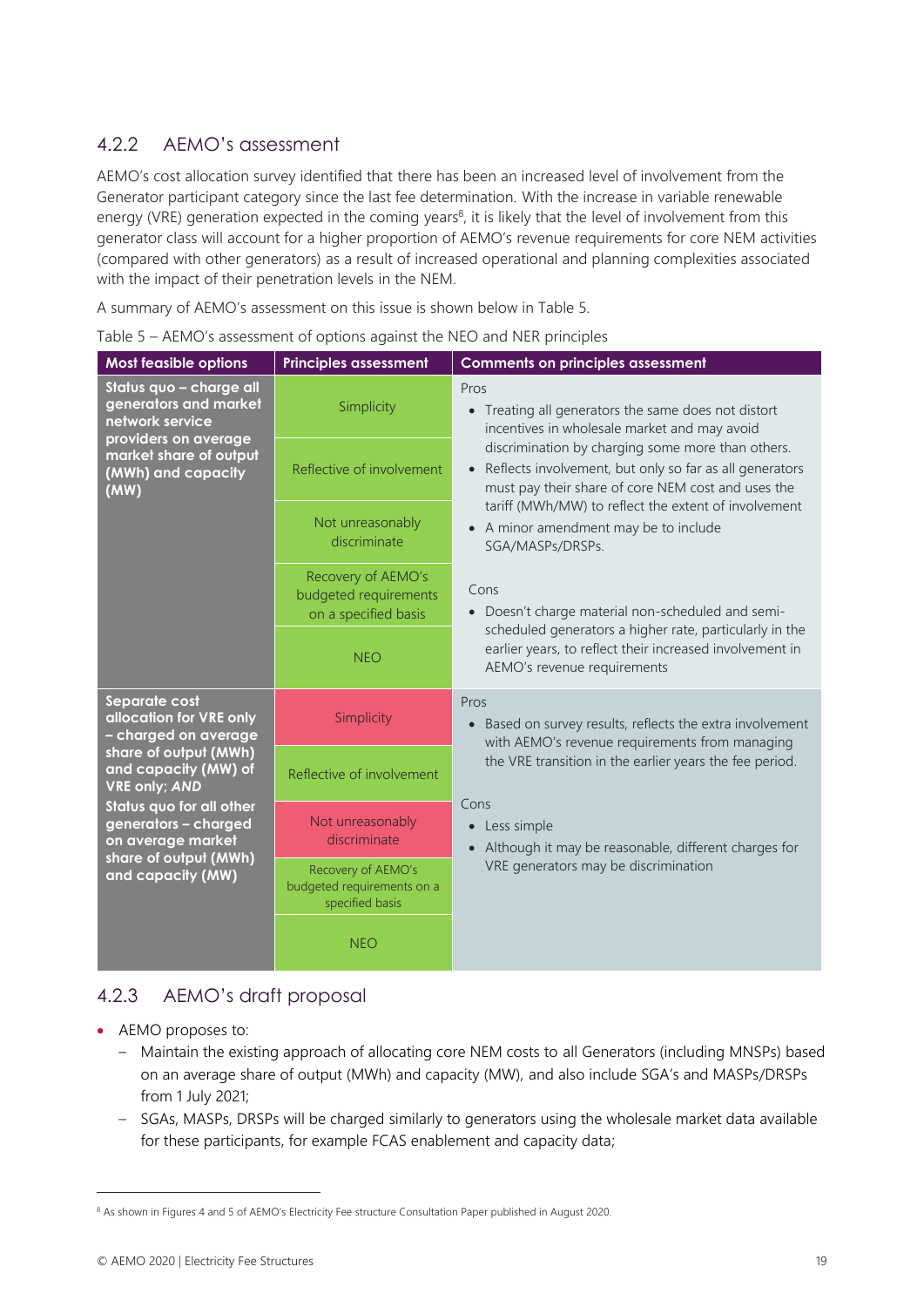- Maintain the existing percentage allocation of 46% to generators for the first two years of the next fee period, that is the transition period; then
- Increase the percentage allocation to generators to 56% from 1 July 2023, reflecting an increased level of involvement with revenue requirements for AEMO's core NEM activities.

It is also proposed that the specific division of costs to Non-market generators (2/3, 1/3), as outlined in section 4.2.1, is removed. As per current arrangements, no Generators and MNSPs costs will be apportioned to Non-Market Non-Scheduled Generators.

The above proposal is recommended for the following reasons:

- Maintains simplicity of the generator fee and avoids discriminating between generators, while continuing to have regard to the NEO.
- Reflects the results from the core NEM cost allocation survey, to the extent practicable.
- The approach will, over time, inherently take account of the increased level of involvement of VRE in AEMO's revenue requirements related to the NEM compared to other generators.
- There is no clear reason based on the fee structure principles or having regard to the NEO, nor stakeholder support, to change from the existing MWh/MW fee metric.
- A transition period will allow participants to factor the increased allocation of NEM fees for commercial reasons.

## <span id="page-19-0"></span>4.3 Market customer tariff

#### 4.3.1 Issues summary and submissions

Market Customers are allocated a significant proportion of the budgeted costs which is reflective of a Market Customers involvement with AEMO's budgeted revenue requirements and having regard to the NEO.

Market Customers have a direct allocation (FRC function costs), a share of core NEM allocation, and the unallocated amount (overheads). Market Customers may also be allocated a share of energy transformation projects, like 5MS and DER integration.

The existing arrangement is to charge the core NEM and unallocated amounts on a \$/MWh basis, and the FRC costs on a \$/NMI basis.

The key issue is whether a "variable" \$/MWh, a "fixed" \$/NMI or an alternative tariff is more consistent with the Rules requirements having regard to the NEO.

The variable \$/MWh tariff may encourage consumers to reduce, at the margin, electricity use. For example, a variable tariff may encourage a large smelter to reduce consumption, or a residential customer being encouraged to reduce consumption either directly or through investment in solar PV or demand-side management initiatives.

Currently a Market Customer with a consumer that has a rooftop PV will be charged on a "net" basis; that is, exports from the NMI will be deducted from consumption, reducing the fees paid. This effectively means that a customer without rooftop PV is paying more than a customer with rooftop PV, which may result in a Market Customer with a low proportion of customers with solar rooftop PV effectively being treated differently to a Market Customer with a higher proportion of consumers with rooftop PV, which may not be consistent with the non-discriminatory principle.

There were six submissions that responded to this issue  $-$  a summary of the main proposals for a market customer tariff is provided below.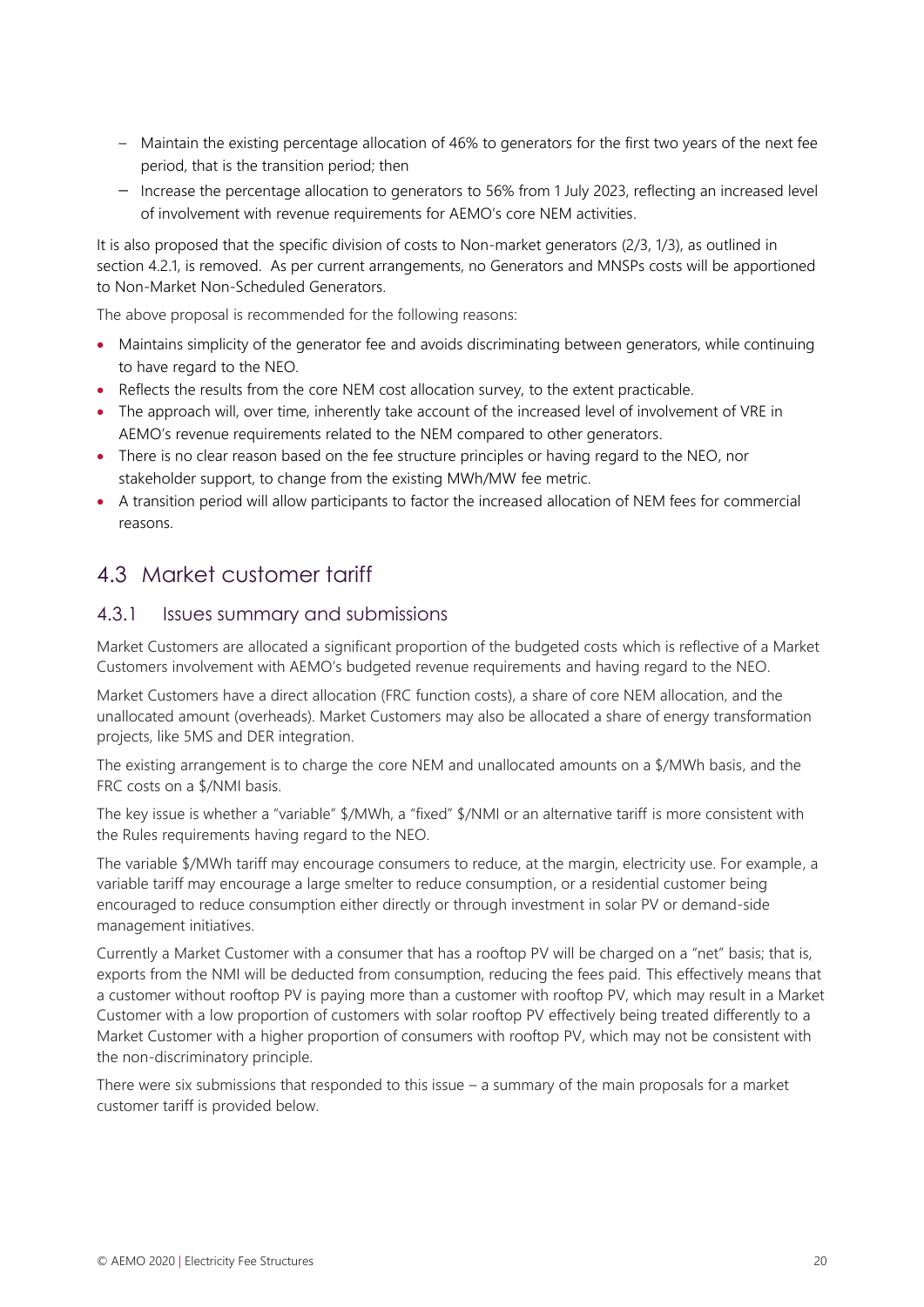#### Table 6 – Summary of stakeholder views on market customer tariff

| <b>Option</b>                                          | Number of<br><b>stakeholder</b><br>responses | <b>General comments</b>                                                                                                                                                                                                                                                                                         |
|--------------------------------------------------------|----------------------------------------------|-----------------------------------------------------------------------------------------------------------------------------------------------------------------------------------------------------------------------------------------------------------------------------------------------------------------|
| Continue with existing net<br>variable tariff (\$/MWh) | 3                                            | A change to the current metric requires further<br>understanding on whether the change would facilitate<br>more equitable allocation of costs<br>\$/MWh tariff is a simple metric and is less likely to<br>distort market customer incentives as it correlates<br>more with their revenue than the alternatives |
| Change to a fixed \$/NMI tariff                        |                                              | Accounts for variable behind-the-meter generation,<br>notably solar PV                                                                                                                                                                                                                                          |
| Charging on a gross energy<br>consumption basis        | 2 <sup>9</sup>                               | Allocates fees to participants who can offset their<br>energy use                                                                                                                                                                                                                                               |
| Combination of both \$/MWh<br>and \$/NMI tariff        | $\overline{\phantom{0}}$                     | More balanced approach as \$/MWh and \$/NMI has<br>$\bullet$<br>different impacts on different market customers<br>Reduces the effect of a pure \$/MWh approach where<br>NMIs with solar PV bear a lower proportion of the<br>relevant costs than NMIs without solar PV                                         |

#### 4.3.2 AEMO's assessment

AEMO assessed the four main options put forward by stakeholders, including consideration of the data that could be obtained from AEMO's systems, particularly from the 5MS and Global Settlement systems upgrade, which could provide data on imports and exports at the NMI level.

A summary of AEMO's assessment is shown below in Table 7.

| Table 7 - AEMO's assessment of options against the NEO and NER principles |  |  |  |
|---------------------------------------------------------------------------|--|--|--|
|                                                                           |  |  |  |

| <b>Most feasible options</b>           | <b>Principles assessment</b>                                        | <b>Comments on principles assessment</b>                                                                                                                           |
|----------------------------------------|---------------------------------------------------------------------|--------------------------------------------------------------------------------------------------------------------------------------------------------------------|
| Status quo – variable<br>charge \$/MWh | Simplicity                                                          | Pros<br>• Very simple<br>Uses MWh to reflect involvement at a participant level<br>$\bullet$                                                                       |
|                                        | Reflective of involvement                                           | Results in consumers that use the most paying the<br>most<br>Cons                                                                                                  |
|                                        | Not unreasonably<br>discriminate                                    | Misrepresents MWh as an ideal metric to reflect<br>involvement in NEM allocated costs.<br>AEMO's costs don't vary with energy use - may<br>$\bullet$               |
|                                        | Recovery of AEMO's<br>budgeted requirements<br>on a specified basis | encourage consumers, at the margin, to avoid<br>consuming electricity<br>If consumption is not as forecast in a year, recovery<br>differs from the budgeted amount |
|                                        | <b>NEO</b>                                                          | May have poor incentives re: rooftop PV and batteries,<br>$\bullet$<br>which avoid these costs - placing costs onto other<br>consumers                             |
| Fixed charge \$/NMI                    | Simplicity                                                          | Pros<br>Reflects AEMO's costs don't vary with energy use, so<br>should not discourage electricity consumption                                                      |
|                                        | Reflective of involvement                                           | Easier to ensure recovery<br>$\bullet$<br>Uses NMIs to reflect involvement at a participant level                                                                  |

<sup>9</sup> This includes support from two stakeholders who both supported other options.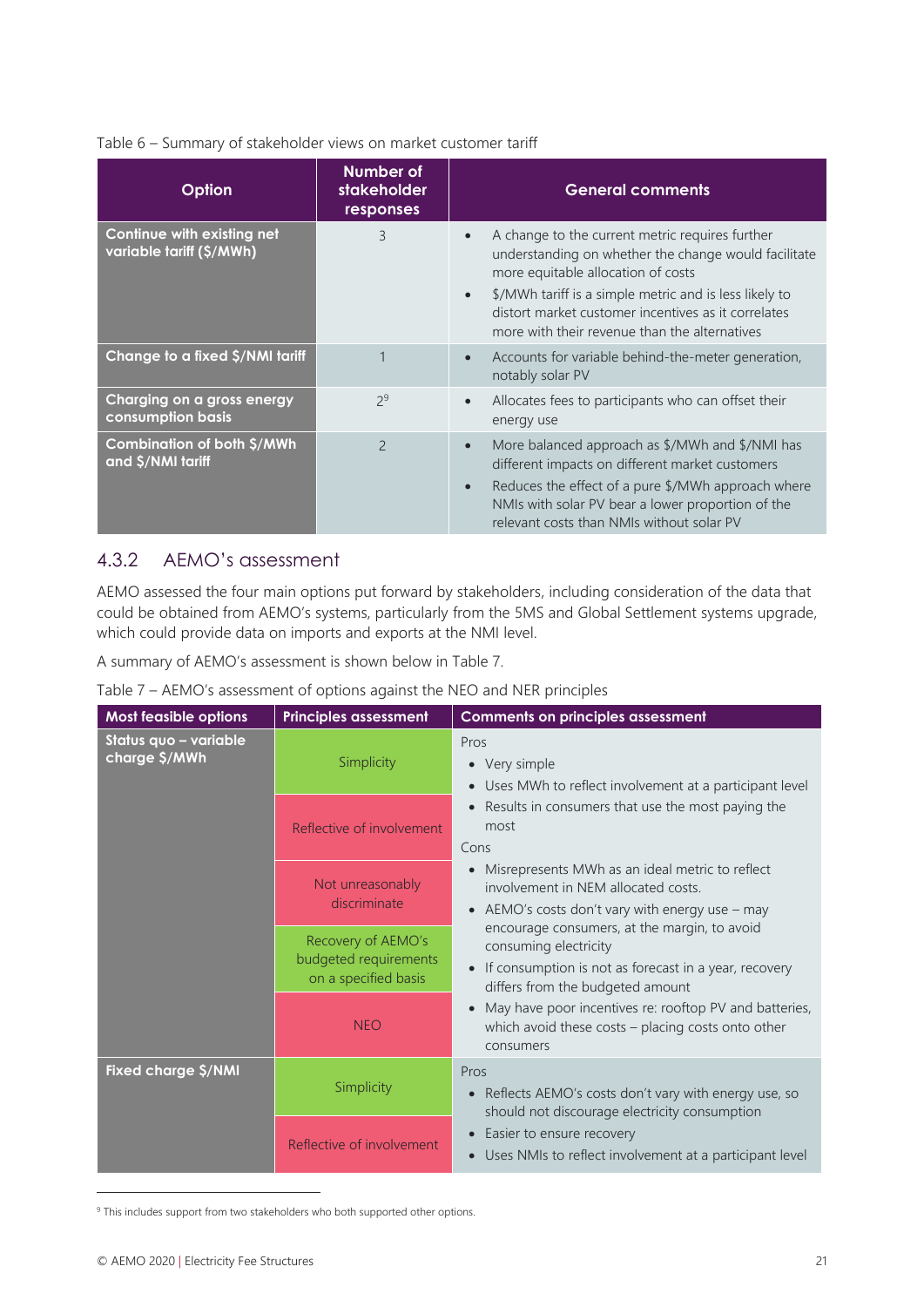|                                                             | Not unreasonably<br>discriminate<br>Recovery of AEMO's<br>budgeted requirements on a<br>specified basis<br><b>NEO</b> | • Ensures all consumers pay the same irrespective of<br>rooftop PV, battery<br>Cons<br>• Moving to 100% NMI charge would have a large<br>redistributive effect without a clear basis for doing so.<br>Misrepresents NMI as an ideal metric to reflect<br>$\bullet$<br>involvement in NEM allocated costs. |
|-------------------------------------------------------------|-----------------------------------------------------------------------------------------------------------------------|-----------------------------------------------------------------------------------------------------------------------------------------------------------------------------------------------------------------------------------------------------------------------------------------------------------|
| Gross \$/MWh charge<br>on imports and exports               | Simplicity                                                                                                            | Pros<br>• Has regard for the NEO by addressing the current net<br>metering approach i.e. NMIs with solar PV are bearing<br>a lower proportion of the relevant costs than NMIs                                                                                                                             |
|                                                             | Reflective of involvement                                                                                             | without solar PV<br>Cons                                                                                                                                                                                                                                                                                  |
|                                                             | Not unreasonably<br>discriminate                                                                                      | • This option would not be simple to implement and the<br>implementation cost would need to be considered<br>with regard to the NEO.                                                                                                                                                                      |
|                                                             | Recovery of AEMO's<br>budgeted requirements<br>on a specified basis                                                   |                                                                                                                                                                                                                                                                                                           |
|                                                             | <b>NEO</b>                                                                                                            |                                                                                                                                                                                                                                                                                                           |
| Combination of \$/MWh<br>and \$/NMI charge<br>(50/50 split) | Simplicity                                                                                                            | Pros<br>• Recovery in part on a \$/NMI basis does not have the<br>netting issue/where PV offsets the load                                                                                                                                                                                                 |
|                                                             | Reflective of involvement                                                                                             | • Allows a greater level of certainty of fee recovery<br>through the fixed tariff<br>Recognises that neither NMI or MWh are ideal metrics<br>$\bullet$                                                                                                                                                    |
|                                                             | Not unreasonably<br>consumers).<br>discriminate<br>Cons                                                               | upon which to charge participants (and their                                                                                                                                                                                                                                                              |
|                                                             | Recovery of AEMO's<br>budgeted requirements<br>on a specified basis                                                   | • Is not as simple as a fully fixed or fully variable tariff                                                                                                                                                                                                                                              |
|                                                             | <b>NEO</b>                                                                                                            |                                                                                                                                                                                                                                                                                                           |

## 4.3.3 AEMO's draft proposal

It is proposed that the Market Customer tariff:

- Maintain the existing percentage attribution of the core NEM allocated fee to Market Customers for the two-year transition period, that is from 1 July 2021. In the transition period, the current method of a rate per MWh for a financial year would be used; then
- From 1 July 2023, the percentage attribution of the core NEM allocated fee to Market Customers is reduced and is amended to a combination of \$/MWh and \$/NMI on a 50/50 allocation; and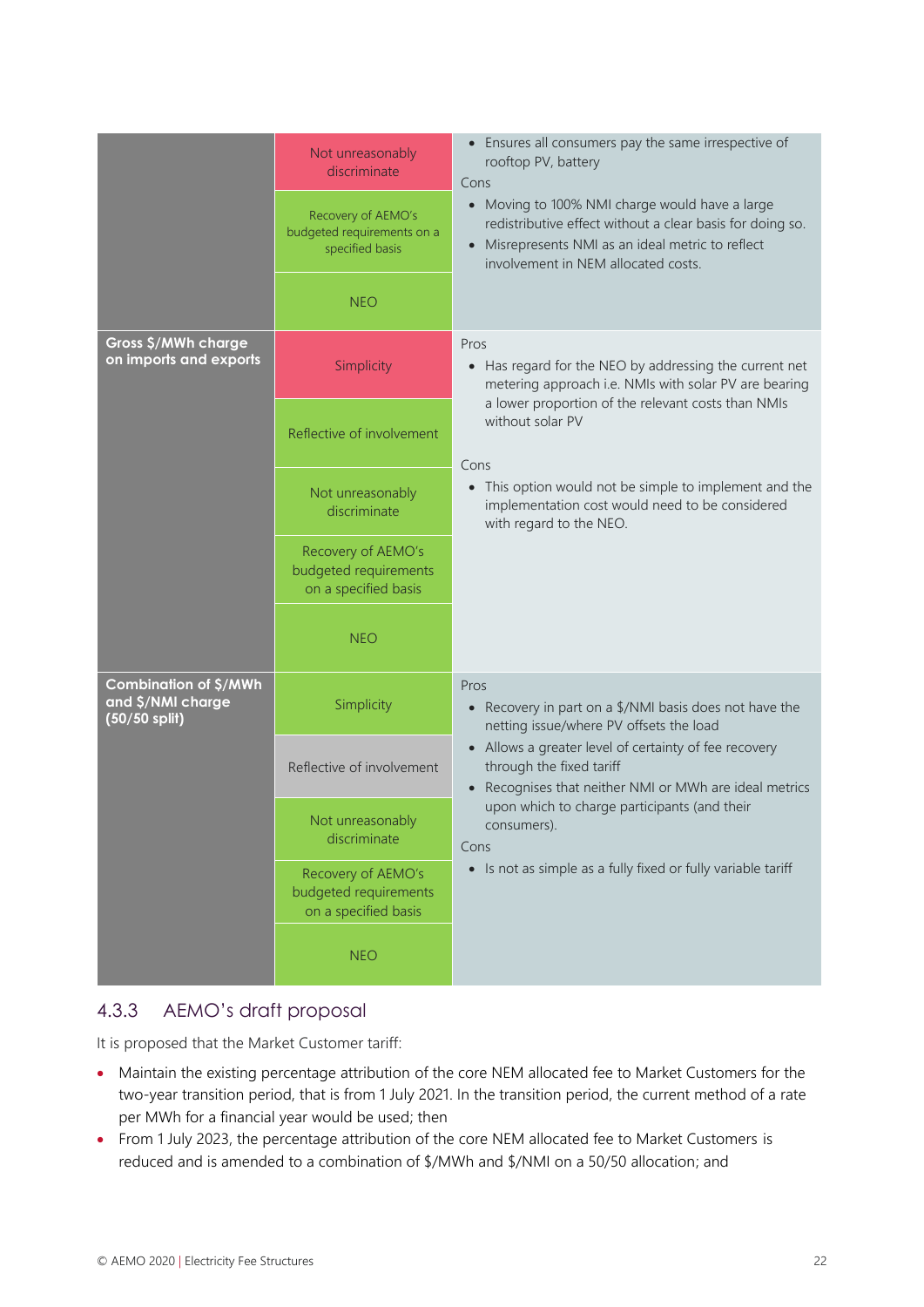• Maintain the attribution of the unallocated costs to Market Customers for the duration of the fee period. This is considered to remain an appropriate method for recovering unallocated costs from Registered Participants that are closest in the electricity supply chain to end users.

This is proposed for the following reasons:

- Is reflective of the level of involvement from Market Customers regarding revenue requirements for core NEM activities due to the increase in TNSPs and DNSPs involvement with AEMO's revenue requirements as a result of AEMO's activities specifically undertaken for TNSPs and DNSPs.
- Although a fully fixed \$/NMI tariff may seem to discriminate in favour of larger consumers, this is not unreasonable as a consumption tariff is not more reflective of involvement in AEMO's revenue requirements.
- Stakeholder feedback has identified consumers are responsive to energy prices and will seek to reduce consumption accordingly, therefore introducing a \$/NMI tariff, in part, appears appropriate to account for this so that Participant fees should recover the budgeted revenue requirements for AEMO.
- Recognises that neither NMI or MWh are ideal metrics upon which to charge participants (and their consumers) therefore, on balance, a combined fixed and a variable tariff demonstrates greater consistency with the fee structure principles and has regard to the NEO.

## <span id="page-22-0"></span>4.4 Charging NSPs

#### 4.4.1 Issues summary and submissions

Currently TNSPs and DNSPs are not allocated any of the core NEM function fees. Traditionally, the rationale for this, particularly for TNSPs, was due to the interdependent relationship with AEMO. In the past there was also a dependency on the TNSPs in fulfilling AEMO functions, for example through TNSP Operating Agreements, however this is no longer the situation.

As the NEM has transitioned to a more complex environment as outlined in section 2, there is an increasing amount of AEMO's activities being undertaken for TNSPs and DNSPs to manage power system security and power system reliability.

Such activities for TNSPs can include transmission limits advice, transmission outage scheduling, voltage control, contingency analysis, and operational timeframe system strength and inertia assessment for TNSPs. Meanwhile, DNSP involvement with AEMO's revenue requirements has increased due to DER management – particularly rooftop solar PV curtailment in periods of low demand for the South Australian network and a similar situation emerging in Queensland – as well as the development of PSCAD models in Victoria and New South Wales to assess distribution-level generator connections and performance standards.

Consequently, there needs to be consideration on whether NSPs should be charged some of the core NEM function fees.

However, if AEMO is to charge TNSPs Participant fees, there also needs to be consideration on how costs would be allocated in Victoria taking into account the division of TNSP functions between the provider of shared network services in Victoria (AEMO) and the network operators (Declared Transmission System Operators, primarily AusNet Services).

Additionally, transitional arrangements to enable alignment with regulatory control periods or some other cost recovery mechanism should also be considered to allow NSPs to recoup their Participant Fees.

A number of stakeholders commented explicitly on extending the NEM fee charge to NSPs, a summary of which is provided below.

Table 8 – Summary of stakeholder views on charging NSPs

| $\mathsf{Option}^+$ | Number of<br>stakeholder | <b>General comments</b> |
|---------------------|--------------------------|-------------------------|
|                     | <b>responses</b>         |                         |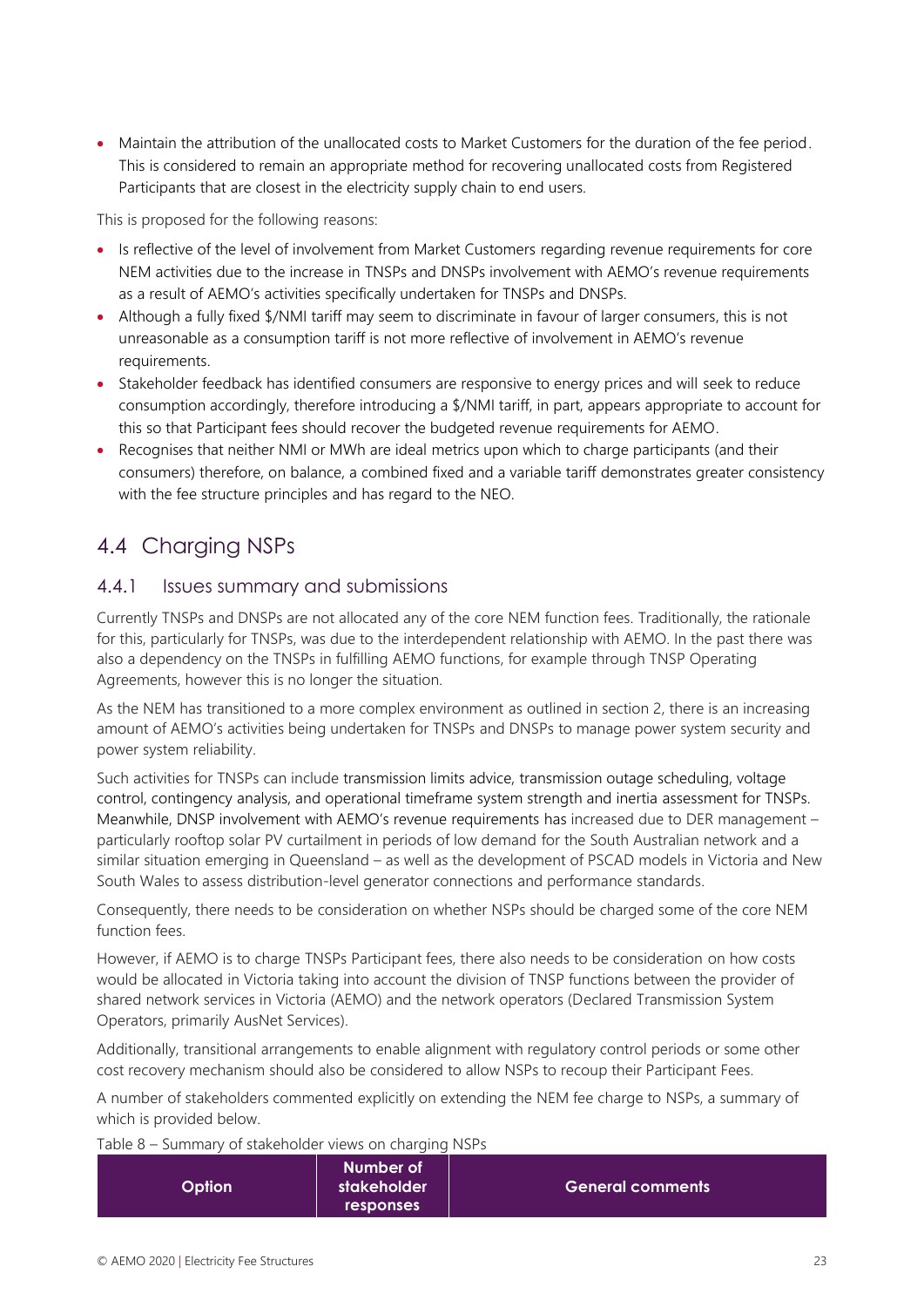| Continue with existing<br>allocation of NEM fee<br>charges | 8 | Charging NSPs who do not have a direct relationship<br>$\bullet$<br>with end-use consumers will result in additional<br>administrative costs being passed onto consumers<br>AEMO fees determination will need to align with NSP<br>$\bullet$<br>regulatory determinations to allow these parties to<br>include them in their regulated revenue allowances |
|------------------------------------------------------------|---|-----------------------------------------------------------------------------------------------------------------------------------------------------------------------------------------------------------------------------------------------------------------------------------------------------------------------------------------------------------|
| <b>Extend the NEM fee charge to</b><br><b>NSPs</b>         |   | There are a number of other AEMO activities that are<br>$\bullet$<br>now undertaken for NSPs                                                                                                                                                                                                                                                              |

## 4.4.2 AEMO's assessment

AEMO's cost allocation survey indicated that the level of involvement with TNSPs and DNSPs has increased since the previous fee determination process. While the allocation to DNSPs is much less than the allocation to TNSPs, it is expected that DNSP involvement is likely to grow over time as the impact of the levels of DER penetration increase.

The issue raised by stakeholders on the need to align the AEMO fees determination with NSP regulatory control periods, while recognising that TNSP regulatory control periods are not aligned, was also considered in AEMO's assessment of charging NSPs. Consideration of this raised options of transitional arrangements to allow time for TNSPs and DNSPs to seek a rule change to enable recovery or provide other administrative arrangements for cost recovery before the Participant fees charged to these participants becomes effective.

The results of the cost allocation survey showed that TNSP involvement with AEMO's revenue requirements is operational in nature (excluding TNSP involvement in AEMO's planning of the national transmission network which is captured by NTP function fees, see section 4.5 below). In Victoria, TNSP involvement with AEMO's activities do not relate to AEMO's declared network functions and are instead attributable to AusNet Services who is responsible for operating and maintaining the Victorian transmission network.

Specifically, the operational activities can include:

- Development, coordination and provision of mainland PSCAD models to TNSPs. This allows TNSPs to perform their generator connection and system security studies.
- Determining synchronous generator combinations for maintaining system strength and inertia under system normal, outage and islanding conditions. AEMO provides the results of the analysis to TNSPs who then use this as part of their transmission limits advice.
- Determining how system security and quality of supply can be maintained under some complex outages. TNSPs have Network Outage System (NOS) requests that they submit to AEMO, however systems analysis is not performed by them to ensure that their requested network outages do not negatively impact system security and reliability due to other constraints or outages such as Generator planned outages. AEMO therefore undertakes this analysis on behalf of the TNSPs.
- Other operational interactions with TNSPs at the real-time, short-term and medium-term timeframes occur when a transmission line trips, voltage issues arise and also when contingency analysis violations are alerted.

A summary of AEMO's assessment is shown below in Table 9.

| <b>Most feasible options</b>                | <b>Principles assessment</b> | <b>Comments on principles assessment</b> |
|---------------------------------------------|------------------------------|------------------------------------------|
| Status quo – no charge<br>to TNSPs or DNSPs | Simplicity                   | Pros<br>N/A                              |
|                                             | Reflective of involvement    | Cons                                     |

Table 9 – AEMO's assessment of options against the NEO and NER principles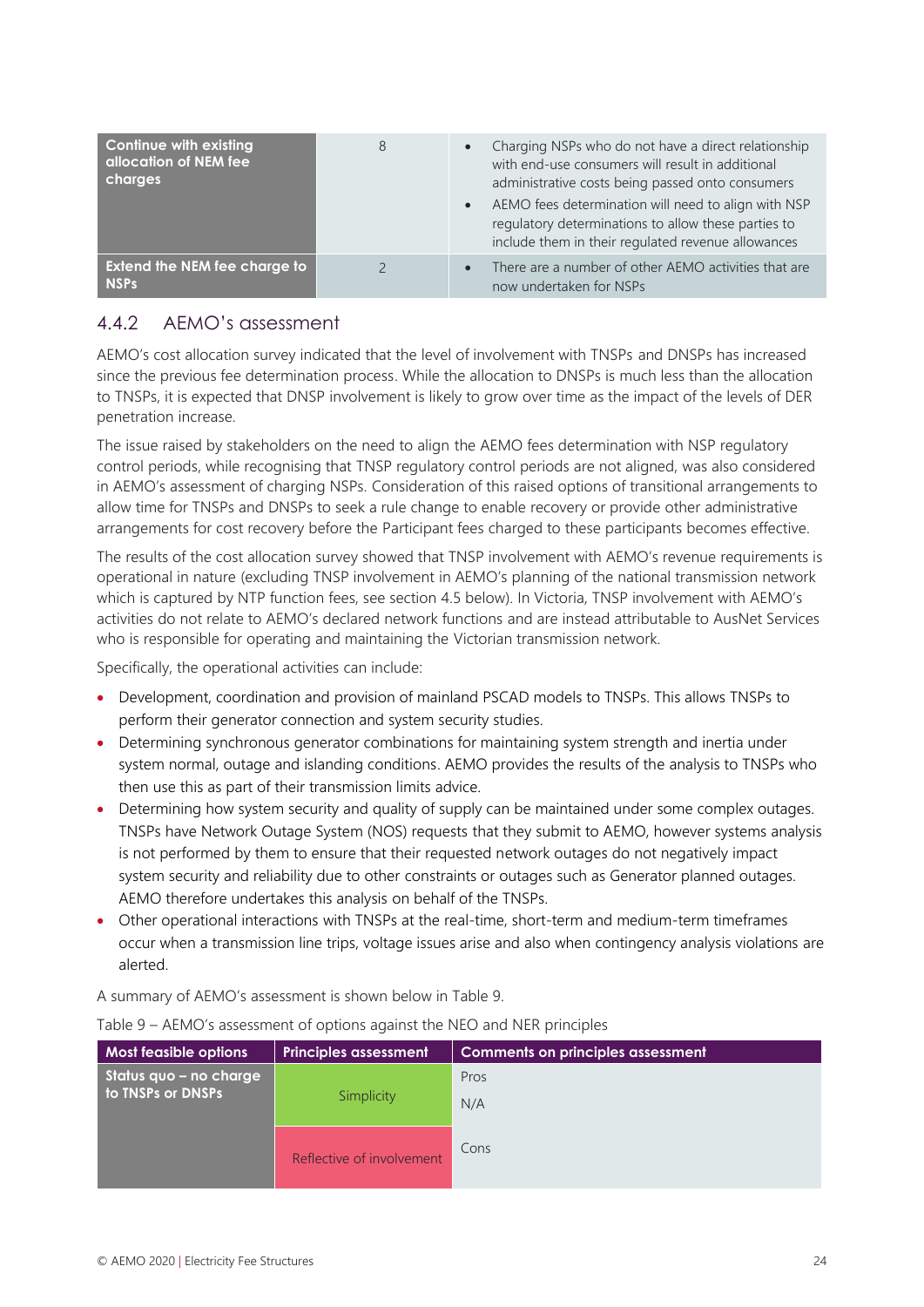|                                                                                                                                | Not unreasonably<br>discriminate<br>Recovery of AEMO's<br>budgeted requirements<br>on a specified basis<br><b>NEO</b> | Based on the cost allocation survey results, this is not<br>$\bullet$<br>reflective of the involvement of NSPs with AEMO's<br>revenue requirements |
|--------------------------------------------------------------------------------------------------------------------------------|-----------------------------------------------------------------------------------------------------------------------|----------------------------------------------------------------------------------------------------------------------------------------------------|
| Separate allocation to<br><b>TNSPs and DNSPs (on</b><br>the basis of energy<br>consumed as per the<br>NTP function fee metric) | Simplicity                                                                                                            | Pros<br>Consistent with cost allocation survey results which<br>$\bullet$<br>showed significant involvement of TNSPs with                          |
|                                                                                                                                | Reflective of involvement                                                                                             | AEMO's revenue requirements and some involvement<br>with DNSPs                                                                                     |
|                                                                                                                                | Not unreasonably<br>discriminate                                                                                      | Cons<br>N/A                                                                                                                                        |
|                                                                                                                                | Recovery of AEMO's<br>budgeted requirements on a<br>specified basis                                                   |                                                                                                                                                    |
|                                                                                                                                | <b>NEO</b>                                                                                                            |                                                                                                                                                    |

## 4.4.3 AEMO's draft proposal

Based on AEMO's assessment, it is proposed that from 1 July 2023 AEMO separately allocate core NEM costs to TNSPs<sup>10</sup> and DNSPs as per the survey results (other than NTP function costs), on the basis of energy consumed.

It is proposed to charge TNSPs and DNSPs for the following reasons:

- Charging Participant Fees to these participants would be consistent with the reflective of involvement principle as initial survey results indicate TNSPs' material involvement and some level of involvement from DNSPs with AEMO's revenue requirements for operational activities.
	- The level of involvement of DNSPs is expected to increase moving forward, particularly as the level of DER increases.
- The nature of AEMO's interaction with TNSPs and DNSPs has changed since the last determination through the operational activities AEMO now performs for TNSPs and DNSPs. Such activities for TNSPs can include analysis for transmission limits advice and transmission outage scheduling, voltage control and contingency violations analysis, development, coordination and provision of mainland PSCAD models for generator connection and system security studies, as well as system strength and inertia assessments for TNSPs under various operational conditions.
- Despite several uncertain administrative arrangements and timing and transitional issues associated with charging TNSPs and DNSPs Participant Fees under the Rules, these issues and uncertainties are not strong considerations in deciding whether to allocate costs and charge Participant Fees to NSPs as part of AEMO's determination.
- To ensure that charging methodologies do not cause significant difficulties in terms of their ability to be recovered by a particular TNSP or DNSP, the proposed transition period (i.e. retaining the current core NEM allocation to Generators and Market Customers) is intended to provide sufficient time for TNSPs and

<sup>&</sup>lt;sup>10</sup> In Victoria, for the purposes of Participant fees, the TNSP being AusNet Services.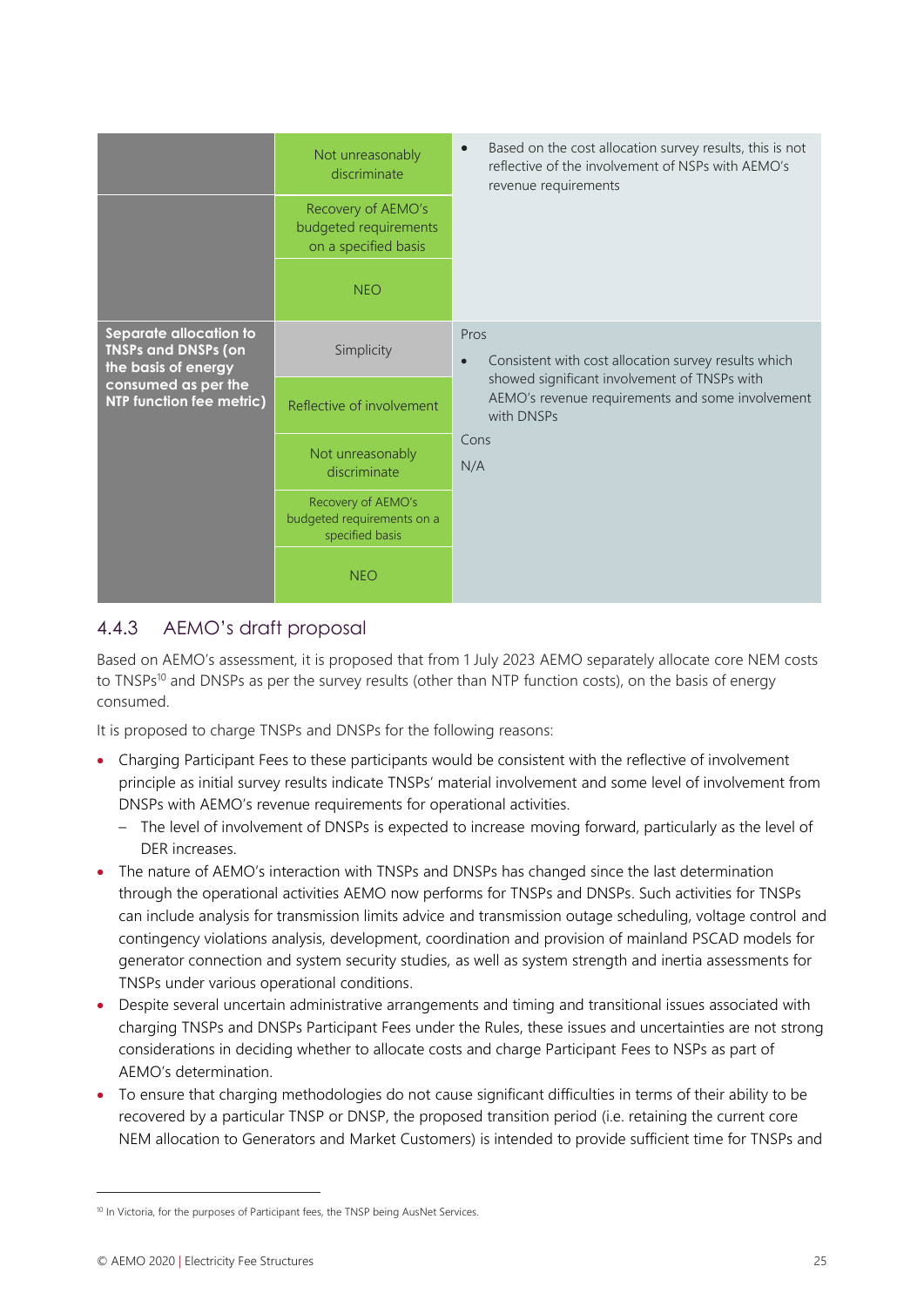DNSPs to seek the necessary transitional arrangements to be put in place for all TNSPs and DNSPs to recover the fees before the participant fees are charged to TNSPs and DNSPs.

## <span id="page-25-0"></span>4.5 NTP function fee

#### 4.5.1 Issues summary and submissions

Prior to 1 July 2020, the costs incurred by AEMO in providing NTP services (referred to in the Rules as 'NTP function fees') were recovered from Market Customers under AEMO's existing participant fee determination.

From 1 July 2020, the Integrated System Planning Rule (ISP Rules) required the ISP to replace the initial stages of the RIT-T process, that is the Project Specification Consultation Report (PSCR), for projects made actionable by the ISP, providing a ready-made modelling suite with assumptions, transparent justifications for actionable projects and greater certainty of success once a project has been determined actionable. The ISP Rules also required AEMO to allocate NTP function fees to TNSPs, rather than Market Customers.

In the process of implementing the ISP Rules, AEMO and the TNSPs identified a number of administrative and transitional issues related to the budgeting and charging of NTP function fees to TNSPs. On 20 August 2020, AEMO submitted a non-controversial rule change request to the AEMC to enable realisation of the policy intent of the ISP Rules in relation to the recovery of NTP function fees.

On 29 October 2020, the AEMC made a final rule under an expedited rule change process that commenced on the same day and was consistent with the proposed rule submitted by AEMO in its rule change request. The key features of the rule change are:

- Introduction of a new obligation on AEMO to allocate NTP function fees between Coordinating NSPs (CNSPs), and to advise each CNSP by 15 February each year of the NTP function fees payable by that CNSP in the next financial year, to enable the CNSP to include those fees in the transmission prices it publishes by 15 March or 15 May;
- Clarifications that NTP function fees will also be recovered by AEMO in its capacity as a CNSP in Victoria for the declared shared network, and that AEMO in its capacity as a CNSP will subsequently recover these fees from Victorian distribution businesses and other transmission connected customers through transmission use of system (TUOS) charges and not participant fees;
- Transitional provisions which enable part of the published NTP function fees for 2020-21 to be levied on CNSPs, and the remainder to be levied on CNSPs in 2021-22, together with any NTP function fees incurred in previous years which AEMO has not yet recovered (plus AEMO's cost of financing these amounts); and
- Transitional provisions to enable CNSPs to recover through transmission prices for the 2021-22 financial year any NTP function fees charged to them during the 2020-21 financial year which they were not able to reflect in their transmission prices for the 2020-21 financial year.

The effect of the final rule is that allocation of NTP function fees to CNSPs over the period from 1 January 2021 to 30 June 2022 will be based on 2019 consumption levels. The decision to defer any changes to the fee structure for NTP function fees until 30 June 2022 ensures that the NTP function fees expected to be incurred by AEMO in 2021-22 (and notified to CNSPs by 15 February 2021) are not impacted by AEMO's current consultation on participant fees.

There were three stakeholders who responded on the charging methodology for the NTP function, all of which supported the approach of consumption on a per GWh basis from 1 July 2022.

### 4.5.2 AEMO's assessment

AEMO's rule change request involved close collaboration with the ENA and explored various options to address the key issues identified its proposal. The process to develop the rule change request included an options assessment and decision by AEMO and the ENA to settle on the proposed changes described above.

Additionally, charging TNSPs for the NTP function, rather than Market Customers would mean: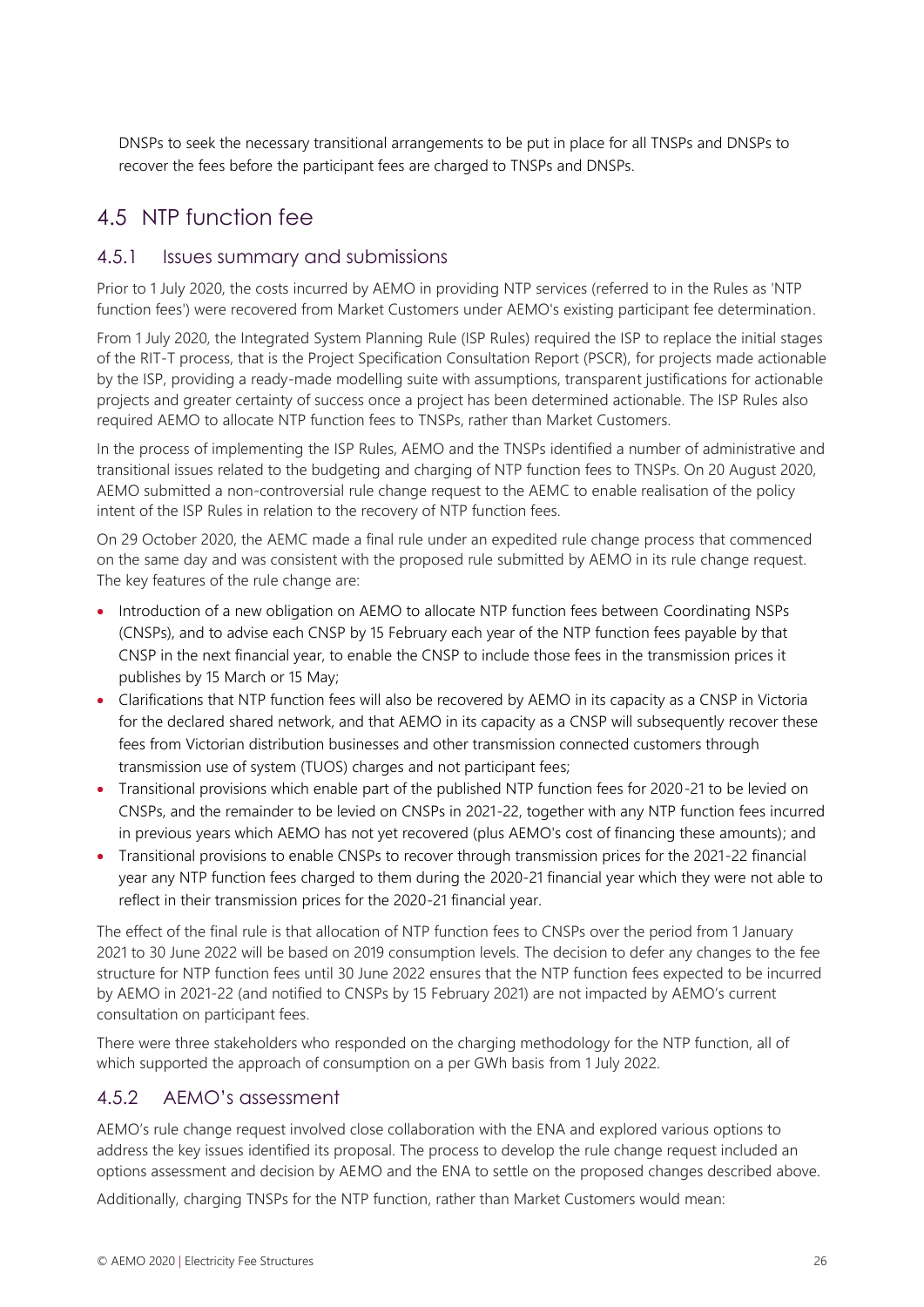- Costs are recovered from the participant category which is most involved in the activities undertaken as part of the function, that is, consistent with the reflective of involvement principle; and
- The recovery of costs would not unreasonably discriminate other participants of which the NTP function activities do not directly impact.

### 4.5.3 AEMO's draft proposal

Consistent with the AEMC's final determination, the allocation of NTP function fees to CNSPs from the commencement of the new fee structure, 1 July 2021, to 30 June 2022 will be based on 2019 consumption levels.

From 1 July 2022 until the end of the fee structure period, AEMO proposes to levy TNSPs based on their respective jurisdiction's consumption (per GWh basis) for the latest completed financial year. This charging mechanism is consistent with that used in the AEMC's final rule and takes into account AEMO's close collaboration with the ENA in developing the charging mechanism, which included an assessment of alternative options.

## <span id="page-26-0"></span>4.6 Electricity Retail Markets fee

#### 4.6.1 Issues summary and submissions

Currently, Electricity Retail Markets fees, currently known as Full Retail Contestability (FRC) fees, are charged to Market Customers on a per NMI basis which has been in effect since 1 July 2019 as a result of the 2015 fee determination. This fee were originally intended to separately recover the costs of full retail contestability, that is to largely reflect the cost of implementing and operating MSATS, and transition arrangements were in place for jurisdictions as they progressively adopted FRC.

The 2017 consultation on FRC fees confirmed the same charging arrangements should remain, and also that third party B2B participants would not pay fees in the short term but is an area that would be reviewed.

Since the inception of the FRC service fee, the activities that are allocated to this category have changed and there needs to be recognition that this fee now encompasses more than just pure FRC (or MSATS) related activities. The fee now also includes a proportion of costs relating to other retail functions as well as the B2B platform, which utilises a 'Shared Market Protocol' that was implemented as part of Power of Choice (PoC) with the intention of facilitating additional services including those with third parties.

Other changes since the FRC fee was introduced include:

- The introduction of Metering Coordinators as part of the introduction of metering competition;
- Significant changes to MSATS resulting from the 5MS program; and
- Going forward there is likely to be more interaction with the retail market and functions e.g. through the 5MS and DER integration programs.

Five stakeholders provided feedback on this issue as shown below in Table 10.

Table 10 – Summary of stakeholder views on the FRC / retail markets fee

| Option                                                                            | Number of<br>stakeholder<br>responses | <b>General comments</b>                                                                                                                                                                                                                                                                                       |
|-----------------------------------------------------------------------------------|---------------------------------------|---------------------------------------------------------------------------------------------------------------------------------------------------------------------------------------------------------------------------------------------------------------------------------------------------------------|
| Continue with status quo -<br>recovery from market<br>customers on a \$/NMI basis |                                       | \$/NMI basis is more equitable than a \$/MWh basis as<br>$\bullet$<br>the latter favours customers with small loads which<br>are more likely to have less sophisticated systems<br>increasing complexity of AEMO's management<br>Rationale for moving to \$/NMI basis in 2019 has not<br>$\bullet$<br>changed |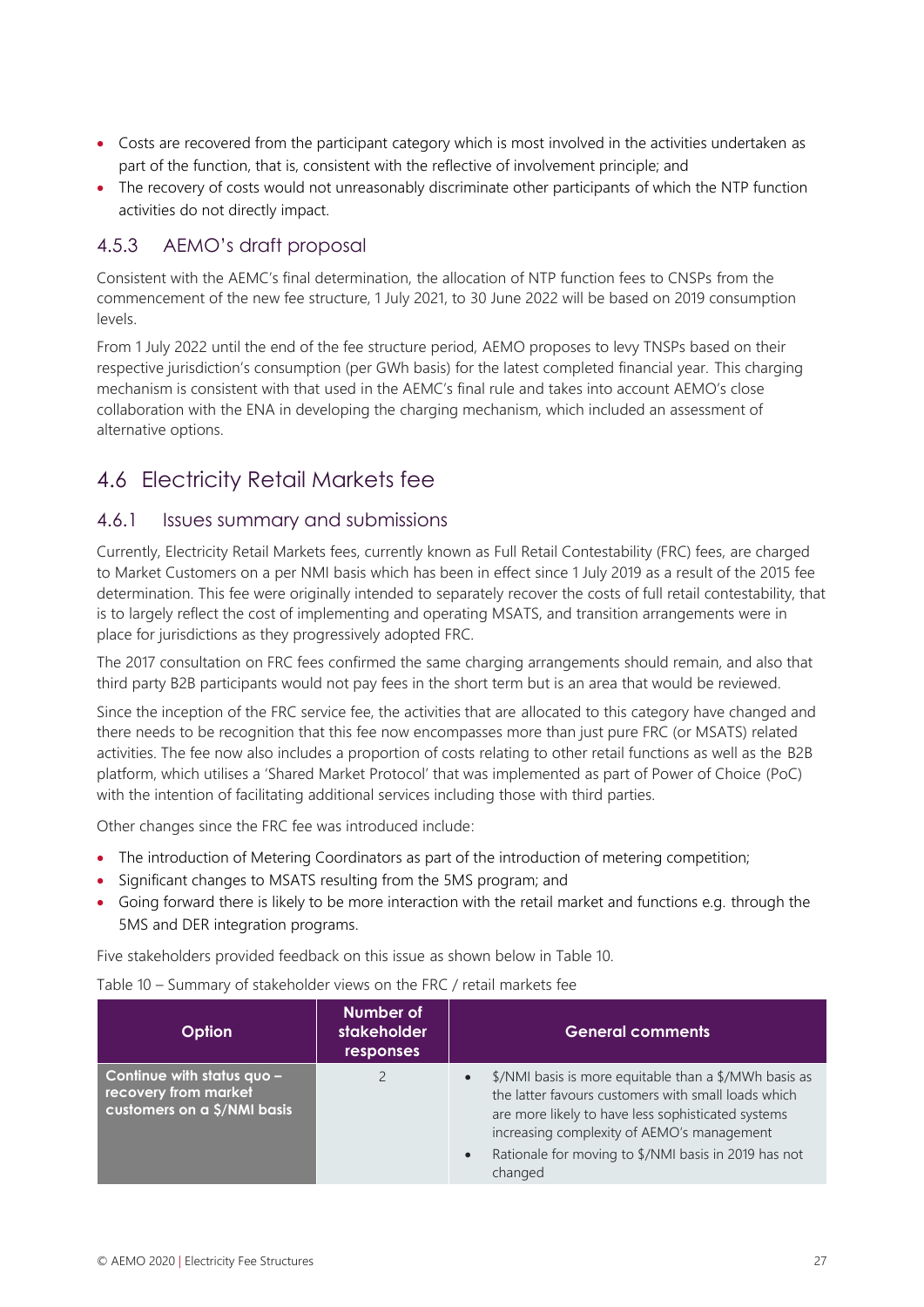**Change the charging metric – recovery from a broader participant base (e.g. metering coordinators) either on \$/MWh or per transaction basis**

- 3 \$/NMI approach creates difficulty for the AER when calculating the DMO and for the ESC when calculating the VDO
	- The fee should be applicable to any market customer that has a direct customer billing relationship

### 4.6.2 AEMO's assessment

AEMO assessed whether recovery of the current FRC fee should be extended to Metering Coordinators due to the introduction of this participant category as a result of the PoC reforms which came into effect in December 2017. AEMO's assessment found that while the number of Metering Coordinators in the NEM has increased since the previous fee structure determination, their level of involvement with the revenue requirements for AEMO retail activities is not material enough to consider in this fee determination. Further, there could be administrative costs that may be passed on to consumers should this participant category be charged which would not be efficient or in the long-term interests of consumers.

When investigating the appropriate charging metric for the Electricity Retail Markets fee, it was noted the alternative option of using transaction data doesn't necessarily indicate a significantly higher involvement of one retailer than another because customers' demands on retailers and meter data providers (who work for retailers) is largely the same. Additionally, the retailer "market share" basis of recovery better reflects this function's purpose to the industry and consumers, as opposed to the MWh consumption basis of recovery. This is because AEMO's electricity retail markets capability is built to handle a total number of individual meters and the actual energies flowing through them is incidental.

A summary of AEMO's assessment is shown below in Table 11.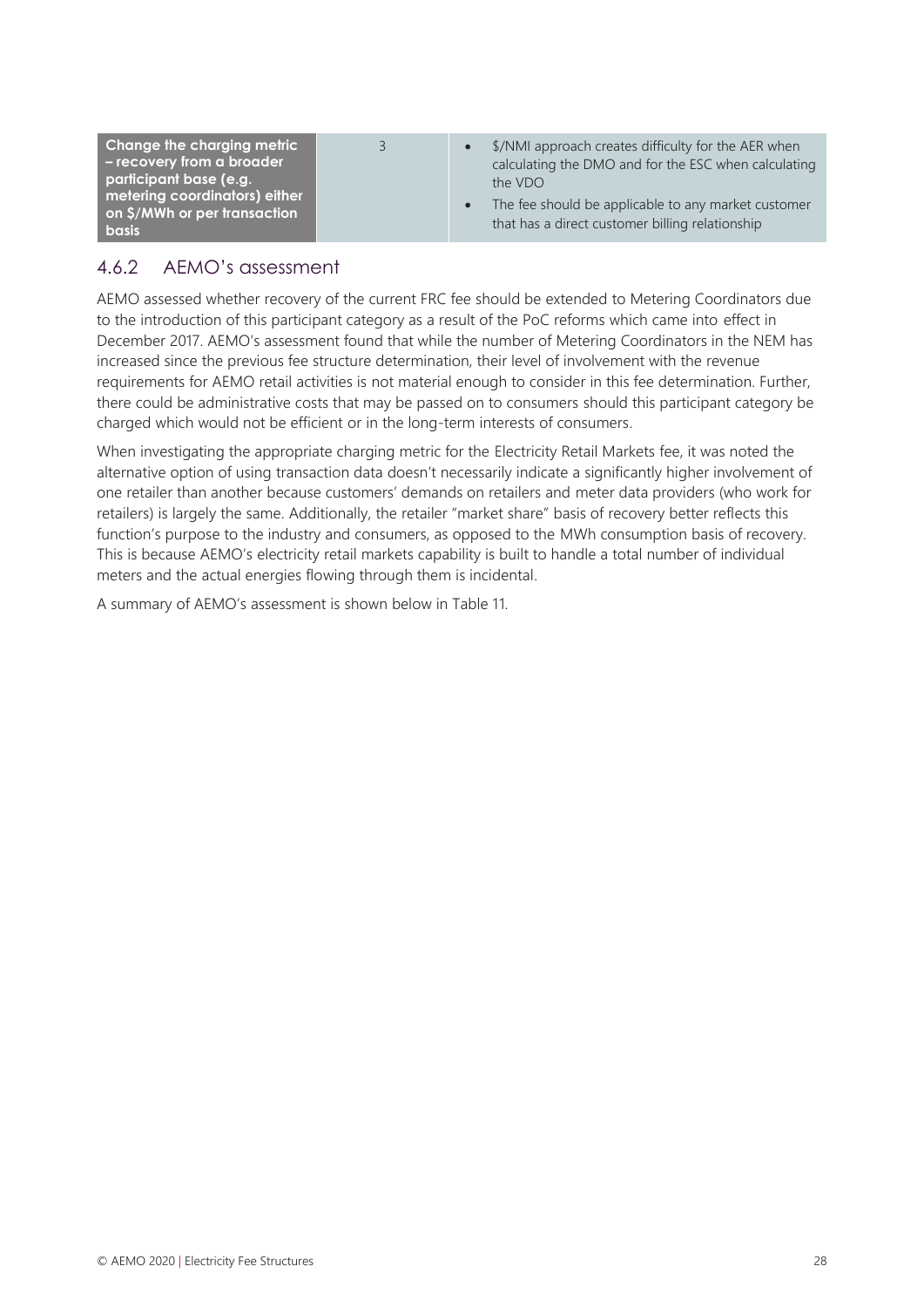| <b>Most feasible options</b>                                                                                                     | <b>Principles assessment</b>                                        | <b>Comments on principles assessment</b>                                                                                                |
|----------------------------------------------------------------------------------------------------------------------------------|---------------------------------------------------------------------|-----------------------------------------------------------------------------------------------------------------------------------------|
| Status quo - recovery<br>from market customers<br>on a \$/NMI basis (not<br>extending the charge<br>to metering<br>coordinators) | Simplicity                                                          | Pros<br>• \$/NMI provides a level of certainty for cost recovery<br>• \$/NMI is relevant and appropriate charging metric for            |
|                                                                                                                                  | Reflective of involvement                                           | the retail market<br>Aligns with AEMO's cost allocation survey showing an<br>$\bullet$<br>immaterial level of involvement with metering |
|                                                                                                                                  | Not unreasonably<br>discriminate                                    | coordinators<br>Cons<br>• Does not capture specific use of CATS/MDM/B2B                                                                 |
|                                                                                                                                  | Recovery of AEMO's<br>budgeted requirements<br>on a specified basis | systems                                                                                                                                 |
|                                                                                                                                  | <b>NEO</b>                                                          |                                                                                                                                         |
| <b>Change to recovery</b><br>from market customers<br>on a per transaction                                                       | Simplicity                                                          | Pros<br>• Captures specific use of CATS/MDM/B2B systems<br>Cons                                                                         |
| <b>basis</b>                                                                                                                     | Reflective of involvement                                           | Charging on a per transaction basis is complex<br>$\bullet$<br>Because transactions can vary, recovery of AEMO's                        |
|                                                                                                                                  | Not unreasonably<br>discriminate                                    | budget is not ensured                                                                                                                   |
|                                                                                                                                  | Recovery of AEMO's<br>budgeted requirements on a<br>specified basis |                                                                                                                                         |
|                                                                                                                                  | <b>NEO</b>                                                          |                                                                                                                                         |

#### Table 11 – AEMO's assessment of options against the NEO and NER principles

### 4.6.3 AEMO's draft proposal

It is proposed to continue with the status quo option of recovering Electricity Retail Markets fee from Market Customers (continuing to exclude metering coordinators from recovery) and on a per connection point (\$/NMI) basis.

The approach of allocating cost on a per connection point basis has largely the same distributive effect to the end consumer as the per transactions approach, and using MSATs and B2B data would in fact make the fees more complex and provide no improvement in economic efficiency.

It is proposed not to charge metering coordinators as there was immaterial level of involvement of metering coordinators with AEMO's revenue requirements indicated by the cost allocation survey.

## <span id="page-28-0"></span>4.7 Cost recovery of the 5MS program

#### 4.7.1 Issues summary and submissions

The Five-Minute Settlement program (5MS program), which coordinates the implementation of changes as a result of the Five-Minute Settlement rule change and the Global Settlement (GS) rule change, is not reflected in the current fee structure and as its implementation is due during 2021, a mechanism to recover its costs from relevant registered participants, the charging metric and the period of recovery, need to be determined.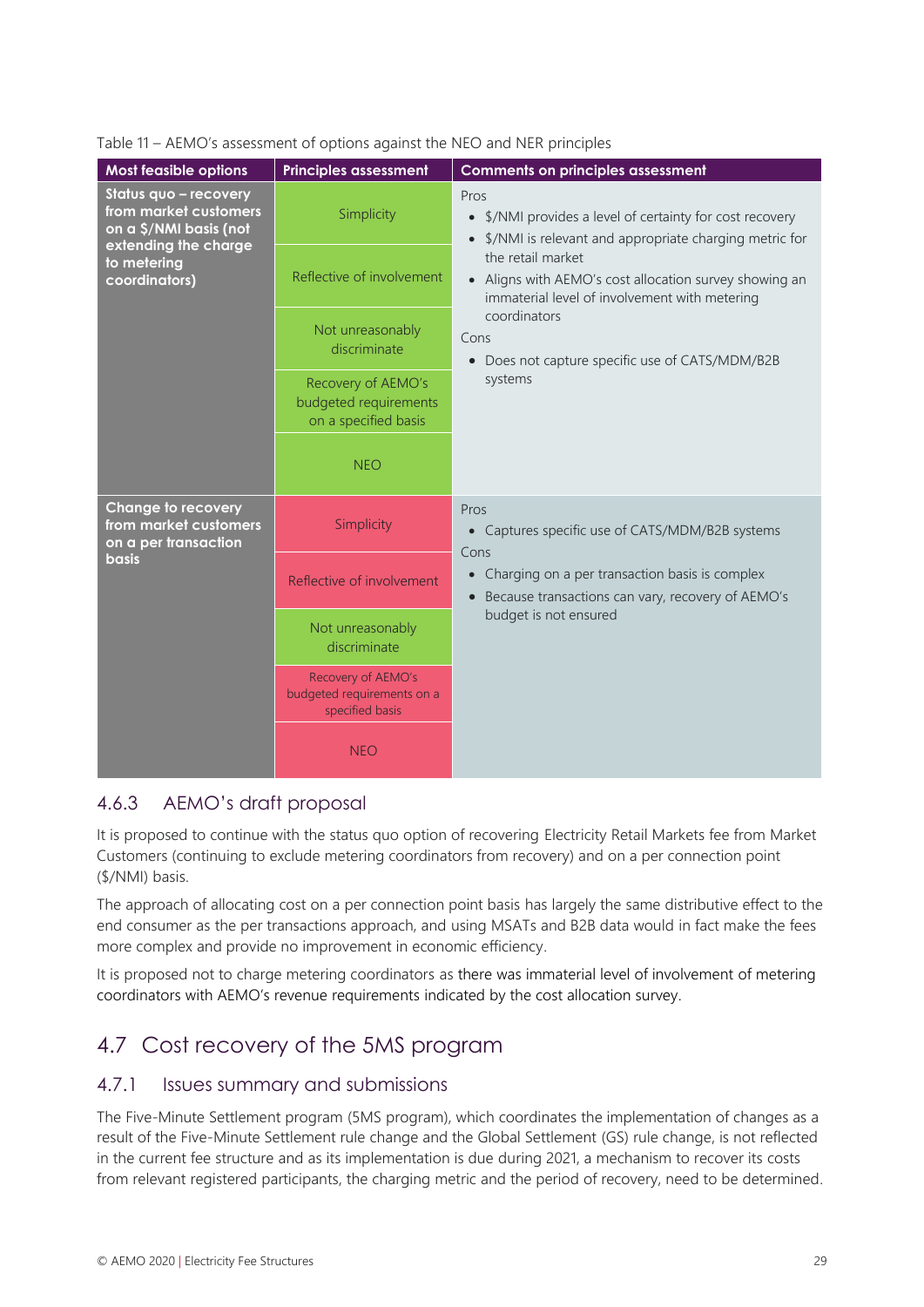On 28 November 2017, the AEMC made a final determination and rule to alter the settlement period for the wholesale electricity spot market from 30 minutes to five minutes, to align with the dispatch period. On 6 December 2018, the AEMC made a final determination and rule that requires a move to a Global Settlement framework for the demand side of the wholesale electricity market. In November 2019, AEMO published its final decision that determined the 5MS Program met the criteria in the NER to be a declared NEM project pursuant to clause 2.11.1(ba)(1) and clause 2.11.1(ba)(3) of the NER.

However, AEMO did not determine a separate participant fee for 5MS at that time, and instead is considering the participant fee structure for 5MS in this consultation.

5MS and GS requires major changes to wholesale systems and processes (settlement, prudentials, and bidding/dispatch) and retail systems and processes (metering and MSATS). These changes may be categorised as follows:

- Changes that may be considered as 'legacy upgrades', i.e. the IT systems require a technology uplift due to their age and technology, which can be expected as part of any systems life cycle; and
- Changes that may be considered as '5MS/GS specific upgrades', i.e. the IT systems must be changed to give effect to the 5MS and GS rule changes specifically.

It is efficient to complete both types of changes in a single program, to do otherwise would be highly inefficient. Implementation of the program will have impacts on many classes of registered participants, including Market Customers (electricity retailers), distribution businesses, as well as generation and demand side technologies.

A number of stakeholders responded to this issue, the majority of which supported recovery of the costs of the 5MS program over 10 years. A summary of the main options put forward by stakeholders on a fee structure for the 5MS program is provided below in Table 12.

| Option                                                                                  | Number of<br>stakeholder<br>responses | <b>General comments</b>                                                                                                                                                                                                                                                                                                 |
|-----------------------------------------------------------------------------------------|---------------------------------------|-------------------------------------------------------------------------------------------------------------------------------------------------------------------------------------------------------------------------------------------------------------------------------------------------------------------------|
| <b>Allocated to the Core NEM</b><br>fee with recovery from all<br>existing participants | 5                                     | It is appropriate to allocate these costs to all<br>participant categories involved in the activities on a<br>\$/MWh basis<br>Allocating costs as broadly as possible upon<br>$\bullet$<br>customers is appropriate as there are direct and<br>indirect benefits across a number of different<br>participant categories |
| <b>Allocated to the Core NEM</b><br>fee with recovery from<br>market customers only     |                                       | Benefits flow to all market customers and will be<br>$\bullet$<br>greater when more energy is used                                                                                                                                                                                                                      |

|  | Table 12 – Summary of stakeholder views on the cost recovery of the 5MS program |
|--|---------------------------------------------------------------------------------|

### 4.7.2 AEMO's assessment

AEMO considers that legacy upgrades are "business-as-usual" investments, and should be recovered through the relevant "business-as-usual" fee recovery mechanism. Whereas 5MS/GS specific upgrades are distinct and should be recovered through a separate fee recovery mechanism.

Additionally, for the above categories of upgrades, costs can be further attributed in the following manner:

- Legacy upgrades can be apportioned to either wholesale or retail; and
- 5MS/GS specific upgrades can equally be apportioned to either wholesale or retail.

Based on this, the following table highlights AEMO's assessment of the options for 5MS cost recovery.

Table 13 – AEMO's assessment of options against the NEO and NER principles

**Most feasible options Principles assessment Comments on principles assessment**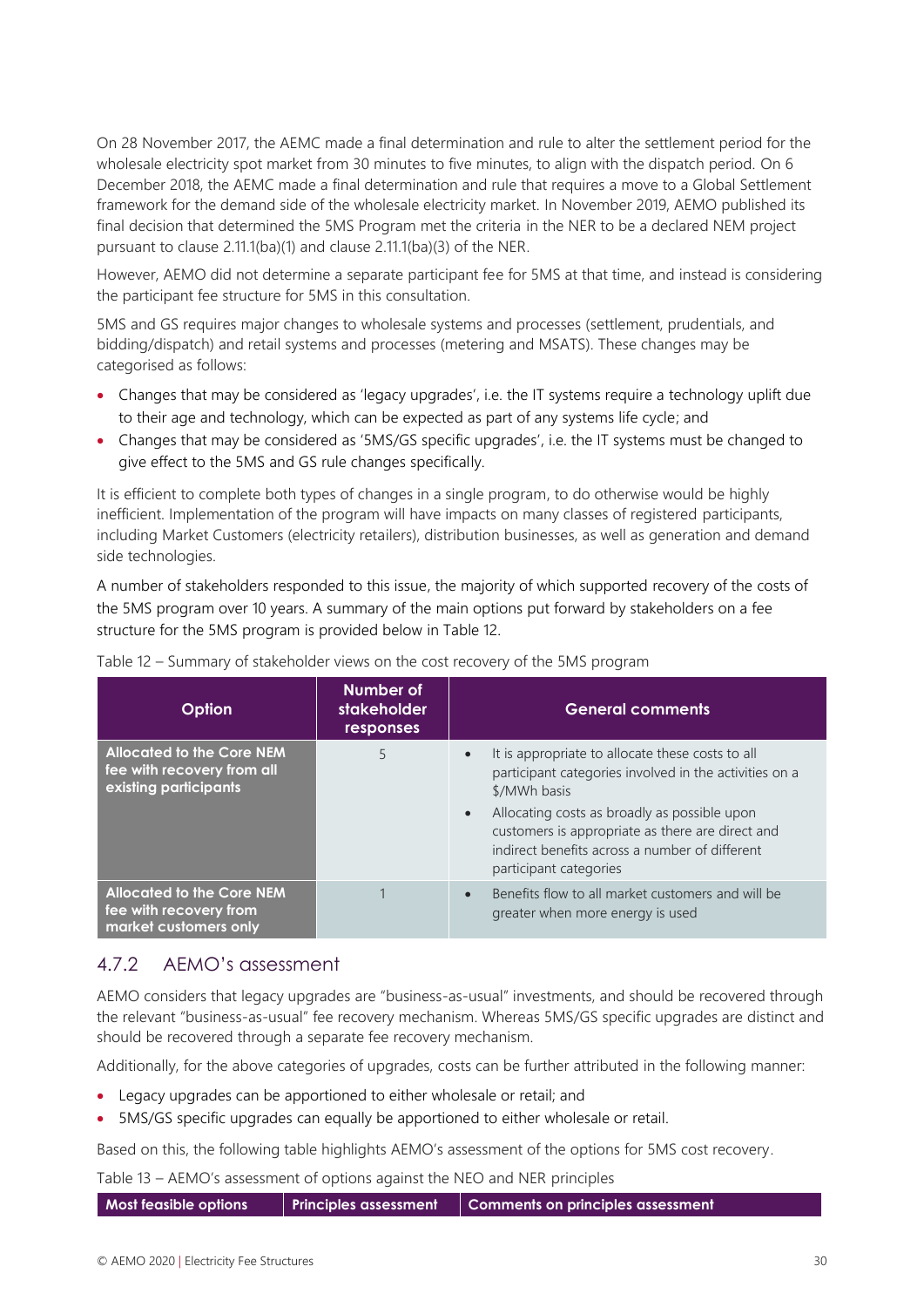| Separate function in fee<br>structure<br><b>Adopting project</b><br>accounting structure,<br>allocate costs directly to<br>relevant participant<br>categories; otherwise<br>adopt Core NEM<br><b>allocations</b><br>[Distribute costs directly<br>to Market Customers<br>and Generators, then<br>use Core NEM split for<br>anything remaining.<br>Use the tariffs for FRC,<br><b>Generator and Market</b><br><b>Customers.]</b> | Simplicity<br>Reflective of involvement<br>Not unreasonably<br>discriminate<br>Recovery of AEMO's<br>budgeted requirements<br>on a specified basis<br><b>NEO</b> | Pros<br>• Cost allocation reflects involvement of specific<br>participants<br>Reduces risk of not recovering all of the budget<br>requirements through the NEM fee<br>• Costs are recovered more efficiently in the longer-<br>term from those who benefit/involved with the<br>systems<br>Cons<br>Slightly more complex cost allocation |
|---------------------------------------------------------------------------------------------------------------------------------------------------------------------------------------------------------------------------------------------------------------------------------------------------------------------------------------------------------------------------------------------------------------------------------|------------------------------------------------------------------------------------------------------------------------------------------------------------------|------------------------------------------------------------------------------------------------------------------------------------------------------------------------------------------------------------------------------------------------------------------------------------------------------------------------------------------|
| Use the Core NEM cost<br>allocation survey<br>(excluding NSPs)                                                                                                                                                                                                                                                                                                                                                                  | Simplicity<br>Reflective of involvement                                                                                                                          | Pros<br>• Socialises costs across all participants therefore less<br>reflective of involvement but more simple<br>Cons                                                                                                                                                                                                                   |
|                                                                                                                                                                                                                                                                                                                                                                                                                                 | Not unreasonably                                                                                                                                                 | Doesn't take into account different 5MS costs i.e.<br>$\bullet$<br>legacy vs 5MS specific<br>In the longer-term some participants will continue to<br>$\bullet$                                                                                                                                                                          |
|                                                                                                                                                                                                                                                                                                                                                                                                                                 | discriminate                                                                                                                                                     | pay for the upgrades when they're not necessarily<br>benefiting from them                                                                                                                                                                                                                                                                |
|                                                                                                                                                                                                                                                                                                                                                                                                                                 | Recovery of AEMO's<br>budgeted requirements<br>on a specified basis                                                                                              |                                                                                                                                                                                                                                                                                                                                          |
|                                                                                                                                                                                                                                                                                                                                                                                                                                 | <b>NEO</b>                                                                                                                                                       |                                                                                                                                                                                                                                                                                                                                          |

## 4.7.3 AEMO's draft proposal

It is proposed that AEMO recover the total costs (capex and opex) of the 5MS and GS Program over a period of 10 years (commencing from 1 July 2021) in the following manner:

- Legacy upgrade costs are treated as business-as-usual investments and recovered through the relevant AEMO fee.
	- For legacy upgrades associated with wholesale systems (settlements and prudentials, bidding and dispatch): These costs will be aggregated into, and recovered through, the core NEM fee from Market Customers and Generators only. NSPs are to be excluded from 5MS cost recovery. The NSP allocations will be normalised into the Market Customer and Generator allocations. Please refer to section 3.2 to review the allocation and recovery methodology for the core NEM fee.
	- For legacy upgrades associated with the retail systems (metering, MSATS): These costs will be aggregated into, and recovered through, the Electricity Markets Retail fee.
- 5MS specific costs are treated as a stand-alone item and recovered through a new, separate cost recovery fee line item. The 5MS fee will be apportioned across Market Customers and Generators. The percentage allocation has been derived on the following basis:
	- 5MS/GS specific upgrade costs for Bidding/Dispatch are entirely allocated to Generators.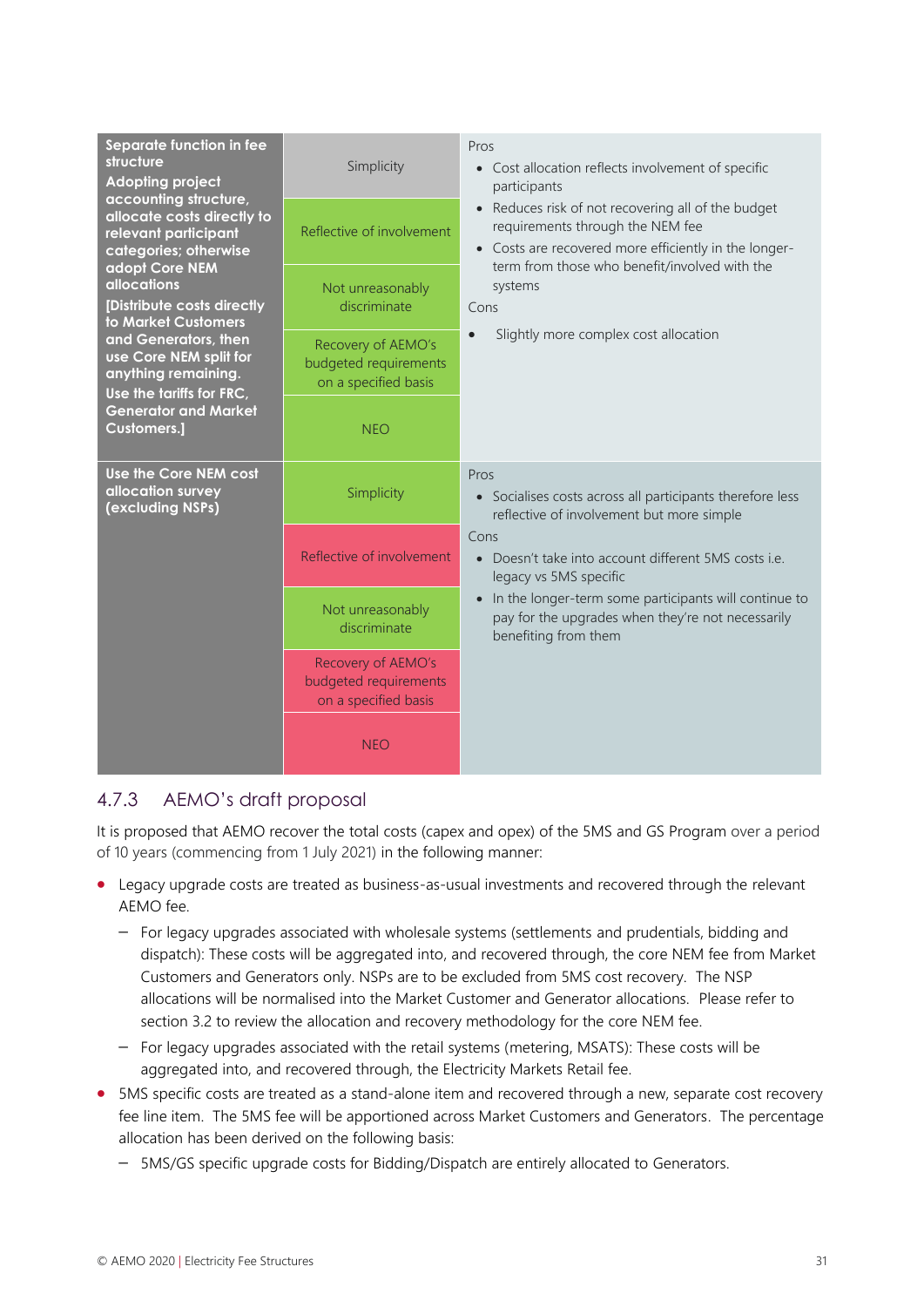- 5MS/GS specific upgrade costs for Settlements are allocated between Market Customers and Generators in line with the split in effect for the core NEM fee. NSPs are to be excluded from 5MS cost recovery. The NSP allocations will be normalised into the Market Customer and Generator allocations.
- 5MS/GS specific upgrade costs for Retail (Metering and MSATS) are entirely allocated to Market Customers.

This allocation is based on a review of the costs incurred on the 5MS Program.

AEMO's draft proposal is made for the following reasons:

- It is strongly aligned, to the extent practicable, with the reflective of involvement principle.
- The use of the existing tariff structures for the legacy upgrade costs of Electricity Retail Markets (Market Customers) and core NEM (Generator and Market Customer tariffs), ensures the overall structure remains simple and doesn't unreasonably discriminate between categories of participants.
- Treating legacy and 5MS specific upgrades separately makes the approach more complex, but more transparent and better reflects participant involvement:
	- Legacy costs are more suited to use the cost allocation of the survey as they are costs incurred to manage obsolescence in NEM systems.
- Commencing from 1 July 2021 as IT systems are 'live' from the end of Q1 2021.

The figure below shows the proposed cost allocation for 5MS recovery.



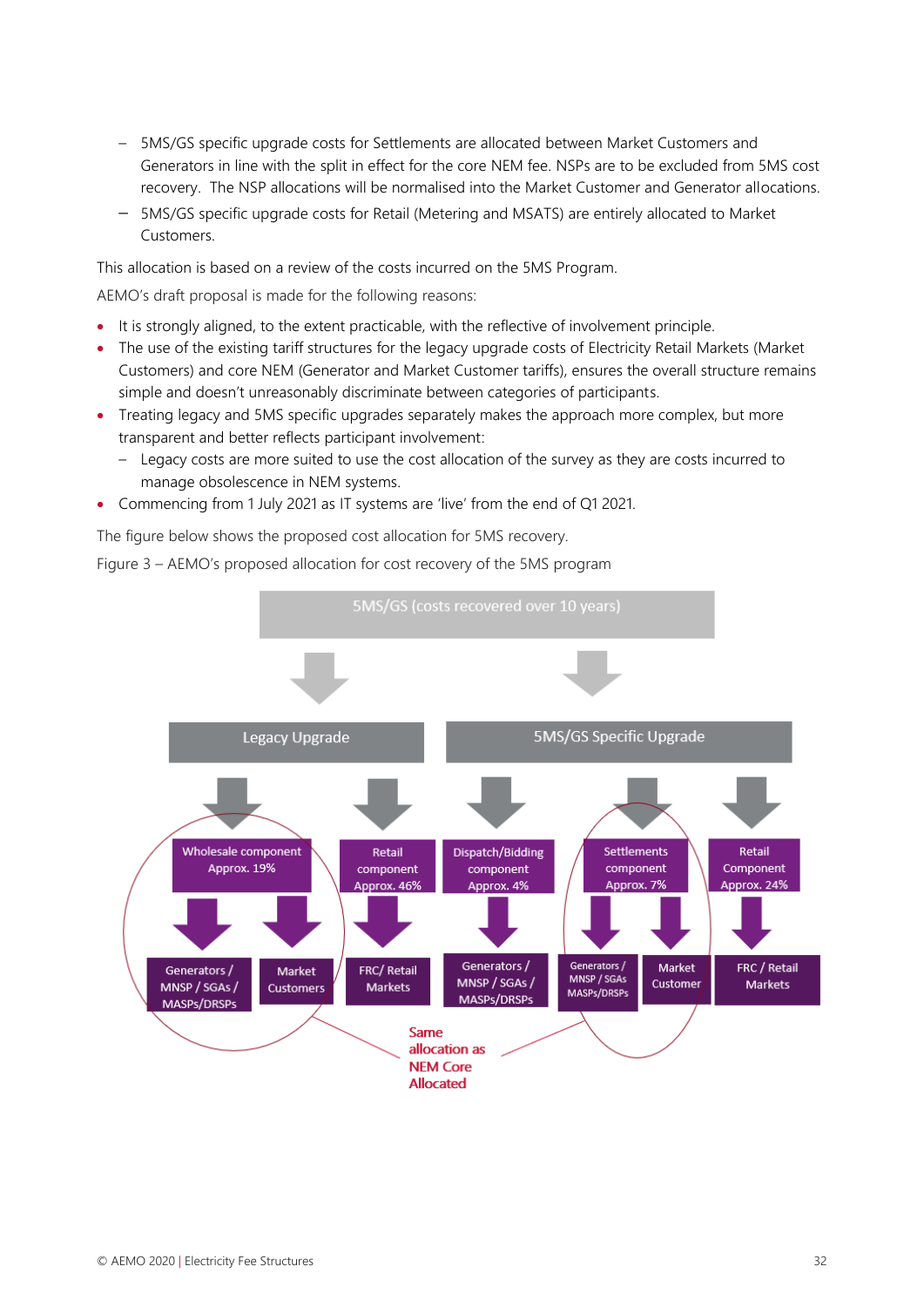## <span id="page-32-0"></span>4.8 Cost recovery of the DER integration program

#### 4.8.1 Issues summary and submissions

DER integration is not covered in the current fee structure but is an integral program to evolve the national electricity system for the future, particularly given the rate of uptake of DER that is occurring and projected. The program involves initiatives that AEMO is working on in partnership with the Energy Security Board (ESB), market bodies, and stakeholders to design and implement the technical integration of DER.

The DER integration program comprises:

- Consumer data DER register and the Energy Consumer Data Right
- Markets to bring these resources into the wholesale market (WDR, VPPs)
- Operations identify emerging and future operational challenges related to DER, developing and implementing suitable mitigation measures
- Standards minimum technical requirements to ensure system security and interoperability
- Demonstrations trials to inform regulatory changes to effectively integrate DER into the grid and markets. This includes, among others VPP demonstration program and Victorian DER Marketplace.

Some of the initiatives, such as the WDR mechanism, will impose considerable costs and therefore an appropriate fee structure for the entire DER integration program needs to be determined for the next fee period. There are also some uncertainties associated with the Energy CDR program, including funding arrangements and timing of implementation, for which a cost recovery approach that can account for those uncertainties should be considered.

About half of stakeholder submissions provided their views on the most suitable cost recovery approach for DER integration and a number of stakeholders responded specifically on the recovery of Energy CDR. This is summarised below in Tables 14 and 15.

| <b>Option</b>                                                                             | Number of<br><b>stakeholder</b><br>responses | <b>General comments</b>                                                                                                                                                                                                                |
|-------------------------------------------------------------------------------------------|----------------------------------------------|----------------------------------------------------------------------------------------------------------------------------------------------------------------------------------------------------------------------------------------|
| <b>Allocated to the Core NEM</b><br>fee with recovery from all<br>existing participants   |                                              | All participants benefit from the program and<br>therefore should be charged for DER integration                                                                                                                                       |
| <b>Recovered separately from</b><br>participants who directly<br>benefit from the program | 5                                            | New or existing participants that earn a revenue<br>stream from the reform should be assigned costs<br>more directly<br>Reflective of involvement approach should be used<br>$\bullet$<br>when recovery costs for programs such as WDR |
| Recovered on an<br>incremental/as needed basis<br>from market customers only              |                                              | Retailers have a direct relationship with the end-use<br>$\bullet$<br>consumer, i.e. the end beneficiaries and can therefore<br>pass costs on more efficiently                                                                         |

Table 14 – Summary of stakeholder views on the cost recovery of the DER integration program

Table 15 – Summary of stakeholder views on the cost recovery of the Energy CDR program

| <b>Option</b>                                                                                                                                                | <b>Number of</b><br>stakeholder<br>responses | <b>General comments</b>                                                                                                                                                   |
|--------------------------------------------------------------------------------------------------------------------------------------------------------------|----------------------------------------------|---------------------------------------------------------------------------------------------------------------------------------------------------------------------------|
| <b>Allocated to the Core NEM</b><br>fee with recovery from all<br>existing participants and<br>accredited data recipients on<br>a per data transaction basis |                                              | Costs should be recovered from all parties that benefit<br>from the CDR program, including ADRs who will<br>utilise the AEMO gateway to request data from data<br>holders |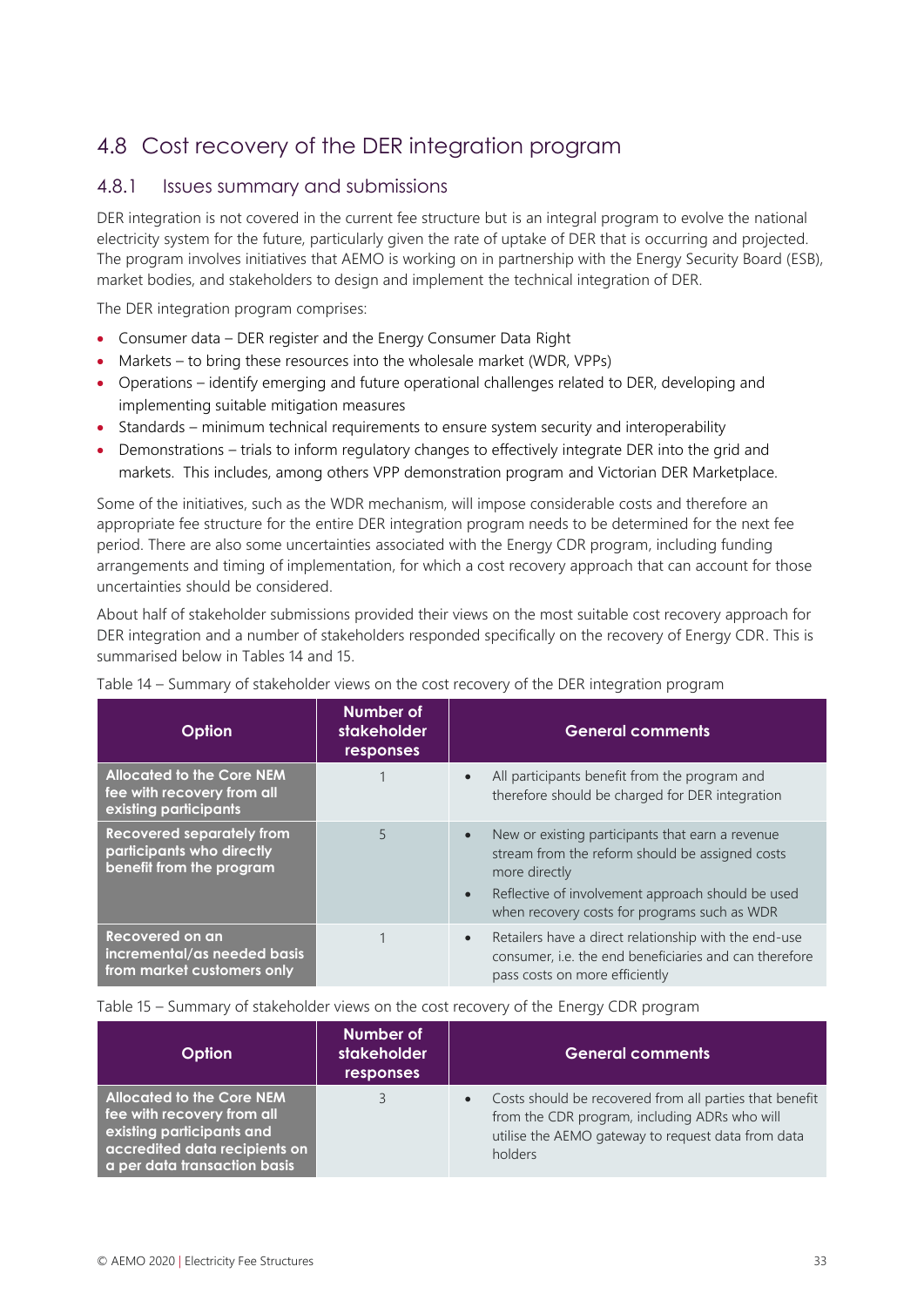| <b>Allocated to the Core NEM</b><br>fee with recovery from<br>market customers only on a<br>\$/MWh basis | Costs should be recovered from the parties that have<br>a direct relationship with the end-use customer                                            |
|----------------------------------------------------------------------------------------------------------|----------------------------------------------------------------------------------------------------------------------------------------------------|
| Recovered as a separate fee<br>on a \$/NMI basis                                                         | The costs are materially lower than other market<br>operating functions and market customers are well<br>placed to efficiently recover these costs |
| <b>Recovered from the</b><br>Government                                                                  | All ongoing opex costs should be recovered from the<br>Government since they are already providing some<br>funding to AEMO                         |

### 4.8.2 AEMO's assessment

AEMO considered options proposed by stakeholders as well as the registered participants involved in, or benefit from, AEMO's activities associated with the DER integration program.

Additionally, the program, which is being undertaken in partnership with other market bodies, members and non-members, has been established to explore emerging markets, maintain network stability with high levels of DER and pioneer best-in-class new products and services for consumers. It will create tools and protocols to address short, medium and long-term challenges to prepare AEMO to facilitate energy markets in a high-DER energy system that will enable consumers to have:

- Greater choice and affordability of flexible, personalised energy services and products;
- Access to a secure, reliable and affordable energy supply via a least-cost energy system;
- The ability to maximise value from DER assets and infrastructure (e.g. demand response); and
- The opportunity to engage with a decentralised two-sided energy market and secure, reliable two-way energy system<sup>11</sup>.

With the above in mind, an assessment of options to recover the DER program was performed, a summary of which is shown in Table 16 below.

| Most feasible options                                                                                                                                                                                                                                       | <b>Principles assessment</b>                                        | <b>Comments on principles assessment</b>                                                                                                                 |
|-------------------------------------------------------------------------------------------------------------------------------------------------------------------------------------------------------------------------------------------------------------|---------------------------------------------------------------------|----------------------------------------------------------------------------------------------------------------------------------------------------------|
| <b>Account for the DER</b><br>program separately, but<br>using the core NEM<br>survey to allocate costs<br>(assumes MASPs / DRSPs<br>would be incorporated<br>into any tariffs designed<br>for generators)<br>Defer determination on<br><b>CDR</b> recovery | Simplicity                                                          | Pros<br>Attributes costs across all NEM participants, and has<br>$\bullet$                                                                               |
|                                                                                                                                                                                                                                                             | Reflective of involvement                                           | regard to the NEO as less likely to deter participation<br>in new markets (WDR/VPP)<br>Uses existing processes/approach consistent with the<br>$\bullet$ |
|                                                                                                                                                                                                                                                             | Not unreasonably<br>discriminate                                    | core NEM allocations<br>Is not a complex approach, therefore increases<br>$\bullet$<br>consistency with the simplicity principle                         |
|                                                                                                                                                                                                                                                             | Recovery of AEMO's<br>budgeted requirements<br>on a specified basis | Cons<br>Does not accurately reflect those participants who<br>$\bullet$<br>are involved with, or benefit from, the program                               |
|                                                                                                                                                                                                                                                             | <b>NEO</b>                                                          |                                                                                                                                                          |
| <b>Account for the DER</b><br>program separately, and<br>use specific allocations<br>for DER costs -<br><b>Market customers</b><br>charged on the basis of<br>\$/MWh; Generators/                                                                           | Simplicity                                                          | Pros<br>• Costs are allocated to those who are involved with,<br>use, or benefit from the program, consistent with the                                   |
|                                                                                                                                                                                                                                                             | Reflective of involvement                                           | reflective of involvement principle<br>Not all costs are allocated to the core NEM function<br>$\bullet$<br>Cons                                         |

|  | Table 16 - AEMO's assessment of options against the NEO and NER principles |  |  |  |
|--|----------------------------------------------------------------------------|--|--|--|
|  |                                                                            |  |  |  |

 $11$  For those who have invested in DER as well as those who have not.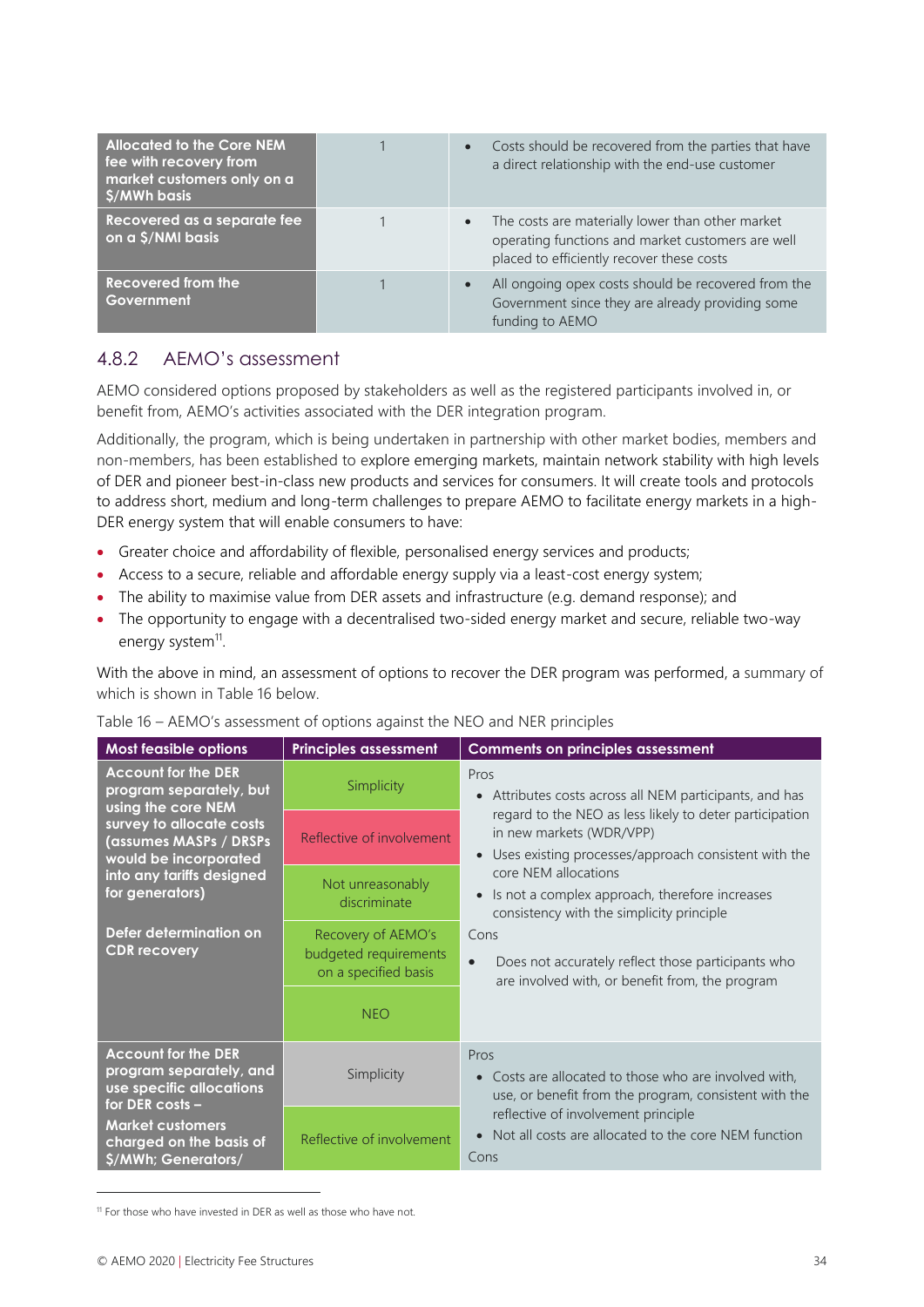| MNSPs charged on the<br>basis of \$/MWh;<br><b>MASPs/DRSPs charged</b><br>on basis of a fixed         | Not unreasonably<br>discriminate                                    | • May be considered more complex, therefore less<br>consistent with the simplicity principle<br>• Could potentially deter participation in new markets |
|-------------------------------------------------------------------------------------------------------|---------------------------------------------------------------------|--------------------------------------------------------------------------------------------------------------------------------------------------------|
| allocation to recover a<br>reasonable percentage<br>of the establishment cost<br>of the WDR Mechanism | Recovery of AEMO's<br>budgeted requirements<br>on a specified basis | (WDR), which may be considered less consistent with<br>the NEO                                                                                         |
| Defer determination on<br><b>CDR</b> recovery                                                         | <b>NEO</b>                                                          |                                                                                                                                                        |

## 4.8.3 AEMO's draft proposal

It is proposed that the DER program is recovered as a separate function in the fee structure allocated to the relevant participant categories reflective of their involvement in, or benefit from the program, as follows (and shown diagrammatically in Figure 4):

- Majority of the recovery from Market Customers (e.g. approximately 70-80%) for developing markets and products to enable improved participation and competition for consumers, charged on a \$/MWh basis;
- Some recovery from Generators, including SGAs/MNSP/MASPs/DRSPs, (e.g. approximately 20%) due to DER integration providing improved system security and visibility, charged on \$/MWh basis;
- NSPs excluded, noting that AEMO would reconsider an allocation to NSPs, in particular DNSPs, should the distribution market operator (DMO) / two-sided market reforms progress, either through a declared NEM project under the Rules within the next fee period, or subsequent fee structure review; and
- A separate specific allocation to MASPs/DRSPs on the basis of a fixed charge to recover a reasonable percentage of the WDR mechanism establishment (capital) costs (e.g. up to 10%) at the end of the fee period. Annual opex would be fully recovered from the relevant participating Registered Participants:
	- The quantum recovered each year could be phased in over time based on actual participation as the market matures. A fixed rate will be set each year i.e. \$/MW or \$/Capability registered to participate in the WDR mechanism;
	- Any fees charged to MASPs/DRSPs as beneficiaries of the WDR mechanism would need to be implemented from 1 July 2022, rather than the first year of the fee period, because the WDR commences in October 2021 and attempting to account for implementation timing may result in difficulty estimating a fee for the 21/22 financial year.

The above approach, while not as simple as the first option outlined in Table 16, holistically will provide greater consistency with the fee structure principles and has regard to the NEO since the DER program will involve or benefit various participant categories across the program.

Figure 4 – Proposed cost recovery of the DER integration program (excluding Energy CDR)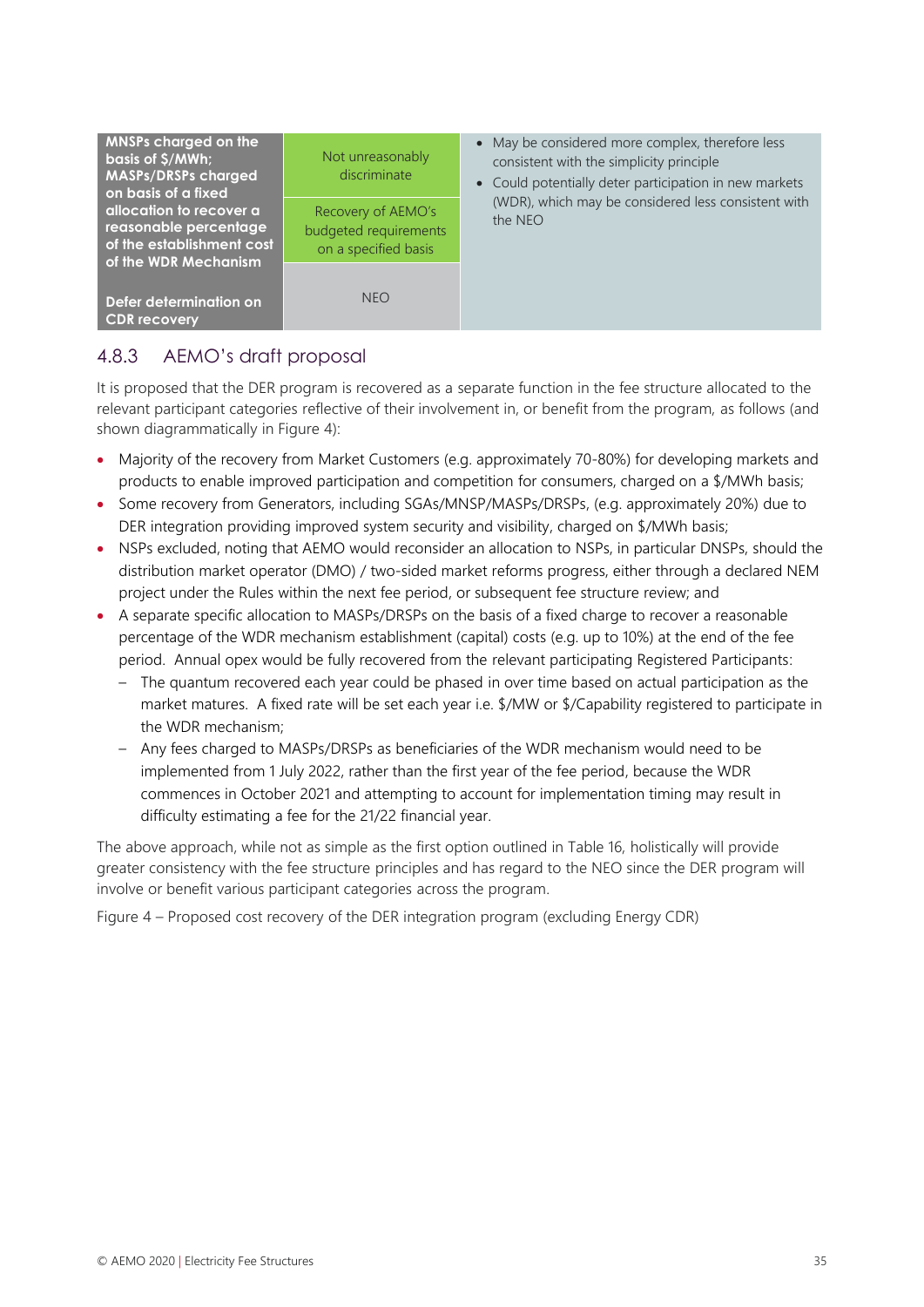

Additionally, it is proposed to defer a determination on the recovery of the Energy CDR program for the Draft Report, although there is potential for the program to meet the criteria of a declared NEM project. The reasons for a deferral at this point in time include:

- The CDR rules and standards, as they apply to the energy sector, have not yet been finalised and thus the exact scope of the roles AEMO will play are yet to be detailed;
- The ACCC are presently considering a phasing approach to the roll out of the CDR, therefore it is not yet clear which retail market participants may be subject to obligations under the CDR, and thereby are involved or benefit from the program; and
- Amendments to the NEL and NER, to enable AEMO to play its roles in the CDR program and recover associated costs, have not yet been finalised.

As these issues begin to be addressed over the first half of 2021, AEMO will be able to more meaningfully engage with our members on the expected costs of delivering and operating our CDR services and therefore in a better position to determine an appropriate means of cost recovery of the program. It should be noted however that any engagement with our members on CDR costs and cost recovery is outside the scope of the current fee structure review.

## <span id="page-35-0"></span>4.9 Cost recovery of the Digital and Regulatory Compliance programs

#### 4.9.1 Issues summary and submissions

AEMO expects to incur significant capital expenditure over the next few years on its digital program as a result of AEMO's systems nearing end-of-life. Additionally, the significant increase in data volumes necessitates an increase in computational capability, analytics, design, and digitalisation to support the realtime operation of AEMO's energy systems and markets.

Regulatory compliance programs are changes required to market systems, processes or regulatory instruments for AEMO to comply with NEM regulatory changes and are directly related to the NEM core functions.

The current approach for these activities is to use the existing high-level accounting through the core NEM function to allocate costs, which uses the existing tariffs for Generators and Market Customers.

Only two stakeholders provided views on the recovery of both the digital and regulatory compliance programs supporting recovery from the core NEM fee across all existing registered participants. One of these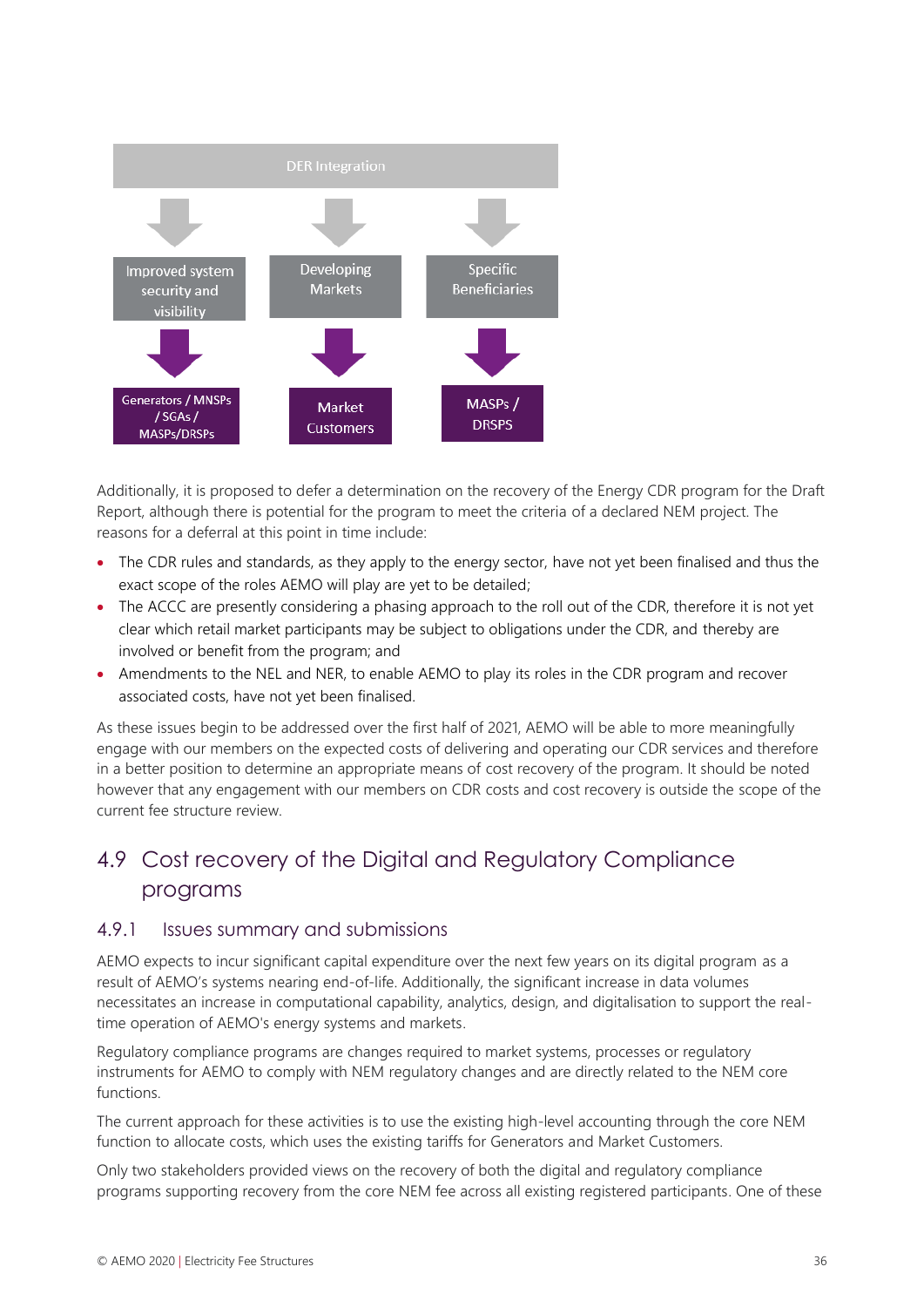stakeholders also commented that criteria similar to that used for declared NEM projects could be applied to determine the recovery of larger regulatory projects in the future.

#### 4.9.2 AEMO's assessment

AEMO has assessed options for the recovery of the digital and regulatory compliance programs in Table 17 below.

Table 17 – AEMO's assessment of options against the NEO and NER principles

| Most feasible options                                                                                                   | <b>Principles assessment</b>                                        | <b>Comments on principles assessment</b>                                                                                                                              |
|-------------------------------------------------------------------------------------------------------------------------|---------------------------------------------------------------------|-----------------------------------------------------------------------------------------------------------------------------------------------------------------------|
| <b>Allocating directly to</b><br>core NEM Participant<br>categories (including<br>TNSPs)<br><b>Declared NEM project</b> | Simplicity                                                          | Pros<br>• Allocates cost to the appropriate participant                                                                                                               |
|                                                                                                                         | Reflective of involvement                                           | categories, reflective of involvement or benefit from<br>the regulatory compliance and digital programs<br>• Significant regulatory compliance activities can be      |
| process can be used for<br>significant reforms                                                                          | Not unreasonably<br>discriminate                                    | treated as NEM declared projects, or have already<br>been accounted for in DER Integration or 5MS<br>There is no one participant class that should be<br>$\bullet$    |
|                                                                                                                         | Recovery of AEMO's<br>budgeted requirements<br>on a specified basis | exposed to the costs<br>Cons                                                                                                                                          |
|                                                                                                                         | <b>NEO</b>                                                          | Some participants may not benefit from the<br>$\bullet$<br>programs as much as others but still have to pay for<br>it                                                 |
| <b>Allocating across</b><br>broader fee structure<br>functions, including core<br>NEM, FRC/retail, NTP etc.             | Simplicity                                                          | Pros<br>Recovers costs for these programs across all<br>$\bullet$<br>functions/fees, not just core NEM                                                                |
| <b>Declared NEM project</b><br>process can be used for                                                                  | Reflective of involvement                                           | Significant regulatory compliance activities can be<br>$\bullet$<br>treated as NEM declared projects, or have already<br>been accounted for in DER Integration or 5MS |
| significant reforms                                                                                                     | Not unreasonably<br>discriminate                                    | Cons<br>More complex<br>$\bullet$<br>Requires allocation on a case-by-case basis<br>$\bullet$                                                                         |
|                                                                                                                         | Recovery of AEMO's<br>budgeted requirements<br>on a specified basis | Could lead to discriminatory allocation/cost recovery<br>$\bullet$                                                                                                    |
|                                                                                                                         | <b>NEO</b>                                                          |                                                                                                                                                                       |

## 4.9.3 AEMO's draft proposal

The proposed position is to allocate directly to the core NEM fees participant categories (including NSPs) in the following manner:

- For the digital program, the costs are to be recovered from both the NEM allocated and unallocated categories.
- For the regulatory compliance program, the costs are to be recovered from the NEM allocated category.
- For significant regulatory reforms, AEMO proposes to apply the declared NEM project framework, where required.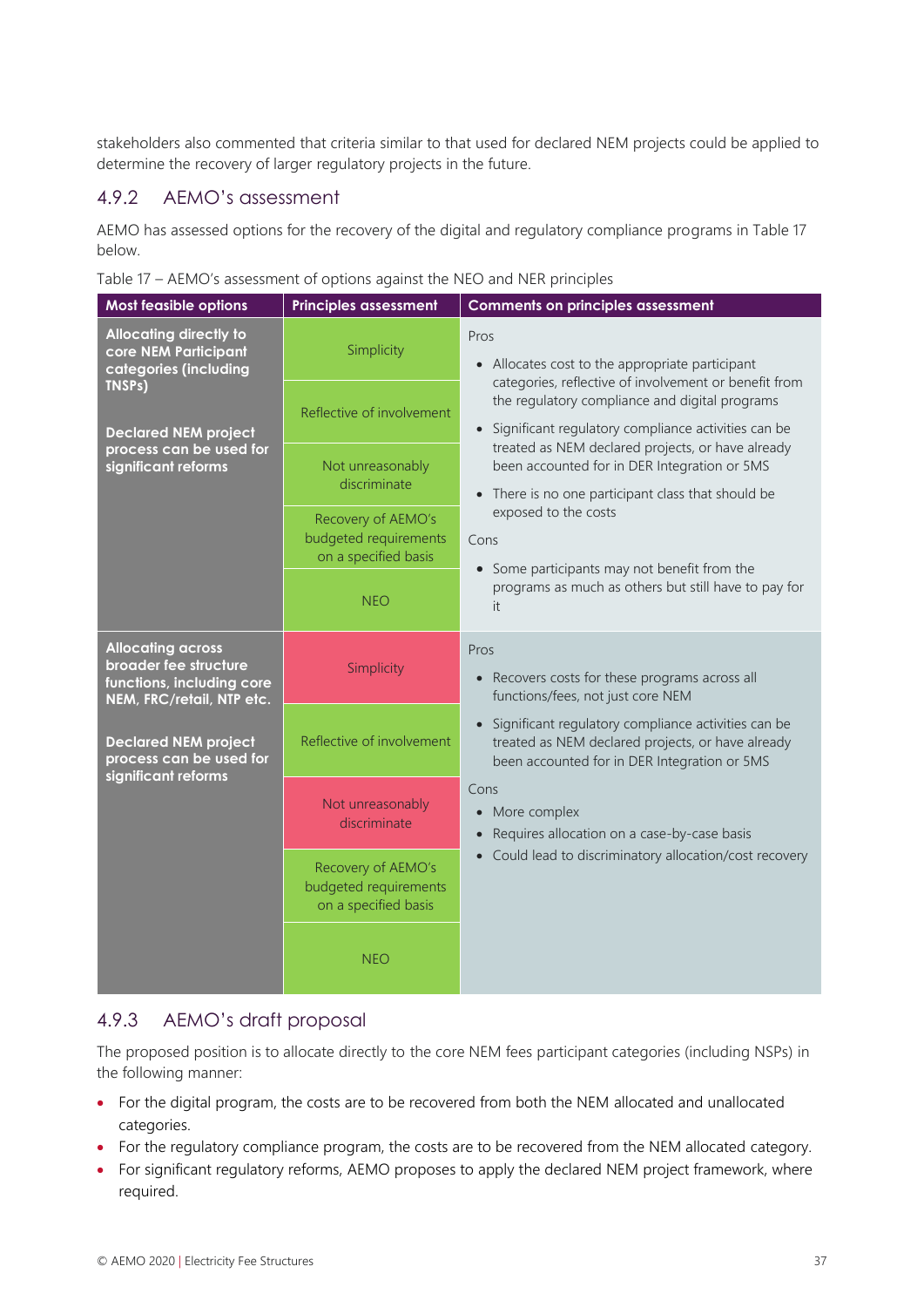This approach is proposed because:

- It is likely that all projects related to digital and regulatory compliance requirements will provide benefit broadly across all NEM participants.
- It is less complex than recovering across the broader fee structure as projects will not need to be assessed on a case-by-case basis.
- Assessment of projects on a case-by-case basis may lead to unreasonable discrimination of some participants.
- There was unanimous support from stakeholders for cost recovery across all participants.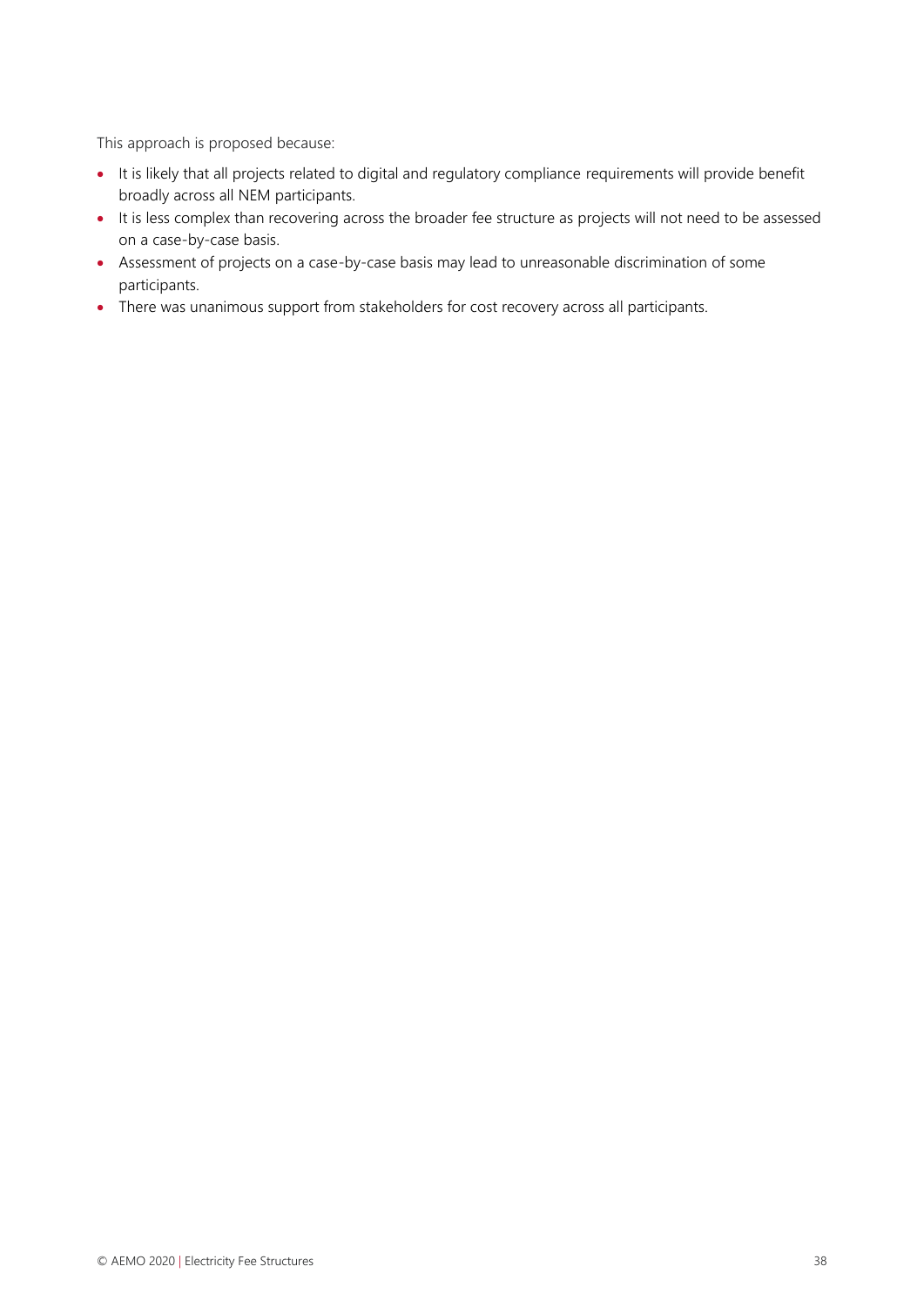# <span id="page-38-0"></span>**5. Other Matters**

The table below summarises other fee structures under consultation which AEMO has assessed and proposes continuing with their current fee structures. This proposal was unanimously supported by stakeholders who provided responses to them.

| Fee                                | <b>Current approach</b>                                                                                                                                                                                                                                                                             | <b>Summary of</b><br>stakeholder views                                                                                                                                                | <b>Options assessment /</b><br><b>Recommendation</b>                                                                                                                                                                                                                                                                   |
|------------------------------------|-----------------------------------------------------------------------------------------------------------------------------------------------------------------------------------------------------------------------------------------------------------------------------------------------------|---------------------------------------------------------------------------------------------------------------------------------------------------------------------------------------|------------------------------------------------------------------------------------------------------------------------------------------------------------------------------------------------------------------------------------------------------------------------------------------------------------------------|
| <b>ECA</b>                         | In October 2014 AEMO<br>conducted a consultation<br>process, prior to the<br>commencement of the ECA,<br>and it was determined that<br>the electricity component<br>of ECA fees would be<br>recovered from NEM<br>customers on the basis of a<br>charge per connection<br>point for small customers | 2 stakeholders<br>responded and<br>supported the current<br>approach                                                                                                                  | It is considered the \$/NMI<br>charge is simple and aligns<br>with the NEO for the<br>charging of small customers.<br>Recommendation is to<br>continue with the status quo                                                                                                                                             |
| <b>NEM PCF</b>                     | AEMO currently charges<br>NEM PCF fees to Scheduled<br>Generators, Semi-<br>scheduled Generators and<br>Scheduled Network Service<br>Providers on a 50% capacity<br>and 50% energy basis                                                                                                            | Only one stakeholder<br>responded and<br>supported the current<br>approach                                                                                                            | It is considered the 50/50<br>capacity/energy split for<br>scheduled and semi-<br>scheduled generators and<br>NSPs remains appropriate<br>and meets all NER principles,<br>particularly the simple and<br>non-discriminatory principles<br>as well as the NEO.<br>Recommendation is to<br>continue with the status quo |
| <b>Registration</b>                | Registrations fees reflect<br>the costs to AEMO in the<br>registration of all registered<br>participants in the NEM.<br>This review is not<br>considering the quantum,<br>only the structure.                                                                                                       | 3 stakeholders<br>responded with two of<br>those supporting a<br>review of the registration<br>fee itself, i.e. the<br>quantum, which is not<br>under consideration in<br>this review | Recommendation is to<br>continue with the status quo<br>until the upcoming review on<br>the quantum of registration<br>fees is determined.                                                                                                                                                                             |
| <b>Incremental</b><br>service fees | Where it is practical for<br>AEMO to identify that<br>doing something specific<br>for a participant or another<br>party, and that action<br>causes identifiable and<br>material costs for AEMO,<br>AEMO seeks to levy fees to<br>recover the incremental<br>costs incurred.                         | 2 stakeholders<br>responded supportive of<br>avoiding complexity by<br>excluding services as<br>incremental that are<br>required under ordinary<br>participation services             | It is considered the current<br>approach remains simple and<br>reflective of involvement.<br>Recommendation is to<br>continue with the status quo                                                                                                                                                                      |

|  | Table 2 - ECA, NEM PCF, Registrations and Incremental service fees |  |
|--|--------------------------------------------------------------------|--|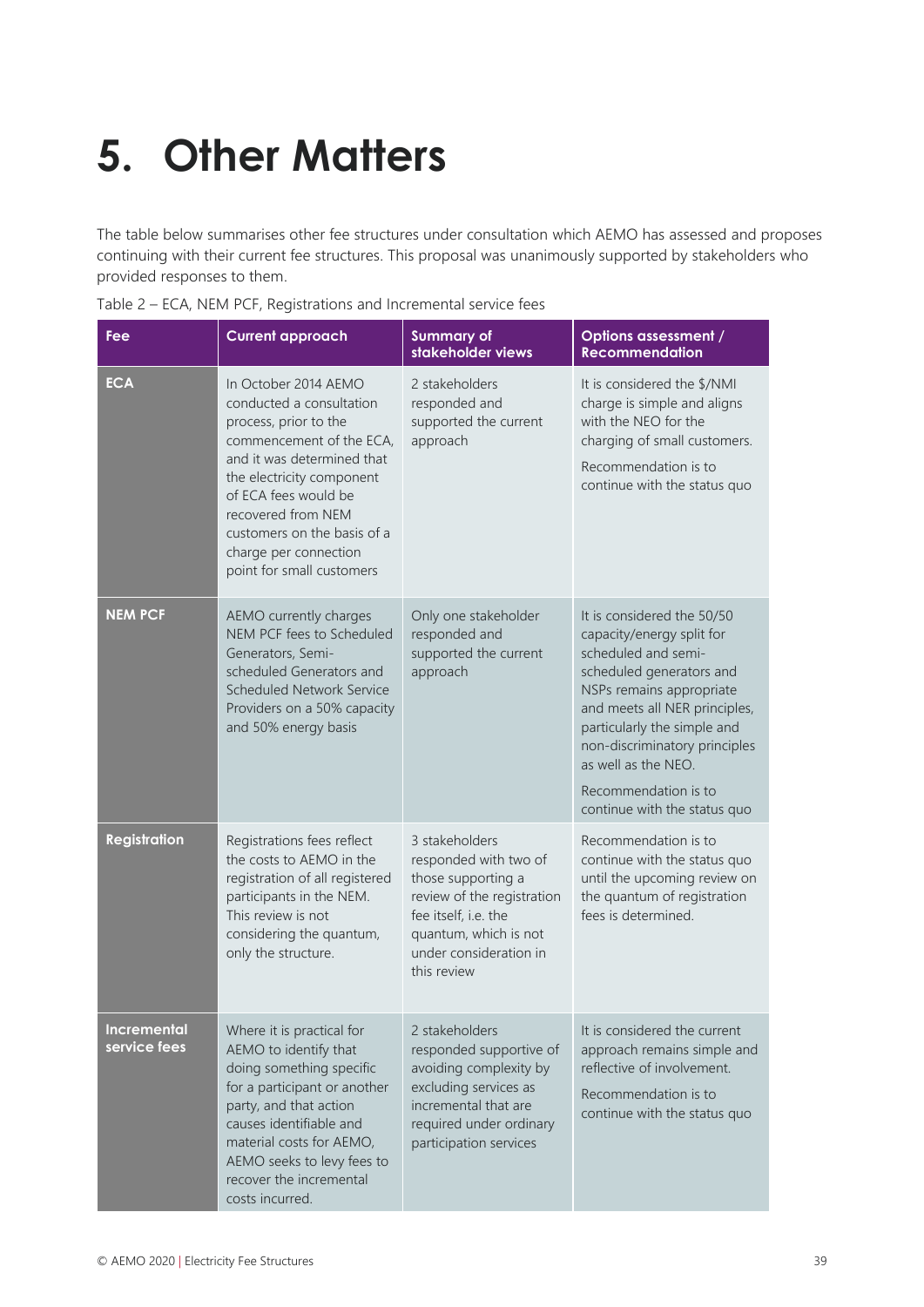# <span id="page-39-0"></span>**6. Appendix A: Fee structure principles**

In determining the structure of Participant fees, AEMO must have regard to the NEO and the structure of Participant fees must, to the extent practicable, be consistent with number of principles.

The fee structure principles are set out in the table below with an explanation and some examples of how these requirements may be applied to reviewing the electricity fee structure.

| <b>Fee Structure Principle</b>       | Requirement                                                                                                                                                                                                                                                                                                                                                                                                      | Application and examples                                                                                                                                                                                                                                                                                                                                                                                                                                                                                                                                                                                          |
|--------------------------------------|------------------------------------------------------------------------------------------------------------------------------------------------------------------------------------------------------------------------------------------------------------------------------------------------------------------------------------------------------------------------------------------------------------------|-------------------------------------------------------------------------------------------------------------------------------------------------------------------------------------------------------------------------------------------------------------------------------------------------------------------------------------------------------------------------------------------------------------------------------------------------------------------------------------------------------------------------------------------------------------------------------------------------------------------|
| National Electricity Objective (NEO) | In determining Participant fees, AEMO<br>must have regard to the national<br>electricity objective.<br>The objective of the NEL is to promote<br>efficient investment in, and efficient<br>operation and use of, electricity services<br>for the long term interests of consumers<br>of electricity with respect to-<br>price, quality, safety, reliability<br>(a)<br>and security of supply of electricity; and | The Second Reading Speech to the National<br>Electricity (South Australia) (New National Electricity<br>Law) Amendment Bill 2005 makes it clear that the<br>NEO is an economic concept and should be<br>interpreted as such.<br>The Speech gives an example that investment in and<br>use of electricity services will be efficient when<br>services are supplied in the long run at least cost,<br>resources, including infrastructure, are used to<br>deliver the greatest possible benefit and there is<br>innovation and investment in response to changes in<br>consumer needs and productive opportunities. |
|                                      | the reliability, safety and security<br>(b)<br>of the national electricity system                                                                                                                                                                                                                                                                                                                                | The Speech goes on to state that the long-term<br>interests of consumers of electricity requires the<br>economic welfare of consumers, over the long term,<br>to be maximised.                                                                                                                                                                                                                                                                                                                                                                                                                                    |
|                                      |                                                                                                                                                                                                                                                                                                                                                                                                                  | If the NEM is efficient in an economic sense, the<br>long-term economic interests of consumers in<br>respect of price, quality, reliability, safety and<br>security of electricity services will be maximised.<br>Applying an objective of economic efficiency<br>recognises that, in a general sense, the NEM should<br>be competitive, that any person wishing to enter the<br>market should not be treated more, or less,<br>favourably than persons already participating, and<br>that particular energy sources or technologies<br>should not be treated more, or less, favourably than<br>others.           |
|                                      |                                                                                                                                                                                                                                                                                                                                                                                                                  | Since 2006, the NEO has been considered in a<br>number of Australian Competition Tribunal<br>determinations, which have followed a similar<br>interpretation. See, for example, Application by<br>ElectraNet Pty Ltd (No 3) [2008] ACompT [15]:                                                                                                                                                                                                                                                                                                                                                                   |
|                                      |                                                                                                                                                                                                                                                                                                                                                                                                                  | "The national electricity objective provides the<br>overarching economic objective for regulation under<br>the Law: the promotion of efficient investment in the<br>long term interests of consumers. Consumers will<br>benefit in the long run if resources are used                                                                                                                                                                                                                                                                                                                                             |

#### **Table 1 Principles applicable to fee structures**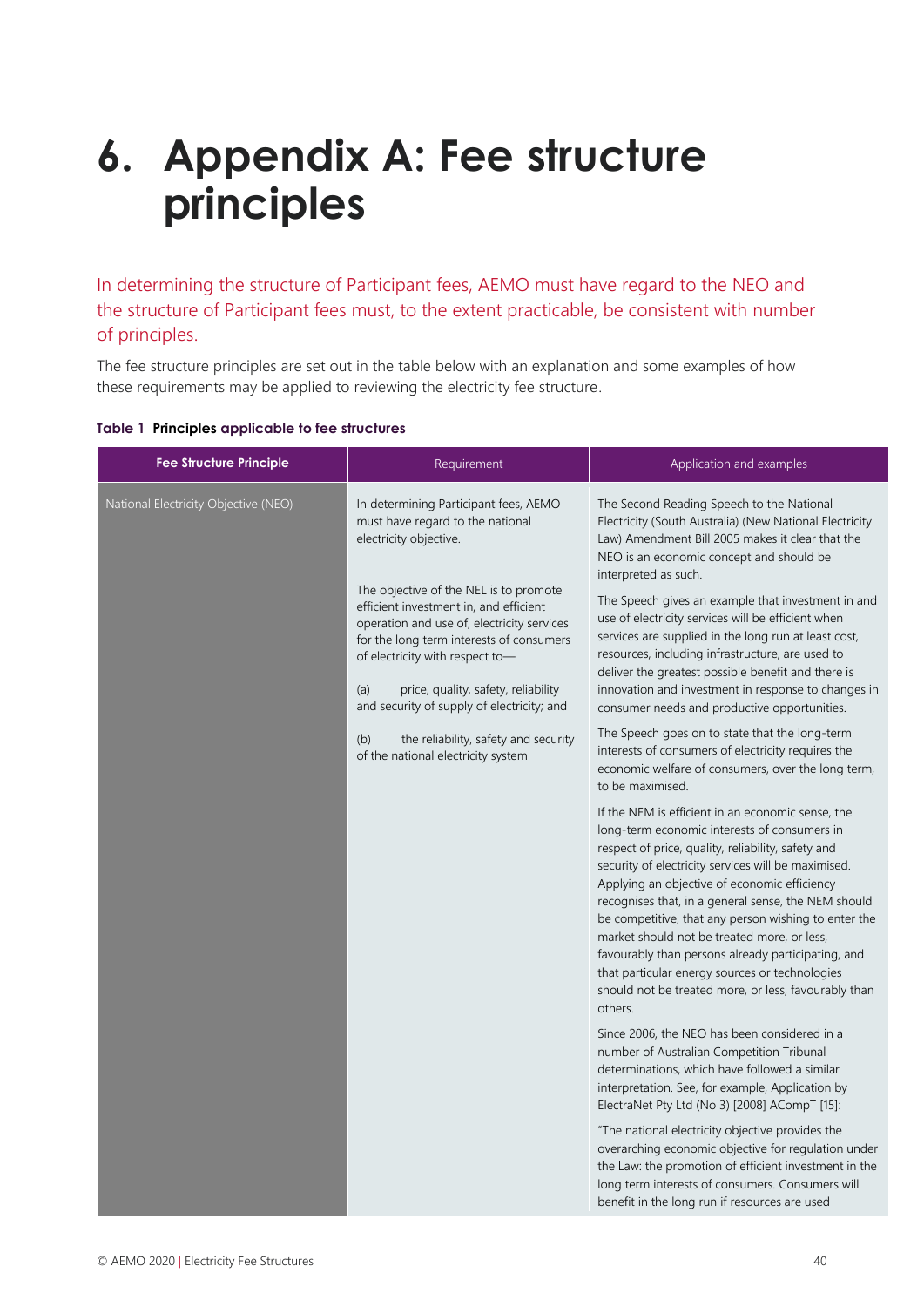|                           |                                                                                                                                                                                                                  | efficiently, i.e. resources are allocated to the delivery<br>of goods and services in accordance with consumer<br>preferences at least cost."<br>The NEO is clearly a relevant consideration where<br>AEMO has to exercise judgment or discretion in<br>reaching its determination, for example, if there is a<br>number of Participant fee structures each of which<br>can satisfy the Fee Structure principles, or where the<br>relevant provisions of the Rules are ambiguous.                                                                                                                                                                                                                                                                                                                                                                                                                                                                                                                                                                                                                                                                                                                                                                                                                                                                                                                                                                                                                                                                                                                           |
|---------------------------|------------------------------------------------------------------------------------------------------------------------------------------------------------------------------------------------------------------|-------------------------------------------------------------------------------------------------------------------------------------------------------------------------------------------------------------------------------------------------------------------------------------------------------------------------------------------------------------------------------------------------------------------------------------------------------------------------------------------------------------------------------------------------------------------------------------------------------------------------------------------------------------------------------------------------------------------------------------------------------------------------------------------------------------------------------------------------------------------------------------------------------------------------------------------------------------------------------------------------------------------------------------------------------------------------------------------------------------------------------------------------------------------------------------------------------------------------------------------------------------------------------------------------------------------------------------------------------------------------------------------------------------------------------------------------------------------------------------------------------------------------------------------------------------------------------------------------------------|
| Simplicity                | The structure of Participant fees should<br>be simple                                                                                                                                                            | As "simple" is not defined in the Rules, it must be<br>given its ordinary meaning as understood in the<br>context of clause 2.11 of the Rules.<br>The New Shorter Oxford English Dictionary's<br>definition of "simple" (in this context) is: "not<br>complicated or elaborate" and "plain, unadorned".<br>Whether a fee structure fits these definitions is<br>largely a matter of judgement.<br>There is a wide range of possible fee structures.<br>There is no single identifiable point where "simple"<br>becomes "complicated".<br>It is clear from this provision that a certain degree of<br>complexity was envisaged in that the structure of<br>Participant fees may involve several components and<br>budgeted revenue consists of several elements. The<br>structure of Participant fees need not demonstrate<br>absolute simplicity.<br>The simplest fee structures are unlikely to be<br>consistent with the other criteria. However, it is<br>possible to find fee structures that, while consistent<br>with the other criteria, are relatively simple, in<br>comparison to alternative structures.<br>Further, AEMO considers that the use of the word<br>"simple" in this context also involves a degree of<br>transparency.<br>AEMO considers that the simplicity principle means<br>that the basis of the fee structure and its application<br>to various Registered participants should be:<br>straight-forward<br>easily understood by participants<br>readily applied by Registered participants and<br><b>AEMO</b><br>foreseeable and forecastable in terms of<br>impacts and costs. |
| Reflective of Involvement | The components of Participant fees<br>charged to each Registered Participant<br>should be reflective of the extent to which<br>the budgeted revenue requirements for<br>AEMO involve that Registered Participant | In determining whether the extent to which the<br>budgeted revenue requirement relating to a<br>particular output involves a class of Registered<br>Participant, AEMO relies on the experience and<br>expertise of its general managers and staff, and<br>considers factors such as the degree to which the<br>class of Registered Participant:<br>(a) interacts with AEMO in relation to the output;                                                                                                                                                                                                                                                                                                                                                                                                                                                                                                                                                                                                                                                                                                                                                                                                                                                                                                                                                                                                                                                                                                                                                                                                       |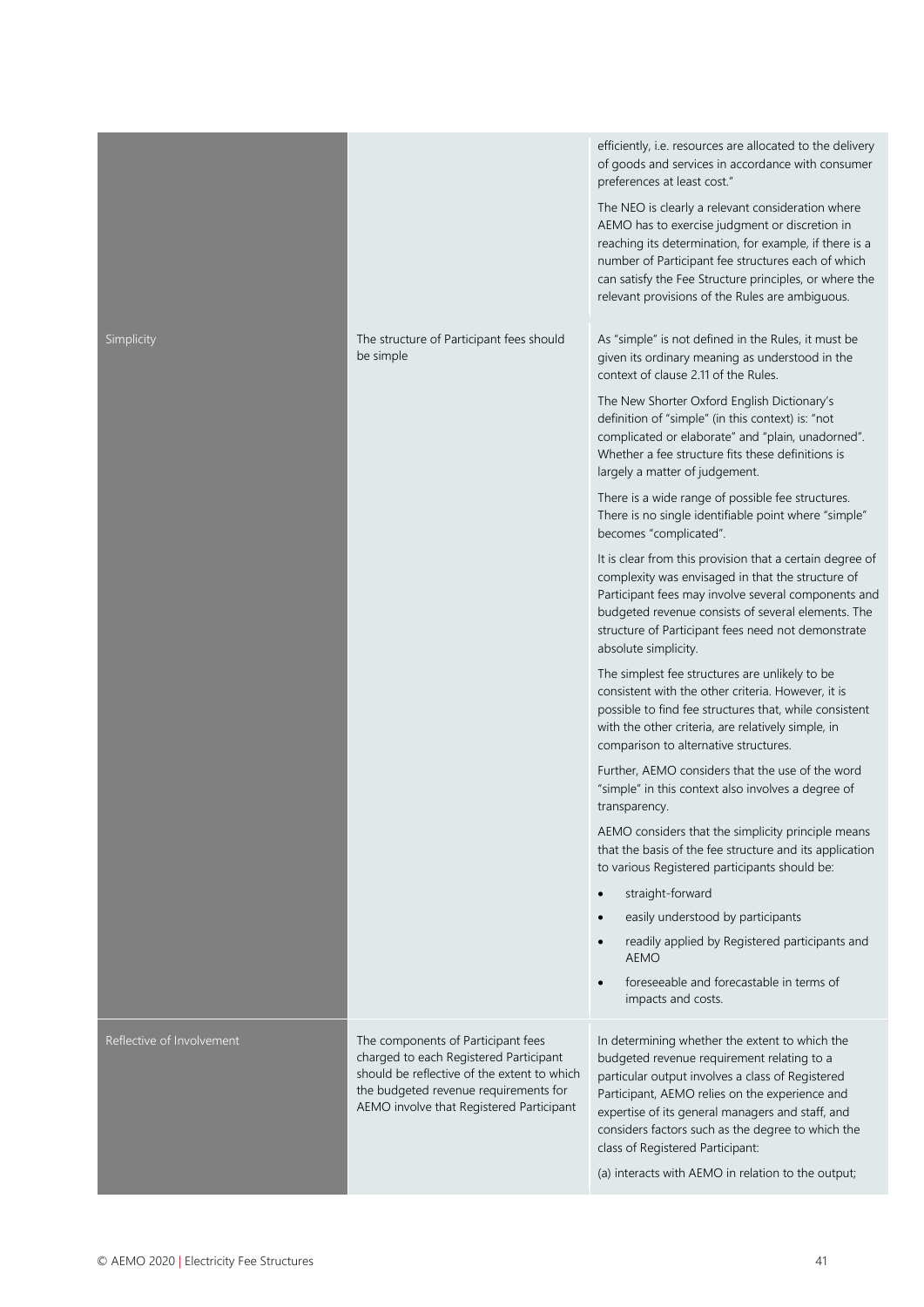|                    |                                                                                                                         | (b) uses the output;                                                                                                                                                                                                                                                                                                                                                                                                               |
|--------------------|-------------------------------------------------------------------------------------------------------------------------|------------------------------------------------------------------------------------------------------------------------------------------------------------------------------------------------------------------------------------------------------------------------------------------------------------------------------------------------------------------------------------------------------------------------------------|
|                    |                                                                                                                         | (c) receives the output; and                                                                                                                                                                                                                                                                                                                                                                                                       |
|                    |                                                                                                                         | (d) benefits from the output.                                                                                                                                                                                                                                                                                                                                                                                                      |
|                    |                                                                                                                         | AEMO also considers how the revenue requirements<br>are given rise to, or caused by, that class of<br>Registered Participant's presence in the NEM.                                                                                                                                                                                                                                                                                |
|                    |                                                                                                                         | AEMO must determine the structure of Participant<br>fees "afresh".                                                                                                                                                                                                                                                                                                                                                                 |
|                    |                                                                                                                         | That is, it must freshly consider the application of the<br>criteria in clause 2.11.1 of the Rules and the NEL to<br>the facts and analysis available to it at this time.                                                                                                                                                                                                                                                          |
|                    |                                                                                                                         | In doing so, however, AEMO will have regard to its<br>previous determinations under clause 2.11.1 of the<br>Rules, where appropriate.                                                                                                                                                                                                                                                                                              |
|                    |                                                                                                                         | The principle of "reflective of extent of involvement"<br>does not have a specialised meaning in economics. It<br>is consistent with the economic notion of 'user pays'<br>but as a matter of ordinary language, it indicates a<br>degree of correspondence (between AEMO and its<br>costs and participants) without connoting identity.                                                                                           |
|                    |                                                                                                                         | However, this principle does not involve a precise<br>degree of correspondence.                                                                                                                                                                                                                                                                                                                                                    |
|                    |                                                                                                                         | Where fixed and common costs are involved,<br>multiple registered participants may be involved with<br>AEMO costs in relevantly similar ways. AEMO's<br>analysis and experience shows that there are<br>categories or classes of Registered Participants that<br>share certain characteristics that mean that the way<br>in which they interact with AEMO is likely to have the<br>same or similar cost implications for AEMO.     |
|                    |                                                                                                                         | Where it is practical for AEMO to identify costs that<br>are fixed or common in nature that can reasonably<br>be allocated to a class or classes of Participants that<br>share characteristics such that their involvement with<br>AEMO's outputs is likely to have the same or similar<br>cost implications, AEMO will seek to do so.                                                                                             |
| Non-discriminatory | Participant fees should not unreasonably<br>discriminate against a category or<br>categories of Registered Participants | In past Participant Fee determinations, AEMO (and<br>its predecessor, NEMMCO) adopted the following<br>definition of discriminate:                                                                                                                                                                                                                                                                                                 |
|                    |                                                                                                                         | "Discriminate means to treat people or categories of<br>people differently or unequally. Discriminate also<br>means to treat people, who are different in a<br>material manner, in the same or identical fashion.<br>Further, "discriminate against" has a legal meaning<br>which is to accord "different treatment  to persons<br>or things by reference to considerations which are<br>irrelevant to the object to be attained". |
|                    |                                                                                                                         | This principle allows AEMO to discriminate against a<br>category or categories of Registered participants<br>where to do so would be reasonable.                                                                                                                                                                                                                                                                                   |
|                    |                                                                                                                         | Where a degree of discrimination between<br>categories of Registered Participants is necessary or<br>appropriate to achieve consistency with the other                                                                                                                                                                                                                                                                             |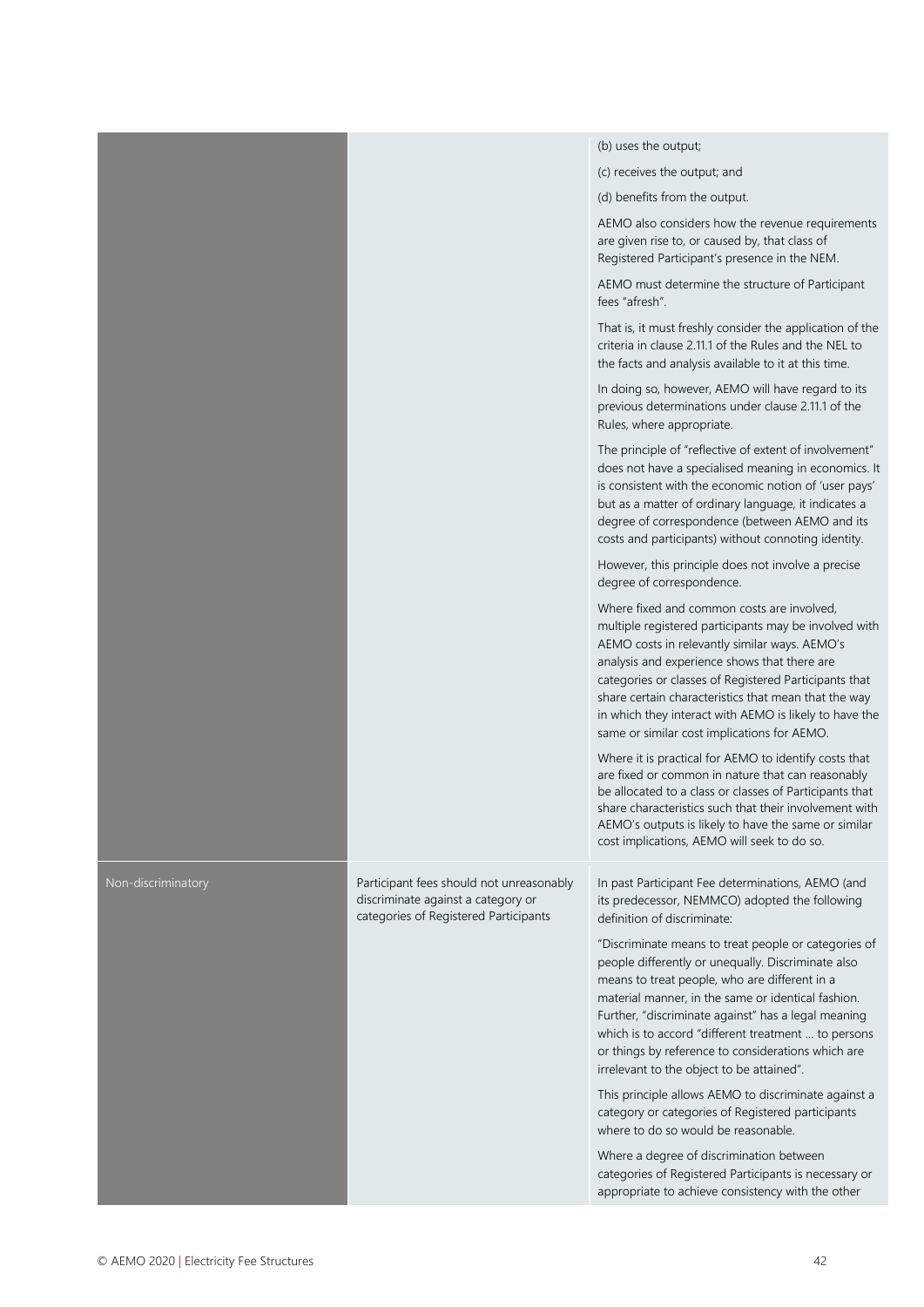|  | principles in clause 2.11.1(b) of the Rules, or the NEL,<br>the discrimination will not be "unreasonable".                                                                                                      |
|--|-----------------------------------------------------------------------------------------------------------------------------------------------------------------------------------------------------------------|
|  | In considering a past fee determination, the Dispute<br>Resolution Panel accepted that this principle is to be<br>applied to the extent practicable and it is only<br>unreasonable discrimination that offends. |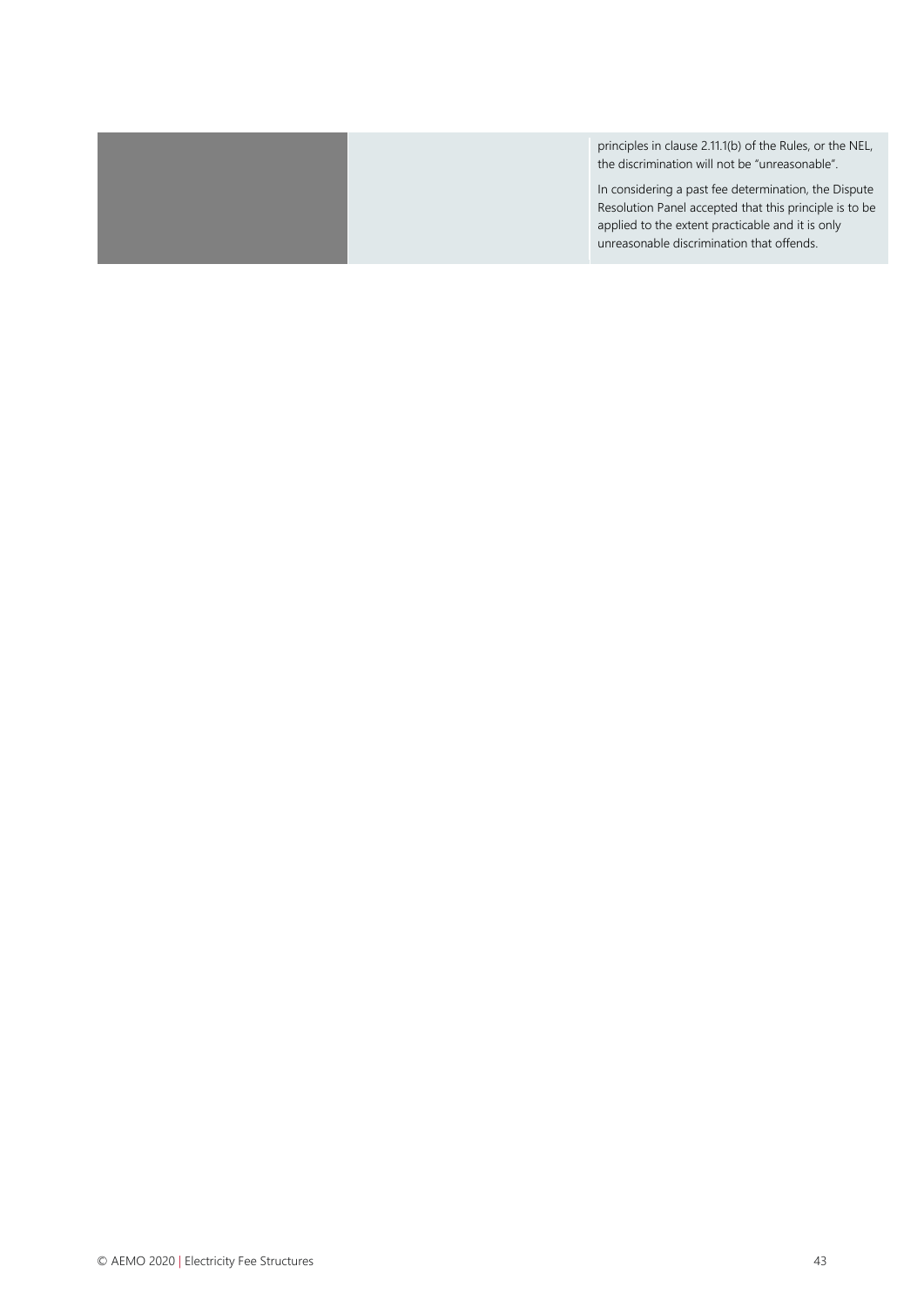## <span id="page-43-0"></span>**7. Appendix B: Draft structures for Participant Fees**

## AEMO's draft structures for Participant Fees for the next fee period in comparison to the existing fee structure.

Table x: Comparison of proposed fee structures for the next fee period with the existing structure<sup>12</sup>

| Fee                                   | <b>Existing structure</b>                                                                                                                                                                                                                                                                                                                                                                                                                                                                                                            | <b>Transition period structure</b>                                                                                                                                                                                                                                                                                                                                                                                                                                                                                                                                                                                                     | <b>Final structure</b>                                                                                                                                                                                                                                                                                                                                                                                                                                                                                                                                                                                                                                                                                                                                                                |
|---------------------------------------|--------------------------------------------------------------------------------------------------------------------------------------------------------------------------------------------------------------------------------------------------------------------------------------------------------------------------------------------------------------------------------------------------------------------------------------------------------------------------------------------------------------------------------------|----------------------------------------------------------------------------------------------------------------------------------------------------------------------------------------------------------------------------------------------------------------------------------------------------------------------------------------------------------------------------------------------------------------------------------------------------------------------------------------------------------------------------------------------------------------------------------------------------------------------------------------|---------------------------------------------------------------------------------------------------------------------------------------------------------------------------------------------------------------------------------------------------------------------------------------------------------------------------------------------------------------------------------------------------------------------------------------------------------------------------------------------------------------------------------------------------------------------------------------------------------------------------------------------------------------------------------------------------------------------------------------------------------------------------------------|
|                                       | (1 July 2016 to 30 June 2021)                                                                                                                                                                                                                                                                                                                                                                                                                                                                                                        | (1 July 2021 to 30 June 2023)                                                                                                                                                                                                                                                                                                                                                                                                                                                                                                                                                                                                          | (1 July 2023 to 30 June 2026)                                                                                                                                                                                                                                                                                                                                                                                                                                                                                                                                                                                                                                                                                                                                                         |
| <b>National</b><br><b>Electricity</b> | • Allocated direct costs:                                                                                                                                                                                                                                                                                                                                                                                                                                                                                                            | • Allocated direct costs:                                                                                                                                                                                                                                                                                                                                                                                                                                                                                                                                                                                                              | • Allocated direct costs:                                                                                                                                                                                                                                                                                                                                                                                                                                                                                                                                                                                                                                                                                                                                                             |
| Market                                | - 70% of AEMO's general<br>budgeted revenue<br>requirements are "allocated<br>costs" and are apportioned<br>on the following basis:<br>(a) 54% Market Customers;                                                                                                                                                                                                                                                                                                                                                                     | - 70% of AEMO's general<br>budgeted revenue<br>requirements are "allocated<br>costs" and are apportioned<br>on the following basis:<br>(a) 54% Market Customers;                                                                                                                                                                                                                                                                                                                                                                                                                                                                       | - 70% of AEMO's general budgeted<br>revenue requirements are "allocated<br>costs" and are apportioned on the<br>following basis:<br>(a) 23% Market Customers;<br>(b) 56% Generators and Market                                                                                                                                                                                                                                                                                                                                                                                                                                                                                                                                                                                        |
|                                       | (b) 46% Generators and<br>Market Network Service<br>Providers of which:<br>(i) two-thirds is<br>apportioned to Market<br>Generators in respect of<br>their market generating<br>units, Non-Market<br>Scheduled Generators in<br>respect of their non-market<br>scheduled generating units,<br>Semi-Scheduled                                                                                                                                                                                                                         | (b) 46% Generators and<br>Market Network Service<br>Providers and SGAs and<br>MASPs/DRSPs of which:<br>(i) does not apportion two-<br>thirds to Market/Non-Market<br>Scheduled/Semi-Scheduled<br>Generators and MNSPs or<br>one-third to Market<br>Generators and MNSPs.<br>- Generator and Market<br>Network Service Provider and                                                                                                                                                                                                                                                                                                     | Network Service Providers and SGAs<br>and MASPs/DRSPs of which:<br>(i) does not apportion two-thirds to<br>Market/Non-Market Scheduled/Semi-<br>Scheduled Generators and MNSPs or<br>one-third to Market Generators and<br>MNSPs;<br>(c) 18% to Transmission Network Service<br>Providers; and<br>(d) 3% to Distribution Network Service<br>Providers.<br>- Generator and Market Network Service                                                                                                                                                                                                                                                                                                                                                                                      |
|                                       | Generators in respect of<br>their semi-scheduled<br>generating units and<br>Market Network Service<br>Providers in respect of their<br>market network services;<br>(ii) one-third is apportioned<br>only to Market Generators<br>in respect of their market<br>generating units and<br>Market Network Service<br>Providers in respect of their<br>market network services;<br>and<br>(iii) none is apportioned to<br>Non-Market Non-<br>Scheduled Generators in<br>respect of their non-market<br>non-scheduled generating<br>units. | SGAs and MASPs/DRSPs<br>charges:<br>(i) 50% charged as a daily rate<br>based on aggregate of the<br>higher of the greatest<br>registered capacity and<br>greatest notified maximum<br>capacity (of energy or FCAS<br>markets) in the previous<br>calendar year of units from<br>Generators, Market Network<br>Service Providers, SGAs and<br>MASPs/DRSPs; and<br>(ii) 50% charged as a daily<br>rate based on MWh energy,<br>or in the case of MASPs the<br>equivalent FCAS enablement,<br>scheduled or metered (in<br>previous calendar year).<br>- Market Customers charges:<br>Rate per MWh for a financial<br>year based on AEMO's | Provider and SGAs and MASPs/DRSPs<br>charges:<br>(i) 50% charged as a daily rate based on<br>aggregate of the higher of the greatest<br>registered capacity and greatest<br>notified maximum capacity (of energy<br>or FCAS markets) in the previous<br>calendar year of units from Generators,<br>Market Network Service Providers, SGAs<br>and MASPs/DRSPs; and<br>(ii) 50% charged as a daily rate based<br>on MWh energy, or in the case of<br>MASPs the equivalent FCAS<br>enablement, scheduled or metered (in<br>previous calendar year).<br>- Market Customers charges:<br>(i) 50% charged as a rate per MWh for a<br>financial year based on AEMO's<br>estimate of total MWh to be settled in<br>spot market transactions by Market<br>Customers during that financial year. |

<sup>&</sup>lt;sup>12</sup> Note, the final allocation for each fee structures will be provided in this review's Final Report and Determination.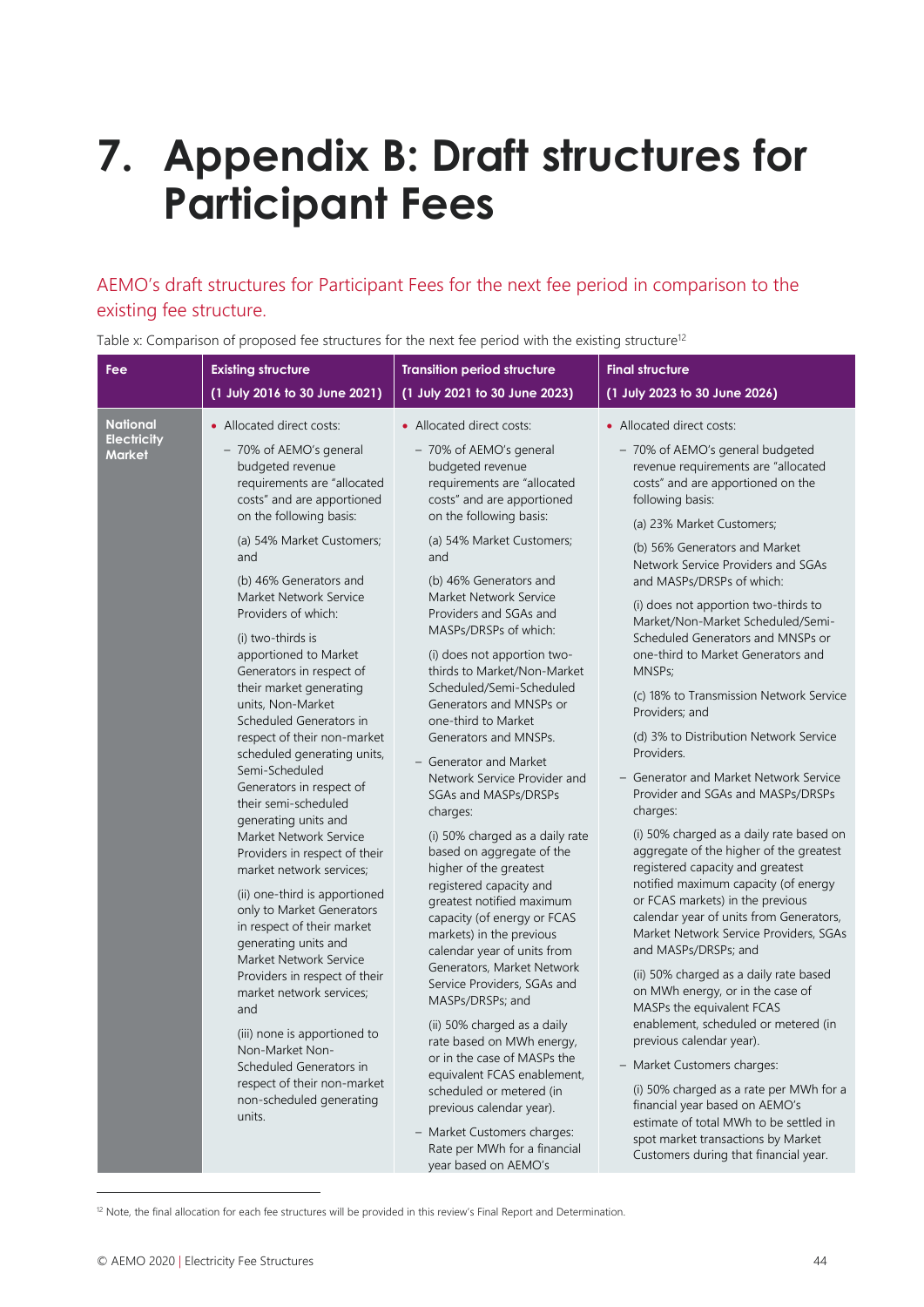|                                             | - Generator and Market<br>Network Service Provider<br>charges:<br>(i) 50% charged as a daily<br>rate based on aggregate of<br>the higher of the greatest<br>registered capacity and<br>greatest notified maximum<br>capacity in the previous<br>calendar year of generating<br>units and market network<br>services; and<br>(ii) 50% charged as a daily<br>rate based on MWh energy<br>scheduled or metered (in<br>previous calendar year).<br>- Market Customers charges:<br>Rate per MWh for a<br>financial year based on<br>AEMO's estimate of total<br>MWh to be settled in spot<br>market transactions by<br>Market Customers during<br>that financial year. Rate<br>applied to actual spot<br>market transactions in the<br>billing period.<br>• Unallocated costs:<br>- 30% of AEMO's general<br>budgeted revenue<br>requirements are<br>"unallocated costs" and are<br>allocated 100% to Market<br>Customers.<br>- Market Customers charges<br>- Rate per MWh for a<br>financial year based on<br>AEMO's estimate of total<br>MWh to be settled in spot<br>market transactions by<br>Market Customers during<br>that financial year. Rate<br>applied to actual spot<br>market transactions in the<br>billing period. | estimate of total MWh to be<br>settled in spot market<br>transactions by Market<br>Customers during that<br>financial year. Rate applied to<br>actual spot market<br>transactions in the billing<br>period.<br>• Unallocated costs:<br>- 30% of AEMO's general<br>budgeted revenue<br>requirements are "unallocated<br>costs" and are allocated 100%<br>to Market Customers.<br>- Market Customers charges:<br>Rate per MWh for a financial<br>year based on AEMO's<br>estimate of total MWh to be<br>settled in spot market<br>transactions by Market<br>Customers during that<br>financial year. Rate applied to<br>actual spot market<br>transactions in the billing<br>period. | Rate applied to actual spot market<br>transactions in the billing period; and<br>(ii) 50% charged on a per connection<br>point basis per week.<br>- Transmission and Distribution Network<br>Service Provider charges: charged on<br>the basis of energy consumed for the<br>latest completed financial year.<br>• Unallocated costs:<br>- 30% of AEMO's general budgeted<br>revenue requirements are "unallocated<br>costs" and are allocated 100% to Market<br>Customers.<br>- Market Customers charges:<br>(i) 50% charged as a rate per MWh for a<br>financial year based on AEMO's<br>estimate of total MWh to be settled in<br>spot market transactions by Market<br>Customers during that financial year.<br>Rate applied to actual spot market<br>transactions in the billing period; and<br>(ii) 50% charged on a per connection<br>point basis per week. |
|---------------------------------------------|------------------------------------------------------------------------------------------------------------------------------------------------------------------------------------------------------------------------------------------------------------------------------------------------------------------------------------------------------------------------------------------------------------------------------------------------------------------------------------------------------------------------------------------------------------------------------------------------------------------------------------------------------------------------------------------------------------------------------------------------------------------------------------------------------------------------------------------------------------------------------------------------------------------------------------------------------------------------------------------------------------------------------------------------------------------------------------------------------------------------------------------------------------------------------------------------------------------------------|------------------------------------------------------------------------------------------------------------------------------------------------------------------------------------------------------------------------------------------------------------------------------------------------------------------------------------------------------------------------------------------------------------------------------------------------------------------------------------------------------------------------------------------------------------------------------------------------------------------------------------------------------------------------------------|--------------------------------------------------------------------------------------------------------------------------------------------------------------------------------------------------------------------------------------------------------------------------------------------------------------------------------------------------------------------------------------------------------------------------------------------------------------------------------------------------------------------------------------------------------------------------------------------------------------------------------------------------------------------------------------------------------------------------------------------------------------------------------------------------------------------------------------------------------------------|
| <b>Electricity</b><br><b>Retail Markets</b> | • From 1 July 2016 to 30 June<br>2019:<br>- Charged to Market<br>Customers with a retail<br>licence and levied for a<br>financial year at a rate per<br>MWh based on AEMO's<br>estimate of total MWh to<br>be settled in spot market<br>transactions by Market<br>Customers with a retail<br>licence during that financial<br>year against regional<br>reference nodes. Rate<br>applied to actual spot                                                                                                                                                                                                                                                                                                                                                                                                                                                                                                                                                                                                                                                                                                                                                                                                                       | • No change to existing structure.                                                                                                                                                                                                                                                                                                                                                                                                                                                                                                                                                                                                                                                 | • No change to existing structure.                                                                                                                                                                                                                                                                                                                                                                                                                                                                                                                                                                                                                                                                                                                                                                                                                                 |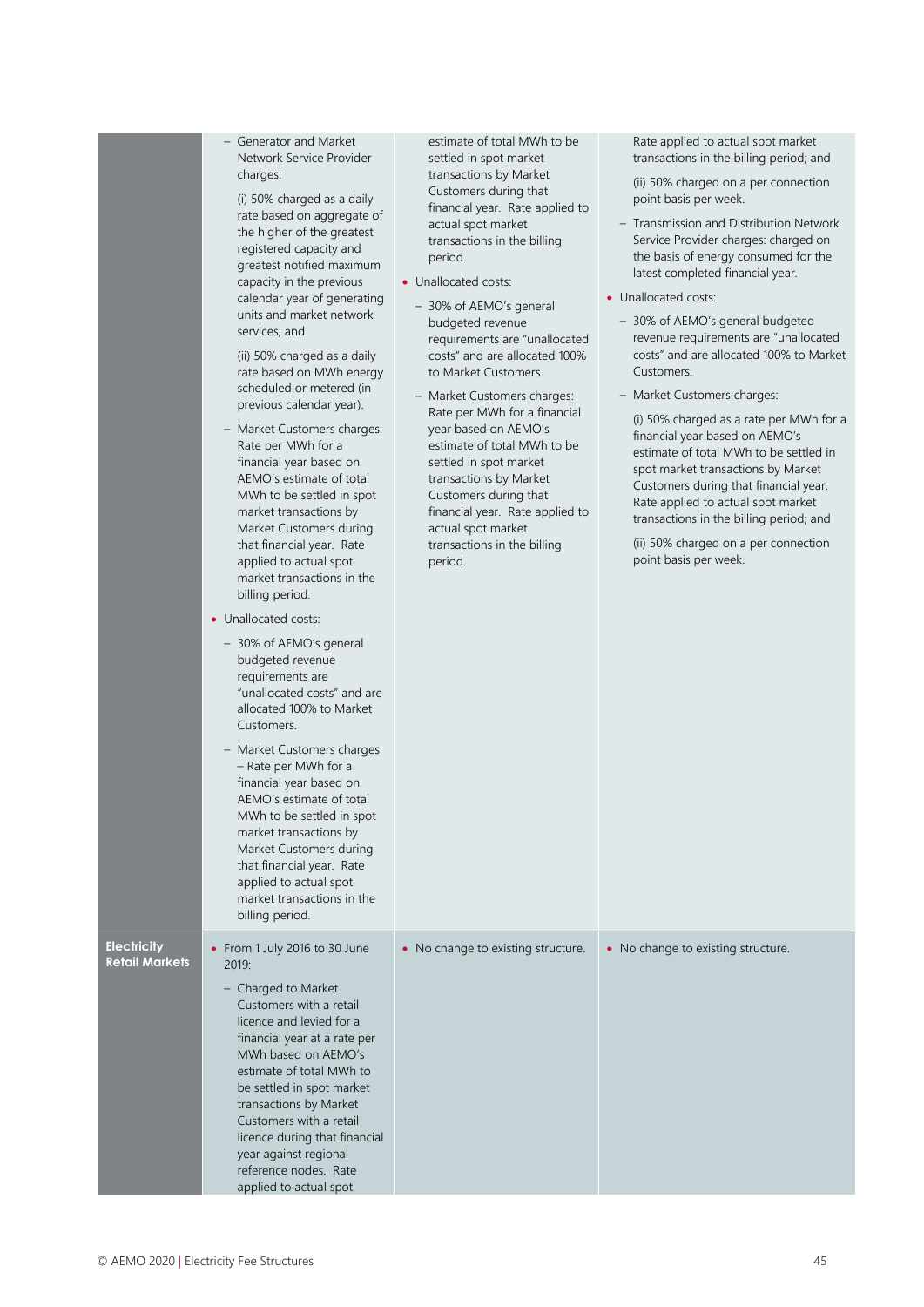|                                                          | market transactions in the<br>billing period.<br>• From 1 July 2019 to 30 June<br>2021:<br>- Charged to Market<br>Customers with a retail<br>licence and levied on a per<br>connection point basis per<br>week.                                                                                                                                                                                                                                                                                                                                       |                                                                                                                                                                                                                                                                                                                                                                                                                                                                                                                                                                                                                                                                                                                                                                                                    |                                                                                                                                                                                                                                                                                                                                                                                                                                                                                                                                                                                                                                                                                                                                                                                                                                                                                                                                                                                                                                                             |
|----------------------------------------------------------|-------------------------------------------------------------------------------------------------------------------------------------------------------------------------------------------------------------------------------------------------------------------------------------------------------------------------------------------------------------------------------------------------------------------------------------------------------------------------------------------------------------------------------------------------------|----------------------------------------------------------------------------------------------------------------------------------------------------------------------------------------------------------------------------------------------------------------------------------------------------------------------------------------------------------------------------------------------------------------------------------------------------------------------------------------------------------------------------------------------------------------------------------------------------------------------------------------------------------------------------------------------------------------------------------------------------------------------------------------------------|-------------------------------------------------------------------------------------------------------------------------------------------------------------------------------------------------------------------------------------------------------------------------------------------------------------------------------------------------------------------------------------------------------------------------------------------------------------------------------------------------------------------------------------------------------------------------------------------------------------------------------------------------------------------------------------------------------------------------------------------------------------------------------------------------------------------------------------------------------------------------------------------------------------------------------------------------------------------------------------------------------------------------------------------------------------|
| <b>National</b><br><b>Transmission</b><br><b>Planner</b> | • From 1 July 2016 to 30 June<br>2020:<br>- Charged to Market<br>Customers and levied at a<br>rate per MWh based on<br>AEMO's estimate of total<br>MWh to be settled in spot<br>market transactions by<br>Market Customers during<br>that financial year. Rate<br>applied to actual spot<br>market transactions in the<br>billing period.<br>• From 1 July 2020 to 30 June<br>2021:<br>- Charged to Coordinating<br>Network Service Providers<br>in accordance with the<br>mechanism in the<br>transitional rule based on<br>2019 consumption levels. | • From 1 July 2021 to 30 June<br>2022:<br>- Charged to Coordinating<br>Network Service Providers in<br>accordance with the<br>mechanism in the transitional<br>rule based on 2019<br>consumption levels.<br>• From 1 July 2022 to 30 June<br>2023:<br>- Charged to Coordinating<br>Network Service Providers on<br>the respective jurisdiction's<br>consumption for the latest<br>completed financial year.                                                                                                                                                                                                                                                                                                                                                                                        | • From 1 July 2023 to 30 June 2025:<br>- Charged to Coordinating Network<br>Service Providers on the respective<br>jurisdiction's consumption for the latest<br>completed financial year.                                                                                                                                                                                                                                                                                                                                                                                                                                                                                                                                                                                                                                                                                                                                                                                                                                                                   |
| 5MS program                                              | $\bullet$ NA                                                                                                                                                                                                                                                                                                                                                                                                                                                                                                                                          | • For 5MS legacy upgrade costs:<br>- Wholesale component: same<br>allocation as transition period<br>NEM allocated fee structure<br>to<br>Generators/MNSPs/SGAs/MA<br>SPs/DRSPs and Market<br><b>Customers (excluding TNSPs)</b><br>and DNSPs) levied on the<br>same basis as above for NEM;<br>and<br>Retail component: same<br>allocation as Electricity Retail<br>Markets fee to Market<br>Customers levied on the same<br>basis.<br>• For 5MS/GS specific costs:<br>- Dispatch component: 100%<br>allocation to Generators,<br>MNSPs, SGAs and<br>MASPs/DRSPs levied on the<br>same basis as the transition<br>period NEM allocated fee<br>charging of Generators,<br>MNSPs, SGAs and<br>MASPs/DRSPs;<br>- Settlements component:<br>same allocation as transition<br>period NEM allocated fee | • For 5MS legacy upgrade costs:<br>- Wholesale component: same allocation<br>as final NEM allocated fee structure to<br>Generators/MNSPs/SGAs/MASPs/DRSPs<br>and Market Customers (excluding<br>TNSPs and DNSPs) levied on the same<br>basis. The NSPs allocations are to be<br>normalised into the Generators and<br>Market Customer allocations; and<br>Retail component: same allocation as<br>$\overline{\phantom{a}}$<br>Electricity Retail Markets fee to Market<br>Customers levied on the same basis.<br>• For 5MS/GS specific costs:<br>- Dispatch component: 100% allocation to<br>Generators, MNSPs, SGAs and<br>MASPs/DRSPs levied on the same basis<br>as the final NEM allocated fee charging<br>of Generators, MNSPs, SGAs and<br>MASPs/DRSPs;<br>Settlements component: same<br>allocation as final NEM allocated fee<br>structure to Generators, MNSPs, SGAs<br>and MASPs/DRSPs and Market<br>Customers (excluding TNSPs and<br>DNSPs) levied on the same basis as<br>above for NEM. The NSPs allocations<br>are to be normalised into the |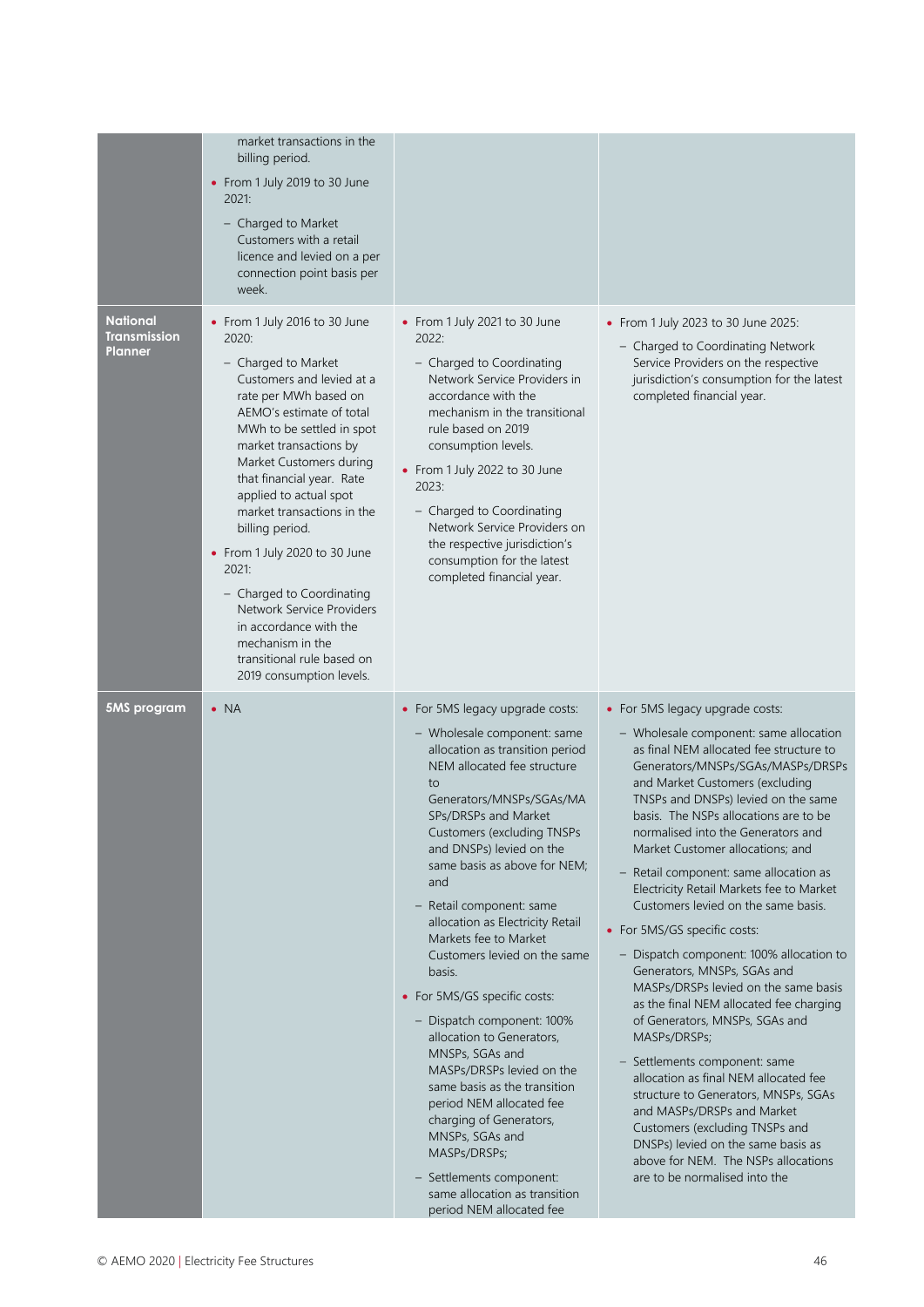|                                                |                                                                                                                                                    | structure to Generators,<br>MNSPs, SGAs and<br>MASPs/DRSPs and Market<br><b>Customers (excluding TNSPs)</b><br>and DNSPs) levied on the<br>same basis as above for NEM;<br>and<br>Retail component: same<br>allocation as Electricity Retail<br>Markets fee to Market<br>Customers levied on the same<br>basis.                                                                                                                                                                                                                                                                                                                                                                                                                                                                                                                                                                                                                                                                                                                                                    | Generators and Market Customer<br>allocations; and<br>- Retail component: same allocation as<br>Electricity Retail Markets fee to Market<br>Customers levied on the same basis.                                                                                                                                                                                                                                                                                                                                                                                                                                                 |
|------------------------------------------------|----------------------------------------------------------------------------------------------------------------------------------------------------|--------------------------------------------------------------------------------------------------------------------------------------------------------------------------------------------------------------------------------------------------------------------------------------------------------------------------------------------------------------------------------------------------------------------------------------------------------------------------------------------------------------------------------------------------------------------------------------------------------------------------------------------------------------------------------------------------------------------------------------------------------------------------------------------------------------------------------------------------------------------------------------------------------------------------------------------------------------------------------------------------------------------------------------------------------------------|---------------------------------------------------------------------------------------------------------------------------------------------------------------------------------------------------------------------------------------------------------------------------------------------------------------------------------------------------------------------------------------------------------------------------------------------------------------------------------------------------------------------------------------------------------------------------------------------------------------------------------|
| <b>DER</b> program                             | $\bullet$ NA                                                                                                                                       | • From 1 July 2021 to 30 June<br>2022:<br>- 70-80% Market Customers<br>levied on a rate per MWh for<br>a financial year based on<br>AEMO's estimate of total<br>MWh to be settled in spot<br>market transactions by Market<br>Customers during that<br>financial year. Rate applied to<br>actual spot market<br>transactions in the billing<br>period.<br>- 20% Generators, MNSPs,<br>SGAs and MASPs/DRSPs<br>levied on the same basis as<br>above for NEM.<br>• From 1 July 2022 to 30 June<br>2023:<br>- 70-80% Market Customers<br>levied on a rate per MWh for<br>a financial year based on<br>AEMO's estimate of total<br>MWh to be settled in spot<br>market transactions by Market<br>Customers during that<br>financial year. Rate applied to<br>actual spot market<br>transactions in the billing<br>period.<br>- 20% Generators, MNSPs,<br>SGAs and MASPs/DRSPs<br>levied on the same basis as<br>above for NEM; and<br>$-$ <10% DRSPs levied on a fixed<br>charge to recover a<br>reasonable percentage of the<br>WDR mechanism<br>establishment costs. | • 70-80% Market Customers levied on:<br>(i) 50% charged as a rate per MWh for<br>a financial year based on AEMO's<br>estimate of total MWh to be settled in<br>spot market transactions by Market<br>Customers during that financial year.<br>Rate applied to actual spot market<br>transactions in the billing period; and<br>(ii) 50% charged on a per connection<br>point basis per week.<br>• 20% Generators, MNSPs, SGAs and<br>MASPs/DRSPs levied on the same basis as<br>above for NEM; and<br>• < 10% DRSPs levied on a fixed charge to<br>recover a reasonable percentage of the<br>WDR mechanism establishment costs. |
| <b>Energy</b><br><b>Consumers</b><br>Australia | • Charged to Market Customers<br>and levied at a rate per small<br>customer (as defined in the<br>National Energy Retail Law)<br>connection point. | • No change to existing structure.                                                                                                                                                                                                                                                                                                                                                                                                                                                                                                                                                                                                                                                                                                                                                                                                                                                                                                                                                                                                                                 | • No change to existing structure.                                                                                                                                                                                                                                                                                                                                                                                                                                                                                                                                                                                              |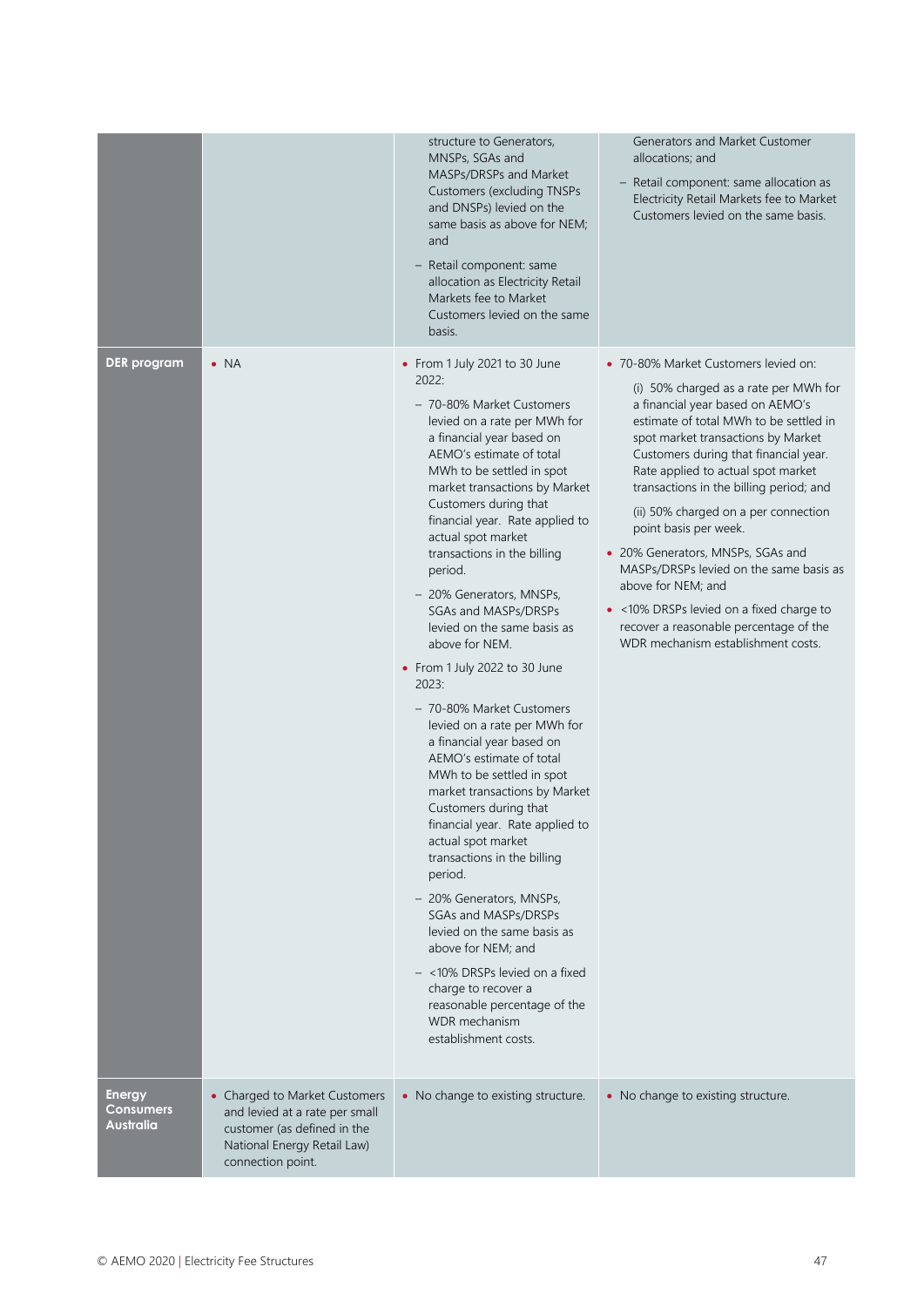| <b>NEM</b><br>Participant<br>Compensation<br><b>Fund</b> | Charged to Scheduled<br>٠<br>Generators, Semi Scheduled<br>Generators and Scheduled<br>Network Service Providers in<br>accordance to the NER, levied<br>on 50% maximum capacity<br>and 50% energy generated in<br>the previous calendar year.                                 | • No change to existing structure  | • No change to existing structure. |
|----------------------------------------------------------|-------------------------------------------------------------------------------------------------------------------------------------------------------------------------------------------------------------------------------------------------------------------------------|------------------------------------|------------------------------------|
| <b>Registration</b><br>fees                              | • The fee structure for<br>registration fees for each<br>application type to continue<br>to be charged.<br>The actual registration fee<br>$\bullet$<br>amounts are to be set as part<br>of the annual budget.                                                                 | • No change to existing structure. | • No change to existing structure. |
| <b>Incremental</b><br>charges                            | • Where it is practical for AEMO<br>to identify that doing<br>something specific for a<br>participant or another party,<br>and that action causes<br>identifiable and material costs<br>for AEMO, AEMO can seek to<br>levy fees to recover the<br>incremental costs incurred. | • No change to existing structure. | • No change to existing structure. |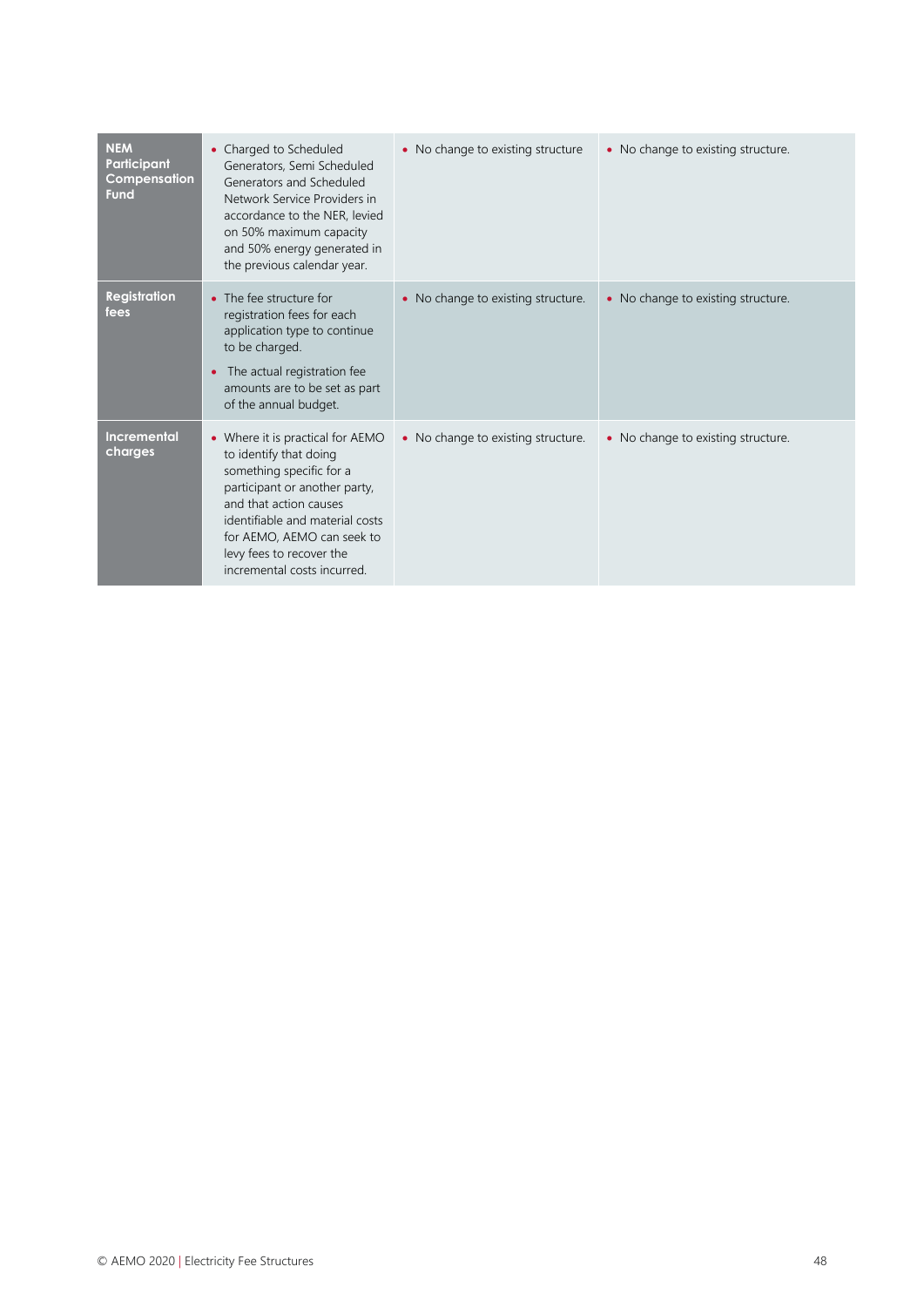# <span id="page-48-0"></span>**8. Appendix C: Registered participants**

A range of Registered Participants are part of the electricity market and benefit from the services that AEMO provides.

Below is a summary of registered participants.

|  |  | <b>Table 2 Registered participants</b> |
|--|--|----------------------------------------|
|--|--|----------------------------------------|

| <b>Participant category</b>                | <b>Description</b>                                                                                                                                                                                                                                                                                                                                                                                                     | <b>Registered participant class</b>                                                                                                                                                |
|--------------------------------------------|------------------------------------------------------------------------------------------------------------------------------------------------------------------------------------------------------------------------------------------------------------------------------------------------------------------------------------------------------------------------------------------------------------------------|------------------------------------------------------------------------------------------------------------------------------------------------------------------------------------|
| Generators                                 | Any person who owns, controls or operates a generating<br>system connected to a transmission or distribution<br>network                                                                                                                                                                                                                                                                                                | • Market Scheduled<br>• Market Non-scheduled<br>Market Semi-scheduled<br>$\bullet$<br>Non-market Scheduled<br>$\bullet$<br>• Non-market Non-scheduled<br>Non-market Semi-scheduled |
| <b>Small Generation</b><br>Aggregator      | An SGA can supply electricity aggregated from one or<br>more small generating units, which are connected to a<br>distribution or transmission network. A small generating<br>unit is owned, controlled and/or operated by a person<br>who AEMO has exempted from the requirement to<br>register as a generator.                                                                                                        | • Market Small aggregated generator                                                                                                                                                |
| <b>Customers</b>                           | A customer is a registered participant that purchases<br>electricity supplied through a transmission or<br>distribution system to a connection point                                                                                                                                                                                                                                                                   | Market customer<br>First-tier customer<br>Second-tier customer<br>$\bullet$                                                                                                        |
| <b>Network Service</b><br><b>Providers</b> | A person who owns, operates or controls a transmission<br>or distribution system                                                                                                                                                                                                                                                                                                                                       | • Transmission network service provider<br>• Distribution network service provider<br>• Market network service provider                                                            |
| <b>Special Participant</b>                 | A delegate appointed by AEMO to carry out, on AEMO's<br>behalf, some or all of AEMO's rights, functions and<br>obligations under Chapter 4 of the Rules.<br>A Distribution System Operator who is responsible,<br>under the Rules or otherwise, for controlling or<br>operating any portion of a distribution system (including<br>being responsible for directing its operations during<br>power system emergencies). | • System operator<br>• Distribution system operator                                                                                                                                |
| Reallocator                                | Anyone that wishes to participate in a reallocation<br>transaction undertaken with the consent of two market<br>participants and AEMO                                                                                                                                                                                                                                                                                  | • Reallocator                                                                                                                                                                      |
| <b>Trader</b>                              | Anyone who wants to take part in a Settlements Residue<br>Auction (SRA), and is not already registered as a<br>customer or generator                                                                                                                                                                                                                                                                                   | • Trader                                                                                                                                                                           |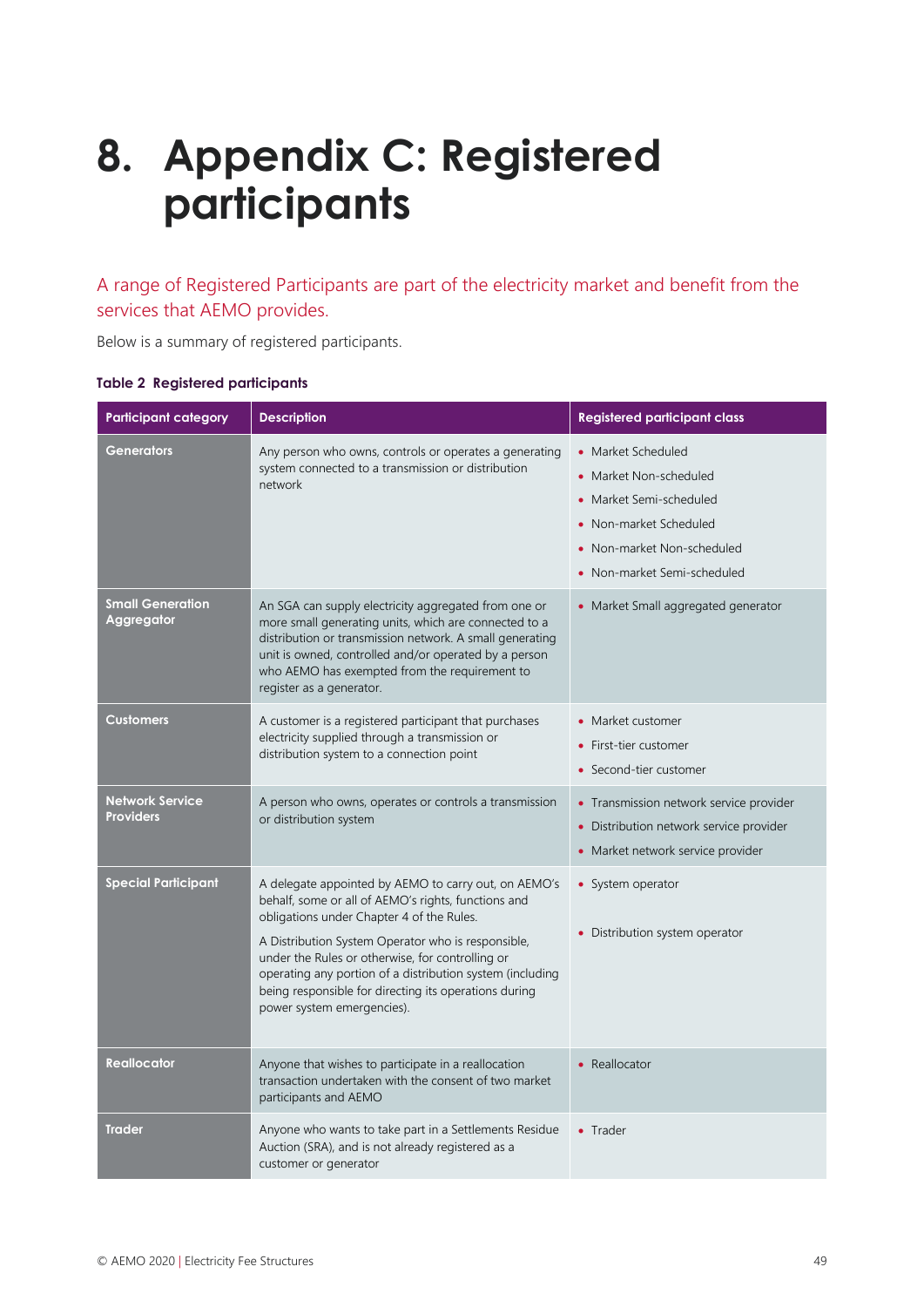| <b>Metering Coordinator</b>                                                                                                       | Has the overall responsibility for coordination and<br>provision of metering services at a connection point in<br>the NEM                                                                    | • Metering coordinator                                                    |
|-----------------------------------------------------------------------------------------------------------------------------------|----------------------------------------------------------------------------------------------------------------------------------------------------------------------------------------------|---------------------------------------------------------------------------|
| <b>Market Ancillary</b><br><b>Service Provider</b><br>(MASP) / Demand<br><b>Response Service</b><br>Provider (DRSP) <sup>13</sup> | Delivers market ancillary services in accordance with<br>AEMO's market ancillary services specifications, by<br>offering a customer's load, or an aggregation of loads<br>into FCAS markets. | • Market ancillary service provider<br>• Demand response service provider |

<sup>&</sup>lt;sup>13</sup> The DRSP category will enter the market once the WDR mechanism commences in October 2021 and we expect those currently registered as MASPs in the VPP program will register as a DRSP.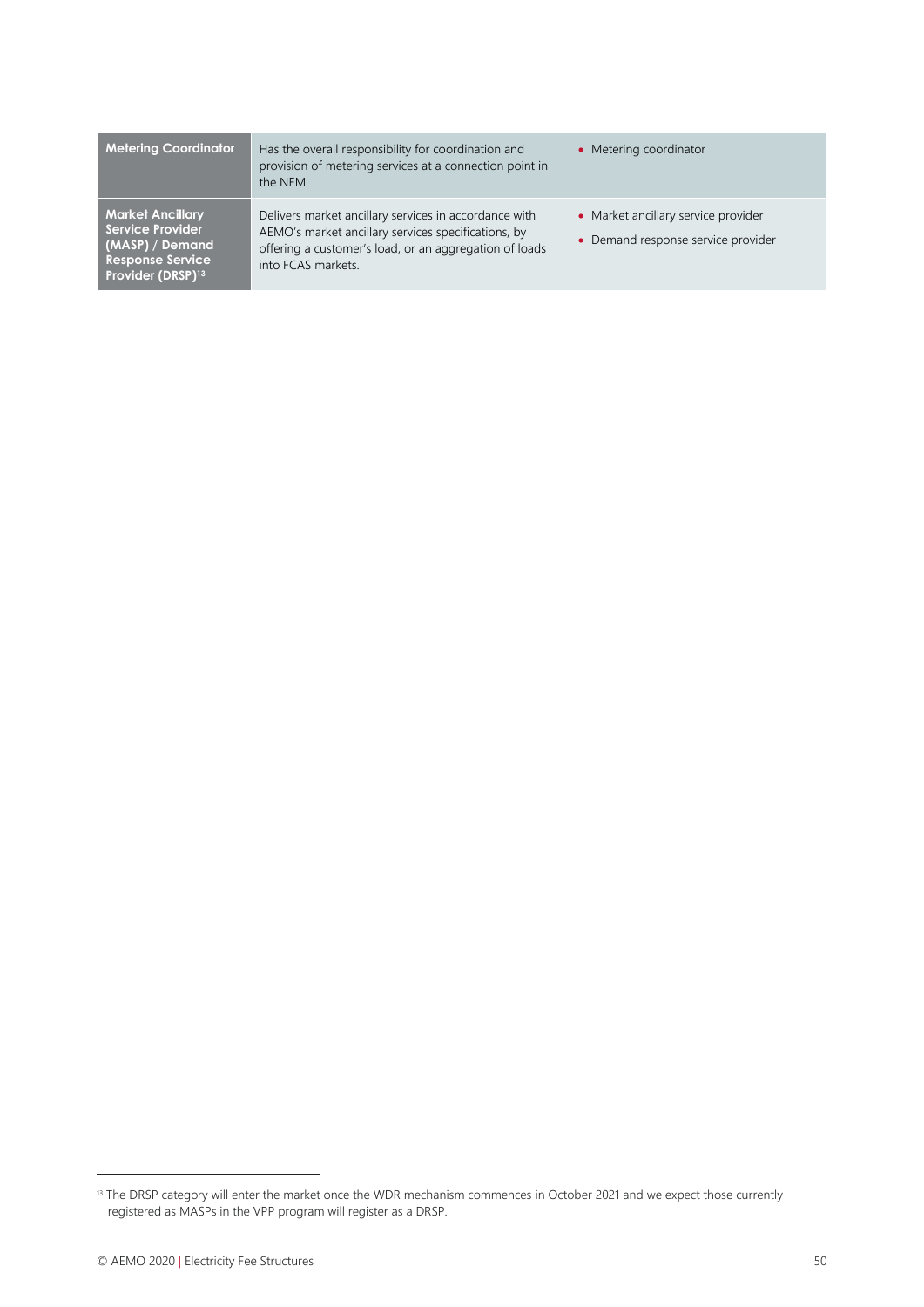## <span id="page-50-0"></span>**9. Appendix D: Stakeholder submissions and AEMO response**

| Stakeholder                       | Main issues from stakeholders' submissions                                                                                                                                                                                                     | AEMO response                                                                                                                                                                                                                                                                                                                                                                                                                                                                   |
|-----------------------------------|------------------------------------------------------------------------------------------------------------------------------------------------------------------------------------------------------------------------------------------------|---------------------------------------------------------------------------------------------------------------------------------------------------------------------------------------------------------------------------------------------------------------------------------------------------------------------------------------------------------------------------------------------------------------------------------------------------------------------------------|
| <b>Essential</b><br><b>Energy</b> | • Recovery base should not be extended to DNSPs                                                                                                                                                                                                | • AEMO's assessment through the cost allocation survey<br>identified the relevant participants involved and their level<br>of involvement in each of AEMO's activities.<br>• AEMO's draft position as outlined in section 4.4.3 of the<br>Draft Report is that for the first 2-years (transition period)<br>NSPs will not be charged. Thereafter, NSPs will be charged<br>separately reflective of their involvement identified through<br>the cost allocation survey.          |
| Red/Lumo                          | • Transparency and efficiency are paramount - want further<br>transparency on \$500M debt facility (AEMO should publish<br>a full cost benefit analysis of all prospective, in progress and<br>completed market changes and projects e.g. 5MS) | • The scope of this consultation does not include the<br>quantum of AEMO's budgeted revenue requirements.<br>Transparency and opportunity for stakeholder feedback on<br>the quantum will be provided through AEMO's consultation<br>on its budget expected to commence in Q1 2021.                                                                                                                                                                                             |
|                                   | • Electricity retail markets fee charge should be changed to<br>\$/MWh                                                                                                                                                                         | • AEMO's assessment as outlined in section 4.6.2 of the Draft<br>Report found that retailer "market share" basis of recovery<br>better reflects a participants involvement with the revenue<br>requirements for this function, as opposed to the MWh<br>consumption basis of recovery. This is because AEMO's<br>electricity retail markets capability is built to handle a total<br>number of individual meters and the actual energies flowing<br>through them is incidental. |
|                                   |                                                                                                                                                                                                                                                | • A \$/NMI basis will also better ensure recovery of AEMO's<br>budgeted requirements than a variable charge.                                                                                                                                                                                                                                                                                                                                                                    |
|                                   | • Participant base should not be broadened to NSPs or<br><b>Metering Coordinators</b>                                                                                                                                                          | • AEMO's assessment through the cost allocation survey<br>identified the relevant participants involved and their level<br>of involvement in each of AEMO's activities.                                                                                                                                                                                                                                                                                                         |
|                                   |                                                                                                                                                                                                                                                | • AEMO's draft position is that NSPs are charged (following<br>the 2-year transition period) but metering coordinators will<br>not be charged for reasons outlined in sections 4.4 and 4.6<br>respectively.                                                                                                                                                                                                                                                                     |
|                                   | • Support a 5-year fee term                                                                                                                                                                                                                    | • AEMO's draft position as outlined in section 4.1.3 of the<br>Draft Report is a 5-year fee period with a 2-year transition<br>period to allow the changes AEMO is proposing to be<br>implemented efficiently while still aligning with the NER<br>principles.                                                                                                                                                                                                                  |
|                                   |                                                                                                                                                                                                                                                | • The 5-year determination also provides participants with<br>greater certainty over costs, as well as providing AEMO with<br>more certainty regarding costs to be recovered over a<br>longer period.                                                                                                                                                                                                                                                                           |
|                                   | • CDR recovery should be from those with direct relationship<br>with customer                                                                                                                                                                  | • AEMO's draft position as outlined in section 4.8.3 of the<br>Draft Report is for the CDR cost recovery determination to<br>be deferred until there is further certainty on requirements<br>and impacts of the CDR program.                                                                                                                                                                                                                                                    |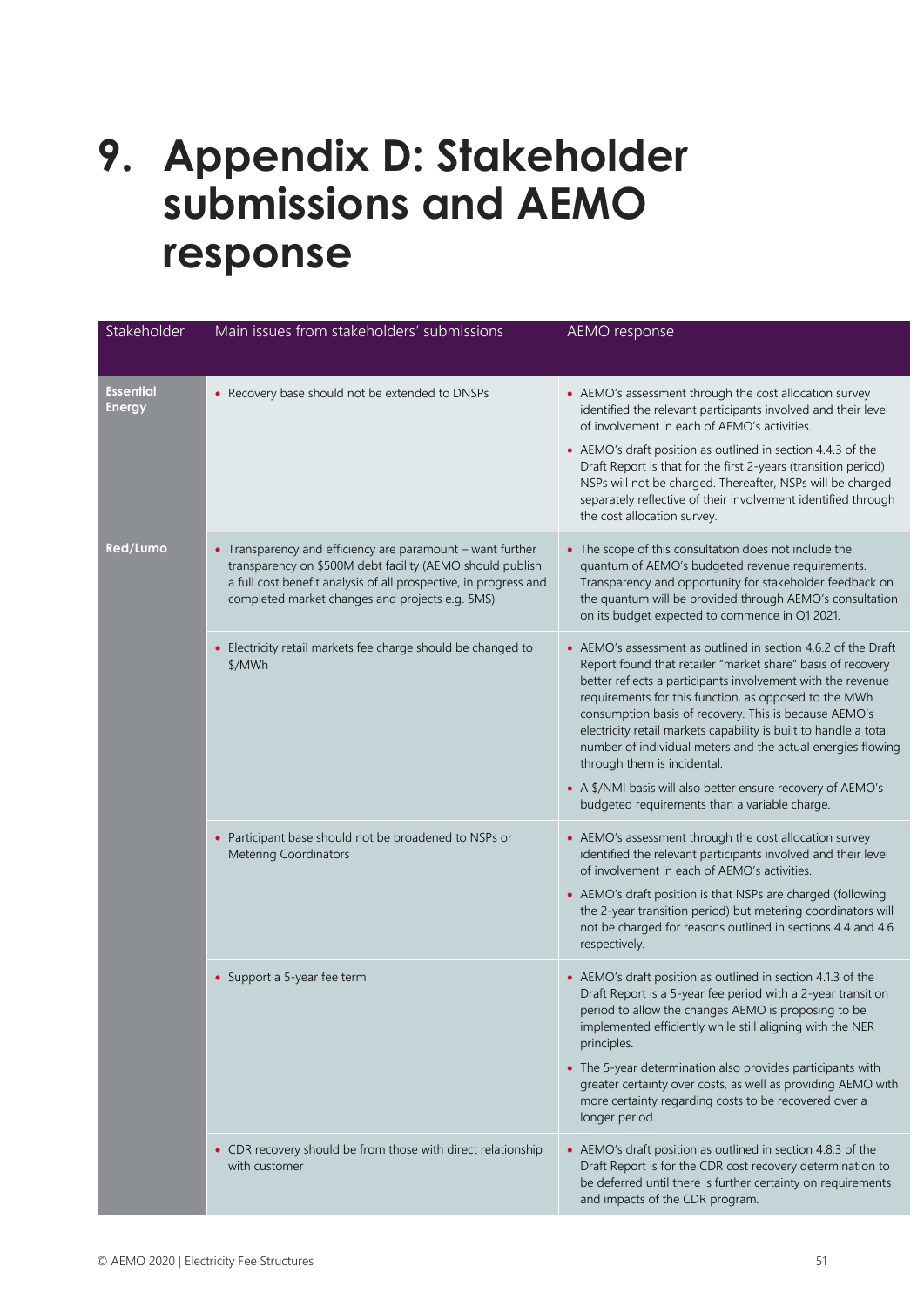| <b>EUAA</b> | • Support a NEO driven fee structure (more so than the<br>principles)                                                                                                                                                                                                                                                                                               | • As per clause 2.11.1 of the NER, AEMO's draft positions on<br>the fee structure have regard to the NEO and to the extent<br>practicable, are consistent with the principles.                                                                                                                                                                                                                                                                                                                                                                                                             |
|-------------|---------------------------------------------------------------------------------------------------------------------------------------------------------------------------------------------------------------------------------------------------------------------------------------------------------------------------------------------------------------------|--------------------------------------------------------------------------------------------------------------------------------------------------------------------------------------------------------------------------------------------------------------------------------------------------------------------------------------------------------------------------------------------------------------------------------------------------------------------------------------------------------------------------------------------------------------------------------------------|
|             | • Support a longer-term fee period                                                                                                                                                                                                                                                                                                                                  | • Please see AEMO's response to Red/Lumo.                                                                                                                                                                                                                                                                                                                                                                                                                                                                                                                                                  |
|             | • Would like to see data from AEMO's cost allocation survey -<br>attribution to customers should be a transparent public<br>consultation                                                                                                                                                                                                                            | • AEMO's results from the cost allocation survey are reflected<br>in the Draft Report in Figure 1 and also outlines the kinds of<br>involvement participants have with AEMO's revenue<br>requirements.                                                                                                                                                                                                                                                                                                                                                                                     |
|             | • Recovery base should be extended to any participant in the<br>electricity markets                                                                                                                                                                                                                                                                                 | • The rules require the fee structure to be to the extent<br>practicable consistent with the reflective of involvement<br>principle and AEMO's assessment through the cost<br>allocation survey identified the relevant participants involved<br>and their level of involvement in each of AEMO's activities.<br>• AEMO's draft position has been detailed in section 3.2 of<br>the Draft Report.                                                                                                                                                                                          |
|             | • Support continuing recovery of ECA fees on per connection<br>point basis                                                                                                                                                                                                                                                                                          | • Noted and this is reflected in the Draft Report.                                                                                                                                                                                                                                                                                                                                                                                                                                                                                                                                         |
| <b>ENA</b>  | • Supportive of a simple fee structure                                                                                                                                                                                                                                                                                                                              | • As per clause 2.11.1 of the NER, AEMO's draft positions on<br>the fee structure have regard to the NEO and to the extent<br>practicable, are consistent with the principles.                                                                                                                                                                                                                                                                                                                                                                                                             |
|             | • Note recent CEPA report on AEMO's governance found that<br>AEMO's members have very little input into developing<br>AEMO's business plan and its budget relative to other<br>organisations with similar roles - suggest better<br>engagement is welcomed on AEMO's operations, associated<br>cost levels and importantly, governance controls over that<br>budget | • In 2021 AEMO is conducting a review on its governance and<br>operating models, including consideration of the system<br>operator scope, legal structure, funding and regulatory<br>models used in other jurisdictions as a result of changes in<br>the industry including a major increase in both market<br>obligations and operational complexity. Based on the<br>requirements of the rules, the discussions on a new<br>operating model and any outcomes from those discussions<br>will not form part of matters considered in the consultation<br>on the electricity fee structure. |
|             | • Do not support allocation of costs to NSPs, DRSPs or non-<br>energy synchronous services                                                                                                                                                                                                                                                                          | • For charges to NSPs please see AEMO's response to<br>Essential Energy.<br>• For charges to DRSPs please see AEMO's response to EUAA.                                                                                                                                                                                                                                                                                                                                                                                                                                                     |
|             |                                                                                                                                                                                                                                                                                                                                                                     |                                                                                                                                                                                                                                                                                                                                                                                                                                                                                                                                                                                            |
|             | • Supportive of NTP charging proposal                                                                                                                                                                                                                                                                                                                               | • AEMO's draft position as outlined in section 4.5.3 of the<br>Draft Report is that NTP fees are charged on their respective<br>jurisdiction's consumption for the latest completed financial<br>year and equal monthly invoicing as per the AEMC's Final<br>Determination and Rule on the Reallocation of NTP costs<br>published on 29 October 2021.                                                                                                                                                                                                                                      |
|             | • Supportive of DER recovery from market customers<br>(retailers)                                                                                                                                                                                                                                                                                                   | • AEMO's assessment as outlined in section 4.8.2 of the Draft<br>Report found that DER workstreams will impact all<br>registered participants through involvement of AEMO<br>activities associated with the DER workstreams.                                                                                                                                                                                                                                                                                                                                                               |
|             |                                                                                                                                                                                                                                                                                                                                                                     | • AEMO's draft position is outlined in section 4.8.3 of the<br>Draft Report that the DER program is recovered as a<br>separate function in the fee structure allocated to the<br>relevant participant categories reflective of their<br>involvement - this includes allocation to generators, market<br>customers as well as specific beneficiaries such as DRSPs (on<br>the basis of a fixed charge to recover a reasonable<br>percentage of the WDR mechanism establishment costs<br>from commencement of the WDR mechanism).                                                            |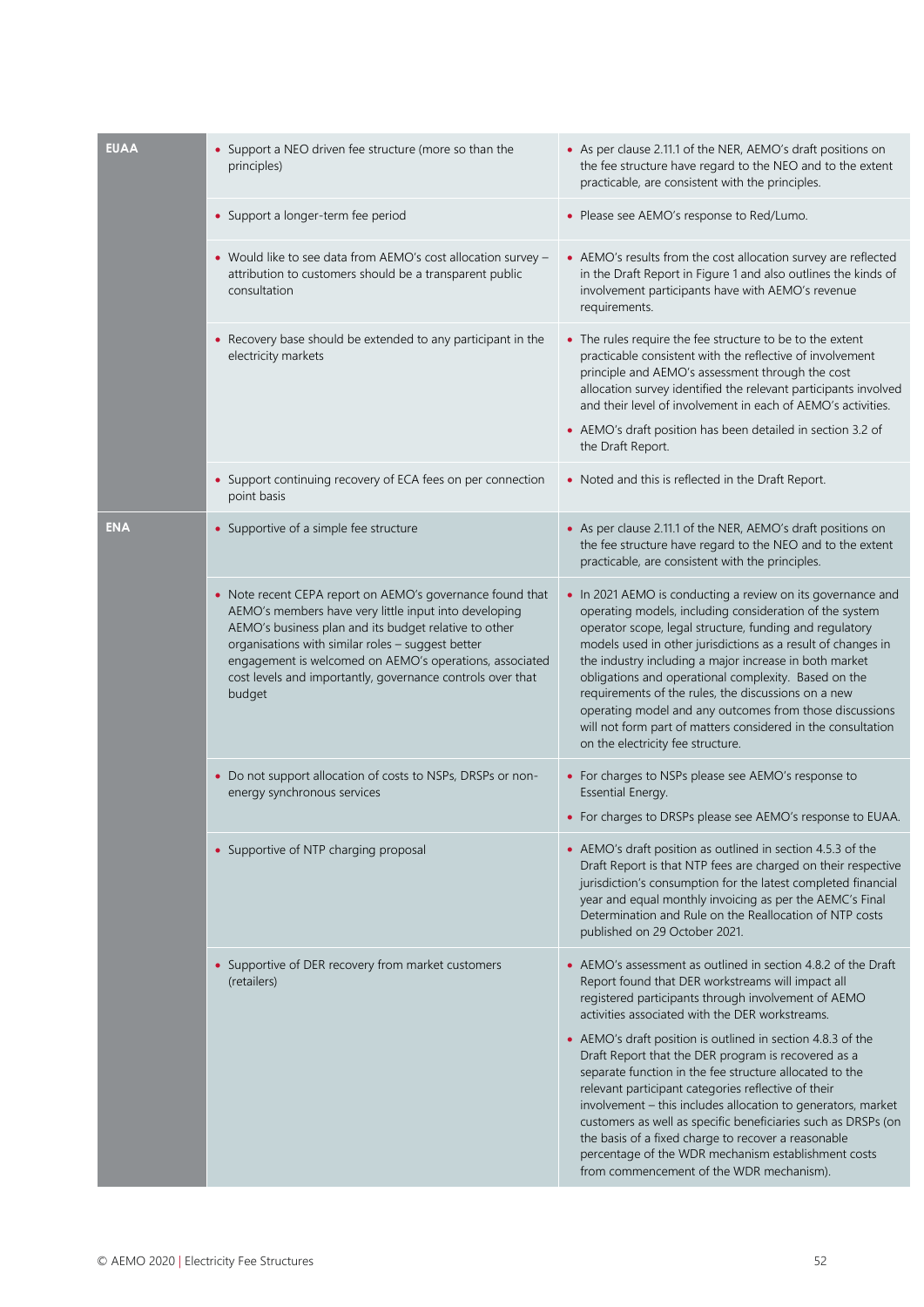| <b>PIAC</b> | • Simplicity principle should be reconsidered - allocating fees<br>is complicated. Transparency, efficiency and fairness are<br>more appropriate principles to guide the fee structure                                                                                                                                          | • The scope of this consultation does not include redefinition<br>or amendments to the NER principles that guide the<br>determination of the fee structure.                                                                                                                                                                                                                                                                                                                                                                                                                                                                                                                        |
|-------------|---------------------------------------------------------------------------------------------------------------------------------------------------------------------------------------------------------------------------------------------------------------------------------------------------------------------------------|------------------------------------------------------------------------------------------------------------------------------------------------------------------------------------------------------------------------------------------------------------------------------------------------------------------------------------------------------------------------------------------------------------------------------------------------------------------------------------------------------------------------------------------------------------------------------------------------------------------------------------------------------------------------------------|
|             | • Support a 3-year fee period                                                                                                                                                                                                                                                                                                   | • AEMO's draft position as outlined in section 4.1.3 of the<br>Draft Report is a 5-year fee period with a 2-year transition<br>period to allow the changes AEMO is proposing to be<br>implemented efficiently while still aligning with the NER<br>principles.<br>• The 5-year determination also provides participants with<br>greater certainty over costs, as well as providing AEMO with<br>more certainty regarding costs to be recovered over a<br>longer period.<br>• The 3-year period provides less certainty to participants on<br>costs.                                                                                                                                |
|             | • Support reviewing division of costs between market<br>generator categories and consideration of charging non-<br>energy synchronous services                                                                                                                                                                                  | • Please see AEMO's response to EUAA.                                                                                                                                                                                                                                                                                                                                                                                                                                                                                                                                                                                                                                              |
|             | • Welcomes more consideration of the likely impacts of a<br>reallocation of fees currently recovered through the FRC fee                                                                                                                                                                                                        | • AEMO's draft position on the electricity markets fee as<br>outlined in section 4.6.3 is that costs will be recovered from<br>market customers on a \$/NMI basis<br>- AEMO's cost allocation survey indicates minimal<br>involvement of AEMO activities from metering                                                                                                                                                                                                                                                                                                                                                                                                             |
|             | • DER workstreams primarily relate to or benefit small<br>customers and/or inverter-connected DER. DRSPs may not<br>benefit from majority of projects in the DER workstream as<br>they are engaged by larger customers                                                                                                          | coordinators.<br>• Please see AEMO's response to the ENA.                                                                                                                                                                                                                                                                                                                                                                                                                                                                                                                                                                                                                          |
| <b>EQL</b>  | • AEMO's revenue requirements (including its debt funding<br>approvals) and participant fee structure should be subject to<br>enhanced scrutiny and governance (consider there is a need<br>for AEMO to cap its future operating and capital<br>expenditure at a reasonable level to minimise costs for<br>customers)           | • The scope of this consultation does not include the<br>quantum of AEMO's budgeted revenue requirements.<br>Transparency and opportunity for stakeholder feedback on<br>the quantum will be provided through AEMO's consultation<br>on its budget expected to commence in Q1 2021.                                                                                                                                                                                                                                                                                                                                                                                                |
|             | • Further consideration and information is needed on<br>broadening participant recovery base e.g. anticipated extent<br>of the additional costs, how costs can be budgeted for and<br>recovered, along with details of the services the fees will<br>contribute towards and consideration is needed on<br>implementation timing | • Please see AEMO's response to the EUAA.                                                                                                                                                                                                                                                                                                                                                                                                                                                                                                                                                                                                                                          |
|             | • Support 5-year term                                                                                                                                                                                                                                                                                                           | • Please see AEMO's response to Red/Lumo.                                                                                                                                                                                                                                                                                                                                                                                                                                                                                                                                                                                                                                          |
|             | • Support market customer charging on \$/MWh basis                                                                                                                                                                                                                                                                              | • AEMO's assessment as outlined in section 4.3.2 of the Draft<br>Report has found that:<br>- Having regard to the NEO, a full variable charge may be<br>inefficient as consumers are responsive to energy prices<br>and will seek to reduce consumption or install PV, which if<br>done at the margin, to avoid AEMO fees, leads to<br>inefficiency because these costs are not avoided. This<br>does not have adequate regard to the NEO in AEMO's<br>view.<br>- A fully fixed tariff may unreasonably discriminate in favour<br>of participants with large loads, however provides more<br>certainty of cost recovery of AEMO's budgeted<br>requirements than a variable tariff. |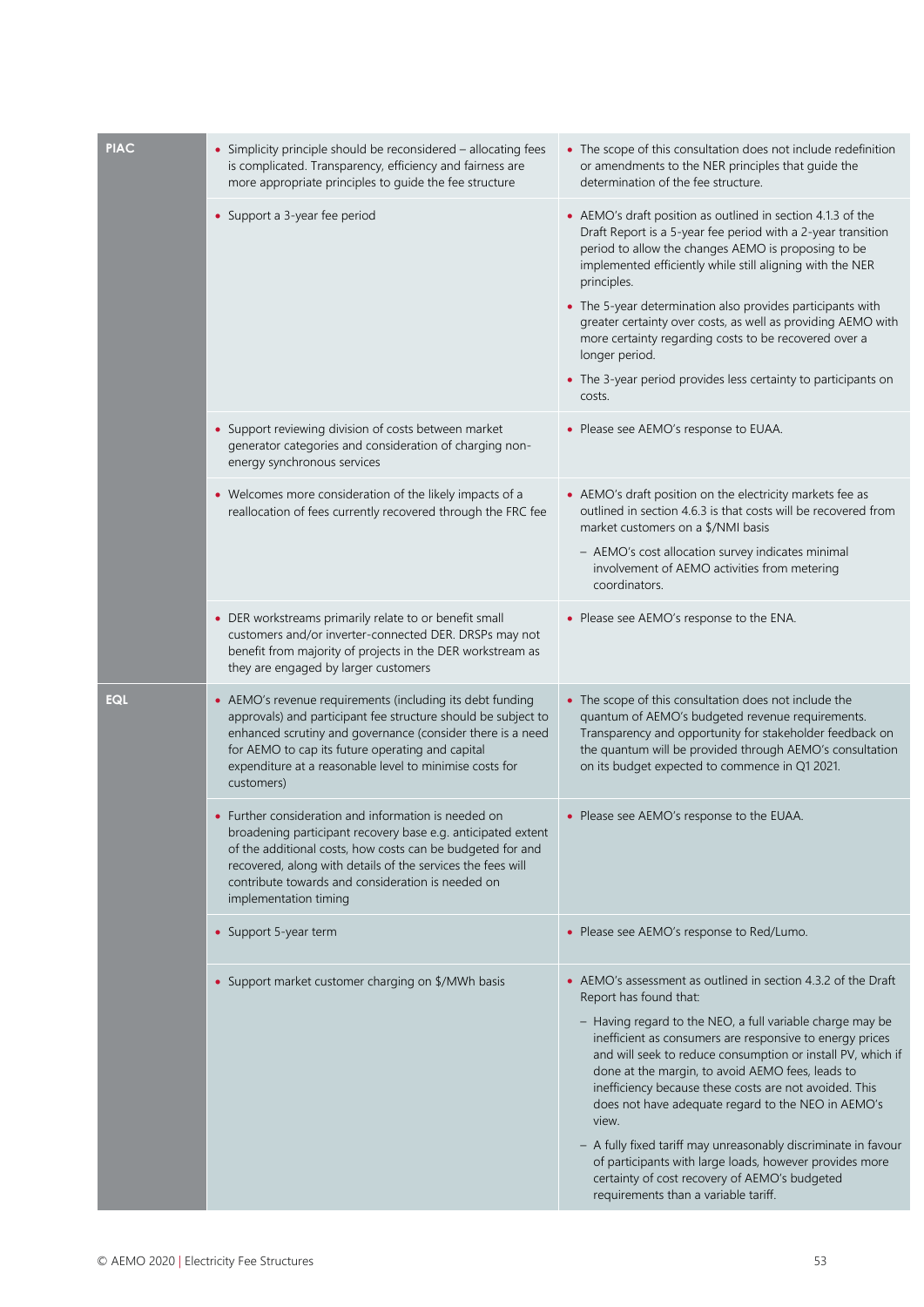|                            |                                                                                                                                                                                                                                                                                                                                                         | • AEMO's draft position on the market customer charge is to<br>remain unchanged for the first 2-years of transition,<br>thereafter changing to a 50/50 split between \$/NMI and<br>\$/MWh approach as this will be more consistent with the<br>NER principles while still having regard to the NEO.                                                                         |
|----------------------------|---------------------------------------------------------------------------------------------------------------------------------------------------------------------------------------------------------------------------------------------------------------------------------------------------------------------------------------------------------|-----------------------------------------------------------------------------------------------------------------------------------------------------------------------------------------------------------------------------------------------------------------------------------------------------------------------------------------------------------------------------|
|                            | • If DRSPs are charged, they should only be charged once<br>WDR mechanism commences                                                                                                                                                                                                                                                                     | • AEMO's assessment found that attempting to charge DRSPs<br>prior to commencement of the WDR mechanism would be<br>too complex.<br>• AEMO's draft position is that DRSPs will only be charged<br>after the WDR mechanism commences in October 2021.                                                                                                                        |
| <b>AEC</b>                 | • Support 5-year fee period                                                                                                                                                                                                                                                                                                                             | • Please see AEMO's response to Red/Lumo / EQL.                                                                                                                                                                                                                                                                                                                             |
|                            | • Supports recovering fees from other participants like<br>MASPs, traders, reallocators etc i.e. supports reflective of<br>involvement principle                                                                                                                                                                                                        | • Please see AEMO's response to EUAA.                                                                                                                                                                                                                                                                                                                                       |
|                            | • Generator charging - supports increasing fees to non-<br>market and non-scheduled gens as well as MASPs and WDR<br>providers; may be appropriate for semi-scheduled<br>generators to pay slightly more; supportive of a 50/50<br>capacity-energy basis; Large-scale battery storage impact<br>could be resolved through FCAS enablement volume charge | • AEMO's draft position is SGAs/MASPs/DRSPs should be<br>incorporated into a generator charge for reasons outline in<br>section 4.2.2 of the Draft Report. The approach will need to<br>use data such as FCAS values to represent capacity and<br>energy (the metrics used for generators).                                                                                 |
|                            |                                                                                                                                                                                                                                                                                                                                                         | • AEMO's draft position is not to charge semi-scheduled<br>generators slightly more than other generators for reasons<br>substantiated in the Draft Report in section 4.2.3.                                                                                                                                                                                                |
|                            |                                                                                                                                                                                                                                                                                                                                                         | • AEMO's draft position in section 4.2.3 also outlines the<br>reasons for removing the 2/3-1/3 split to market/non-<br>market scheduled/semi-scheduled generators and MNSPs<br>vs market generators and MNSPs.                                                                                                                                                              |
|                            |                                                                                                                                                                                                                                                                                                                                                         | • On maintaining a 50/50 capacity-energy basis, this is noted<br>in the report.                                                                                                                                                                                                                                                                                             |
|                            | • Agrees that there are other AEMO activities that are<br>undertaken for NSPs                                                                                                                                                                                                                                                                           | • Please see AEMO's response to Red/Lumo.                                                                                                                                                                                                                                                                                                                                   |
|                            | • A big gap in the current structure relates to charging<br>solar/variable BTM generation, charging options include:<br>- shifting some of the Market Customer Fee from per MWh<br>to a per NMI basis;<br>- charging Market Customers fees for their customers'<br>exports;                                                                             | • AEMO's draft position on the market customer charge is to<br>remain unchanged for the first 2-years of transition,<br>thereafter changing to a 50/50 split between \$/NMI and<br>\$/MWh approach for reasons outlined in AEMO's response<br>to EQL.<br>• AEMO has considered the use of gross metered data and<br>this is discussed in the Draft Report in section 4.3.2. |
|                            | - charging Market Customers fees according to the number<br>of solar systems recorded as installed in their customer<br>base; and/or<br>- charging on "gross" customer energy consumption<br>through a deeming technique                                                                                                                                |                                                                                                                                                                                                                                                                                                                                                                             |
|                            | • Major reform initiatives should be allocated as broadly as<br>possible; CDR should be recovered from ADRs on a per data<br>transaction basis                                                                                                                                                                                                          | • AEMO's draft position is for the CDR cost recovery<br>determination to be deferred until there is further certainty<br>on requirements and impacts of the CDR program.                                                                                                                                                                                                    |
| <b>Energy</b><br>Australia | • Support transparent and regular review of AEMO's activities,<br>budgets, and costs                                                                                                                                                                                                                                                                    | • The scope of this consultation does not include the<br>quantum of AEMO's budgeted revenue requirements.<br>Transparency and opportunity for stakeholder feedback on<br>the quantum will be provided through AEMO's consultation<br>on its budget expected to commence in Q1 2021.                                                                                         |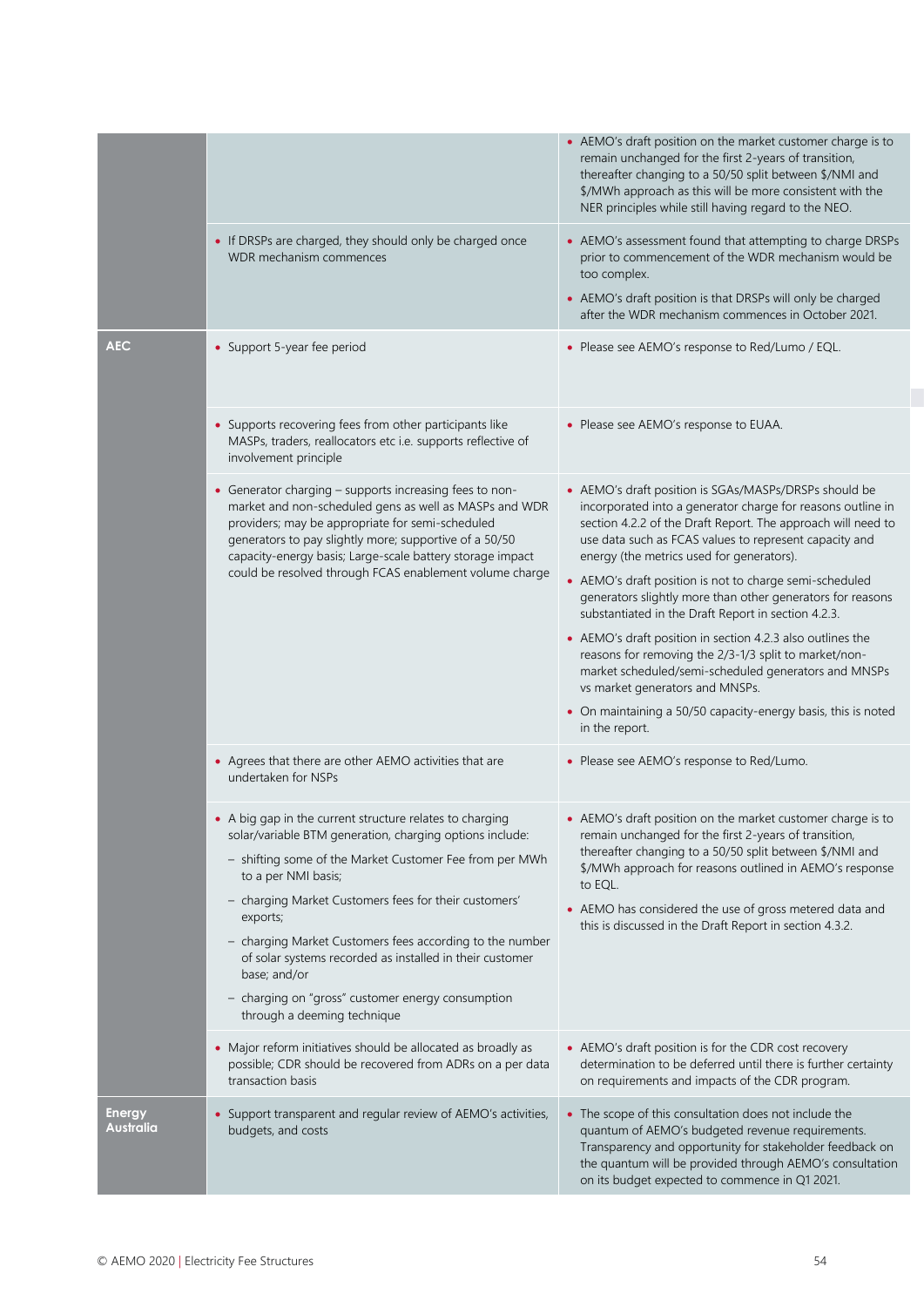|            | • Support a shorter fee period (2 or 3 years)                                                                                                                                                                                                                                                                                                                                                                                                                                                                                  | • Please see AEMO's response to PIAC.                                                                                                                                                                                                                                                                              |
|------------|--------------------------------------------------------------------------------------------------------------------------------------------------------------------------------------------------------------------------------------------------------------------------------------------------------------------------------------------------------------------------------------------------------------------------------------------------------------------------------------------------------------------------------|--------------------------------------------------------------------------------------------------------------------------------------------------------------------------------------------------------------------------------------------------------------------------------------------------------------------|
|            | • Not supportive of recovering charges from metering or<br>network parties; support recovering from market<br>participants that have a direct customer billing relationship<br>i.e. non-scheduled gens, non-market gens, semi-scheduled<br>gens, large-scale battery storage, MASPs/FCAS providers,<br>WDR providers and SGAs; AEMO should consider charging<br>ENSPs and ADRs for their respective services when they<br>enter the market even though they have indirect and<br>complex relationship with market participants | • Please see AEMO's response to Red/Lumo / EUAA.                                                                                                                                                                                                                                                                   |
|            | • Option for charging market customers:<br>- a combination of both per MWh and per NMI basis                                                                                                                                                                                                                                                                                                                                                                                                                                   | • Please see AEMO's response to EQL / AEC.                                                                                                                                                                                                                                                                         |
|            | (similar to 50/50 capacity/energy basis for gens) or                                                                                                                                                                                                                                                                                                                                                                                                                                                                           |                                                                                                                                                                                                                                                                                                                    |
|            | - a weighted fee per NMI based on the consumption of<br>customer and their associated costs to AEMO's<br>operations                                                                                                                                                                                                                                                                                                                                                                                                            |                                                                                                                                                                                                                                                                                                                    |
|            | • Generator charging - supports assigning costs incurred to<br>accommodate non-market, non-scheduled, and semi-<br>scheduled generators and 50/50 capacity-energy basis<br>remains appropriate                                                                                                                                                                                                                                                                                                                                 | • Please see AEMO's response to AEC.                                                                                                                                                                                                                                                                               |
|            | • FRC charge should be changed to \$/MWh basis                                                                                                                                                                                                                                                                                                                                                                                                                                                                                 | • Please see AEMO's response to RED/Lumo.                                                                                                                                                                                                                                                                          |
|            | • Major reform initiatives should be allocated more<br>specifically to those who benefit; CDR should be allocated to<br>ADRs as well as retailers on per data transaction basis                                                                                                                                                                                                                                                                                                                                                | • Please see AEMO's response to Red/Lumo / AEC on the<br>CDR.                                                                                                                                                                                                                                                      |
| <b>AGL</b> | • Support five year term for fee structure                                                                                                                                                                                                                                                                                                                                                                                                                                                                                     | • Please see AEMO's response to Red/Lumo / EQL / AEC.                                                                                                                                                                                                                                                              |
|            | • AEMO fees should be recovered from all participants that<br>earn a profit directly from the NEM (including MASPs,<br>Market Stand Alone Power Service Providers, and ENSPs as<br>they become more active). It may be more efficient to<br>exclude participants such as TNSPs, DNSPS, and metering<br>coordinators as likely to pass through to customers (except<br>to the extent that they are involved in activities beyond their<br>role as contemplated in the NER)                                                      | • AEMO is to be consistent with the principles under 2.11.1(b)<br>of the NER to the extent practicable and must have regard<br>to the NEO when determining the fee structure. The clause<br>2.11.1(b), in particular (3), does not limit involvement to<br>having a billing and settlement relationship with AEMO. |
|            | • Generators - supports continuation of 50/50<br>capacity/energy basis for and believes all generators should<br>be charged on equal basis (consistent with simplicity and<br>reflective of involvement principles)                                                                                                                                                                                                                                                                                                            | • AEMO's draft position largely reflects the point made by<br>AGL.                                                                                                                                                                                                                                                 |
|            | • Market customers - support current \$/MWh method of<br>charging on actual energy consumed. Supports change to<br>gross \$/MWh flow for each NMI                                                                                                                                                                                                                                                                                                                                                                              | • Please see AEMO's response to EQL.<br>• AEMO has considered the use of gross metered data and<br>this is discussed in the Draft Report in section 4.3.2.                                                                                                                                                         |
|            | • NTP fee - supports AEMO's proposal                                                                                                                                                                                                                                                                                                                                                                                                                                                                                           | • Please see AEMO's response to the ENA.                                                                                                                                                                                                                                                                           |
|            | • FRC fee – supports $\frac{5}{N}$ MMI basis                                                                                                                                                                                                                                                                                                                                                                                                                                                                                   | • Please see response to Red/Lumo / Energy Australia.                                                                                                                                                                                                                                                              |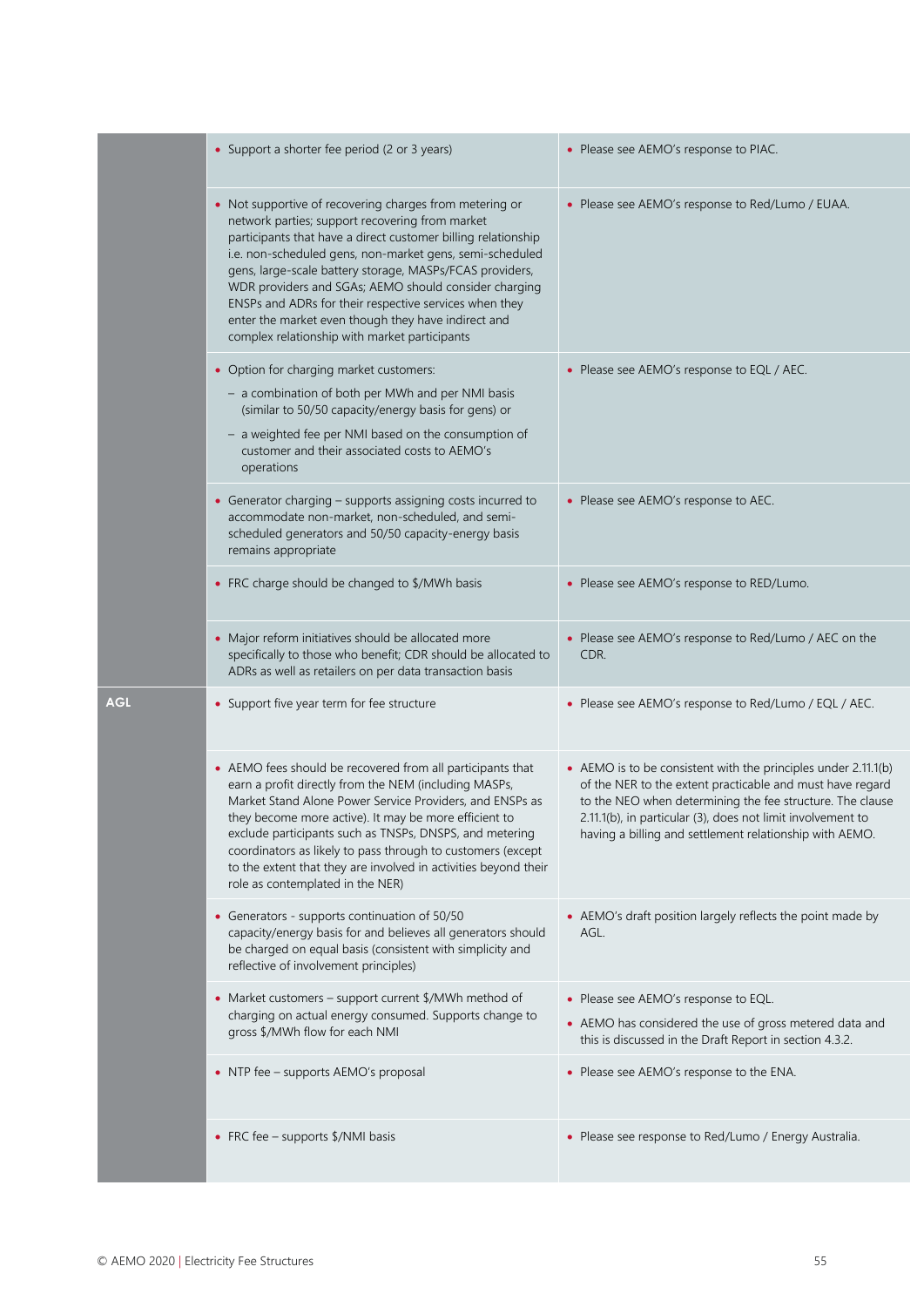|               | • Major reform initiatives:<br>- 5MS - allocation should be on per MWh basis to market<br>customers, suggest consideration of shorter repayment<br>period<br>- DER - should be determined for each specific DER<br>initiative under reflective of involvement approach<br>- Digital/cyber - fees spread across all participants<br>- Regulatory compliance - support using NEM declared<br>project criteria for larger Reg projects and suggest smaller<br>Reg projects are recovered through general allocated<br>bucket<br>- CDR - recommend that all ongoing costs for<br>maintenance/management of the Gateway and AEMO's<br>role as a data holder, be covered by the Government<br>• Support continuation of other fees as per status quo | • AEMO's assessment of 5MS program and costs found that<br>greater transparency and cost allocation that is more<br>reflective of involvement (than allocation solely to market<br>customers) can be provided and therefore AEMO's draft<br>position reflects this in section 4.7.3.<br>• For AEMO's assessment and draft position on DER recovery,<br>see response to PIAC.<br>• On the cost recovery of the Digital and Regulatory<br>compliance programs - this is reflected in the Draft Report<br>and this approach is consistent with all NER principles and<br>NEO for these programs.<br>• For recovery of CDR, see response to Red/Lumo / AEC.<br>• Noted and this is reflected in the Draft Report |
|---------------|------------------------------------------------------------------------------------------------------------------------------------------------------------------------------------------------------------------------------------------------------------------------------------------------------------------------------------------------------------------------------------------------------------------------------------------------------------------------------------------------------------------------------------------------------------------------------------------------------------------------------------------------------------------------------------------------------------------------------------------------|--------------------------------------------------------------------------------------------------------------------------------------------------------------------------------------------------------------------------------------------------------------------------------------------------------------------------------------------------------------------------------------------------------------------------------------------------------------------------------------------------------------------------------------------------------------------------------------------------------------------------------------------------------------------------------------------------------------|
|               | approach                                                                                                                                                                                                                                                                                                                                                                                                                                                                                                                                                                                                                                                                                                                                       |                                                                                                                                                                                                                                                                                                                                                                                                                                                                                                                                                                                                                                                                                                              |
| <b>Enel X</b> | • Major reform initiatives:<br>- DER - five work streams include wide range of programs<br>- not clear which of these programs the incremental costs<br>might relate to<br>- In allocating any residual costs to DRSPs to fund the<br>incremental costs of the DER programs, AEMO will need<br>to consider carefully the degree to which DRSPs directly<br>benefit from or use the program in order to meet the<br>"reflective of involvement" principle.<br>- WDR mechanism attributable to DRSPs while remainder<br>of projects have wider pool of users/beneficiaries and not<br>always relevant to DRSPs                                                                                                                                   | • For AEMO's assessment and draft position on DER recovery,<br>please see response to PIAC / AGL.<br>$\bullet$                                                                                                                                                                                                                                                                                                                                                                                                                                                                                                                                                                                               |
|               | • Registration fee - agree with AEMO's proposal                                                                                                                                                                                                                                                                                                                                                                                                                                                                                                                                                                                                                                                                                                | • Noted.                                                                                                                                                                                                                                                                                                                                                                                                                                                                                                                                                                                                                                                                                                     |
| AusGrid       | • Any proposed changes to the way participant fees are<br>structured must recognise the ability of market participants<br>to recover those costs and must result in more efficient<br>allocation of costs among market participants<br>- Transparency and consultation required on cost allocation<br>survey                                                                                                                                                                                                                                                                                                                                                                                                                                   | • Please see AEMO's response to the ENA.<br>• A transitional period of 2 years is proposed to allow time for<br>NSPs to seek cost recovery arrangements.<br>• On the cost allocation survey see response to EUAA.                                                                                                                                                                                                                                                                                                                                                                                                                                                                                            |
|               | • Term of new fee structure - shorter period (ie 3yrs) might<br>be more appropriate. Transitional arrangements required on<br>commencement of any new obligation on DNSPs                                                                                                                                                                                                                                                                                                                                                                                                                                                                                                                                                                      | • Please see AEMO's response to PIAC / Energy Australia.                                                                                                                                                                                                                                                                                                                                                                                                                                                                                                                                                                                                                                                     |
|               | • Allocating AEMO's costs to broader group of market<br>participants may not promote NEO due to greater admin<br>burden across industry<br>- Regulated businesses may not have ability to recover new<br>costs as not been included in expenditure forecasts. Long<br>lead times required to factor costs into regulatory<br>determination processes<br>- Not clear functions performed by DNSPs are sufficiently<br>linked to AEMO's systems such that distributors can be                                                                                                                                                                                                                                                                    | Please see response to the Essential Energy / ENA /<br>AusGrid.                                                                                                                                                                                                                                                                                                                                                                                                                                                                                                                                                                                                                                              |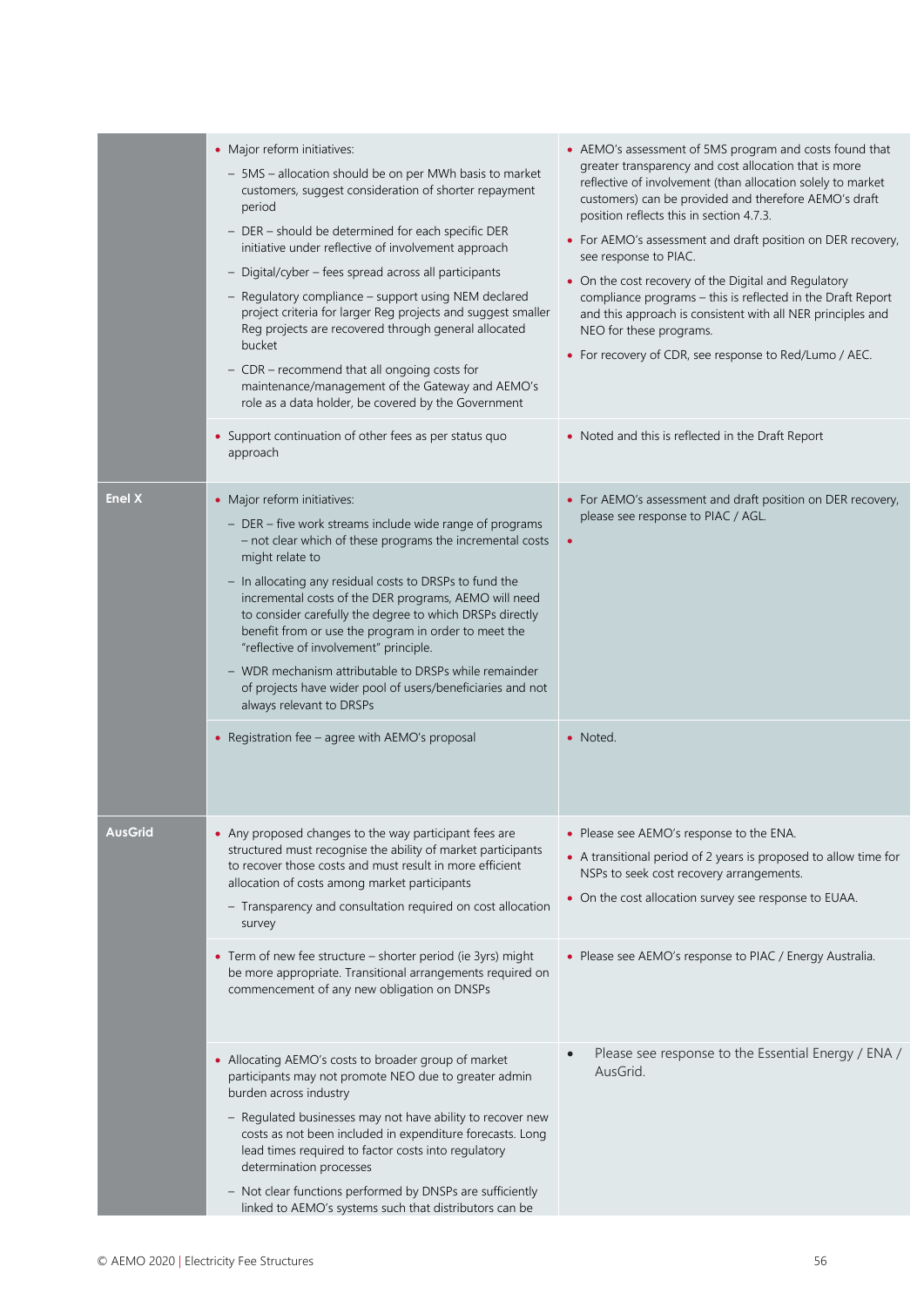|              | said to have given rise to AEMO's costs; recognise a<br>future where DNSPs required to pay participant fees -<br>informed by P2025 review                                                                                                                                                                                                                                 |                                                                                                                                                                                                                                                                                                                  |
|--------------|---------------------------------------------------------------------------------------------------------------------------------------------------------------------------------------------------------------------------------------------------------------------------------------------------------------------------------------------------------------------------|------------------------------------------------------------------------------------------------------------------------------------------------------------------------------------------------------------------------------------------------------------------------------------------------------------------|
| <b>Mondo</b> | • Recommends maintaining with current fee structure to<br>maintain an efficient, beneficiary pays approach, and avoid<br>adverse impacts to competition.                                                                                                                                                                                                                  | • Please see AEMO's response to the EUAA.                                                                                                                                                                                                                                                                        |
|              | • Contestable service providers may not have ability to pass<br>on unforeseen costs to customers due to long term<br>contracts. Could adversely impact competition.                                                                                                                                                                                                       | • As per clause 2.11.1 of the NER, AEMO's draft position on the<br>fee structure have regard to the NEO and to the extent<br>practicable, are consistent with the principles set out in<br>clause 2.11.1(b). Please refer to section 4.6 of the Draft<br>Determination for discussion on using transaction data. |
|              | • Major reform initiatives:<br>- Notes DER integration, 5MS and digital platform/cyber<br>initiatives primarily provide benefits to the wholesale<br>market - support retaining allocation of fee-paying<br>responsibilities (i.e. market customers, generators and<br>consumers)<br>- CDR - mirror funding arrangements for FRC costs on a<br>per connection point basis | • Please see AEMO's response to AGL on cost recovery for<br>major reform initiatives.                                                                                                                                                                                                                            |
| Origin       | • Supports structures that are simple, transparent and provide<br>for the equitable allocation of costs to registered<br>participants<br>- Caution against making any changes that would<br>materially increase the complexity of fees charged                                                                                                                            | • As per clause 2.11.1 of the NER, AEMO's draft positions on<br>the fee structure have regard to the NEO and to the extent<br>practicable, are consistent with the principles.                                                                                                                                   |
|              | • Supports allocating costs to a broader group of registered<br>participants                                                                                                                                                                                                                                                                                              | • Please see AEMO's response to the EUAA / AGL / AEC                                                                                                                                                                                                                                                             |
|              | • Supports shorter fee term $-3$ year period to capture new<br>participants entering the market                                                                                                                                                                                                                                                                           | • Please see AEMO's response to Energy Australia / Ausgrid                                                                                                                                                                                                                                                       |
|              | • Generator charging - broadly supports existing allocation to                                                                                                                                                                                                                                                                                                            | • Please see AEMO's response to the AEC.                                                                                                                                                                                                                                                                         |
|              | generators - further analysis required on whether other<br>metrics will be equitable                                                                                                                                                                                                                                                                                      | • Additionally, as per clause 2.11.1 of the NER, AEMO's draft<br>positions on the fee structure have regard to the NEO and<br>to the extent practicable, are consistent with the principles.                                                                                                                     |
|              | • Market customer charging - supports existing \$/MWh<br>charge to customers on net energy basis                                                                                                                                                                                                                                                                          | • Please see AEMO's response to EQL                                                                                                                                                                                                                                                                              |
|              | • NTP fee - supports AEMO's proposal                                                                                                                                                                                                                                                                                                                                      | • Please see AEMO's response to ENA / AGL                                                                                                                                                                                                                                                                        |
|              | • FRC fee – Supportive of costs being attributed to a broader<br>group of registered participants (e.g. MASPs/DRSPs, MCs,<br>MDPs) that utilise FRC (MSATS) functions on \$/MWh basis                                                                                                                                                                                     | • Please see AEMO's response to Red/Lumo                                                                                                                                                                                                                                                                         |
|              | • Major reform initiatives:<br>- 5MS - costs that are 5MS specific should be allocated to<br>all participants involved on \$/MWh basis (i.e. market<br>customers, MDPs, MCs, MASPs)                                                                                                                                                                                       | • Please see AEMO's response to AGL / Mondo                                                                                                                                                                                                                                                                      |
|              | - DER - costs should be recovered from DNSPs/DRSPs on<br>\$/MWh basis                                                                                                                                                                                                                                                                                                     |                                                                                                                                                                                                                                                                                                                  |
|              | - CDR - costs of ongoing delivery should be on a 'user-<br>pays' basis from market participants and ADRs                                                                                                                                                                                                                                                                  |                                                                                                                                                                                                                                                                                                                  |